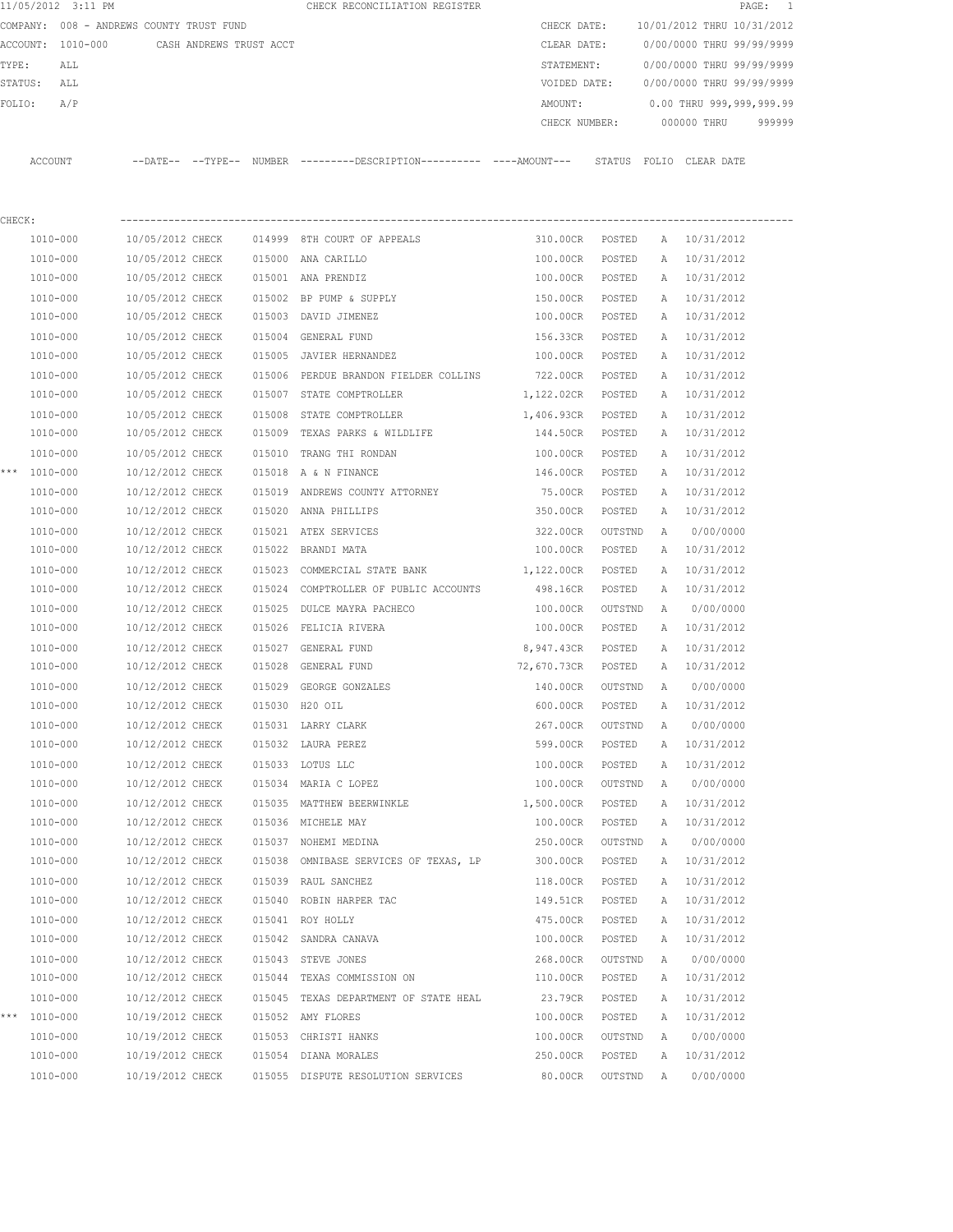|        | 11/05/2012 3:11 PM                       |                         |  |                                             | CHECK RECONCILIATION REGISTER                                                              |                    |         |          |                                        | PAGE: 2 |
|--------|------------------------------------------|-------------------------|--|---------------------------------------------|--------------------------------------------------------------------------------------------|--------------------|---------|----------|----------------------------------------|---------|
|        | COMPANY: 008 - ANDREWS COUNTY TRUST FUND |                         |  |                                             |                                                                                            |                    |         |          | CHECK DATE: 10/01/2012 THRU 10/31/2012 |         |
|        | ACCOUNT: 1010-000                        | CASH ANDREWS TRUST ACCT |  |                                             |                                                                                            | CLEAR DATE:        |         |          | 0/00/0000 THRU 99/99/9999              |         |
| TYPE:  | ALL                                      |                         |  |                                             |                                                                                            |                    |         |          | STATEMENT: 0/00/0000 THRU 99/99/9999   |         |
|        | STATUS:<br>ALL                           |                         |  |                                             |                                                                                            |                    |         |          | VOIDED DATE: 0/00/0000 THRU 99/99/9999 |         |
| FOLIO: | A/P                                      |                         |  |                                             |                                                                                            | AMOUNT:            |         |          | 0.00 THRU 999,999,999.99               |         |
|        |                                          |                         |  |                                             |                                                                                            |                    |         |          | CHECK NUMBER: 000000 THRU              | 999999  |
|        | ACCOUNT                                  |                         |  |                                             | --DATE-- --TYPE-- NUMBER --------DESCRIPTION---------- ---AMOUNT--- STATUS FOLIO CLEARDATE |                    |         |          |                                        |         |
| CHECK: |                                          |                         |  |                                             |                                                                                            |                    |         |          |                                        |         |
|        | 1010-000                                 |                         |  | 10/19/2012 CHECK 015056 EFREN HERNANDEZ     |                                                                                            | 66.00CR POSTED     |         |          | A 10/31/2012                           |         |
|        | 1010-000                                 |                         |  | 10/19/2012 CHECK 015057 JENNIFER KURTOVICH  |                                                                                            | 100.00CR POSTED    |         |          | A 10/31/2012                           |         |
|        | 1010-000                                 |                         |  |                                             | 10/19/2012 CHECK 015058 TEXAS STATE COMPTROLLER 18,467.12CR POSTED                         |                    |         |          | A 10/31/2012                           |         |
|        | 1010-000                                 |                         |  | 10/19/2012 CHECK 015059 VIVA WELL SERVICING |                                                                                            | 7.00CR POSTED      |         |          | A 10/31/2012                           |         |
|        | 1010-000                                 |                         |  | 10/19/2012 CHECK 015060 YOLANDA SAENZ       |                                                                                            | 100.00CR           | POSTED  |          | A 10/31/2012                           |         |
|        | *** $1010 - 000$                         |                         |  | 10/26/2012 CHECK 015062 BELINDA HERNANDEZ   |                                                                                            | 100.00CR           | OUTSTND | A        | 0/00/0000                              |         |
|        | 1010-000                                 |                         |  | 10/26/2012 CHECK 015063 CRYSTAL BENAVIDES   |                                                                                            | 100.00CR           | OUTSTND | A        | 0/00/0000                              |         |
|        | 1010-000                                 |                         |  | 10/26/2012 CHECK 015064 DEBORA BERMEA       |                                                                                            | 100.00CR           | OUTSTND | A        | 0/00/0000                              |         |
|        | 1010-000                                 |                         |  | 10/26/2012 CHECK 015065 DORA CASTRO         |                                                                                            | 25.00CR            | OUTSTND | <b>A</b> | 0/00/0000                              |         |
|        | 1010-000                                 |                         |  | 10/26/2012 CHECK 015066 LINDA MARTIN        |                                                                                            | 100.00CR OUTSTND A |         |          | 0/00/0000                              |         |
|        | TOTALS FOR ACCOUNT 1010-000              |                         |  | CHECK                                       | TOTAL:                                                                                     | 113,838.52CR       |         |          |                                        |         |
|        |                                          |                         |  | DEPOSIT                                     | TOTAL:                                                                                     | 0.00               |         |          |                                        |         |
|        |                                          |                         |  | INTEREST                                    | TOTAL:                                                                                     | 0.00               |         |          |                                        |         |
|        |                                          |                         |  | MISCELLANEOUS TOTAL:                        |                                                                                            | 0.00               |         |          |                                        |         |
|        |                                          |                         |  | SERVICE CHARGE TOTAL:                       |                                                                                            | 0.00               |         |          |                                        |         |
|        |                                          |                         |  | EFT                                         | TOTAL:                                                                                     | 0.00               |         |          |                                        |         |
|        |                                          |                         |  | BANK-DRAFT                                  | TOTAL:                                                                                     | 0.00               |         |          |                                        |         |
|        | TOTALS FOR ANDREWS COUNTY TRUST FUND     |                         |  | CHECK                                       | TOTAL:                                                                                     | 113,838.52CR       |         |          |                                        |         |
|        |                                          |                         |  | DEPOSIT                                     | TOTAL:                                                                                     | 0.00               |         |          |                                        |         |
|        |                                          |                         |  | INTEREST                                    | TOTAL:                                                                                     | 0.00               |         |          |                                        |         |
|        |                                          |                         |  | MISCELLANEOUS TOTAL:                        |                                                                                            | 0.00               |         |          |                                        |         |
|        |                                          |                         |  | SERVICE CHARGE TOTAL:                       |                                                                                            | 0.00               |         |          |                                        |         |
|        |                                          |                         |  | EFT                                         | TOTAL:                                                                                     | 0.00               |         |          |                                        |         |
|        |                                          |                         |  | BANK-DRAFT                                  | TOTAL:                                                                                     | 0.00               |         |          |                                        |         |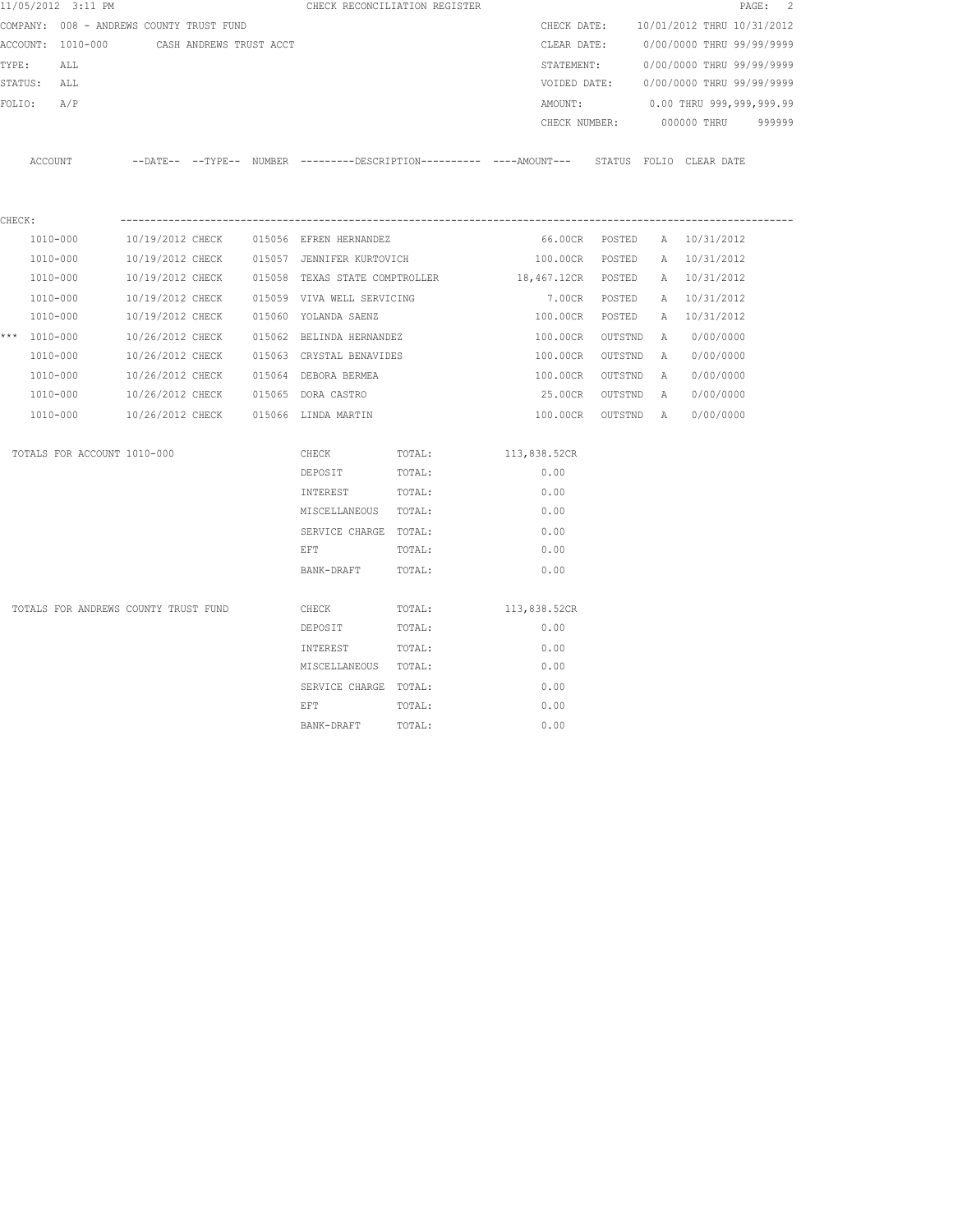|             | 11/05/2012 3:11 PM                       |  | CHECK RECONCILIATION REGISTER                                                                                  |                       |                                                                                                     |            |                                        | PAGE: 3 |
|-------------|------------------------------------------|--|----------------------------------------------------------------------------------------------------------------|-----------------------|-----------------------------------------------------------------------------------------------------|------------|----------------------------------------|---------|
|             | COMPANY: 010 - ANDREWS CO. FEXIBLE SPEND |  |                                                                                                                |                       |                                                                                                     |            | CHECK DATE: 10/01/2012 THRU 10/31/2012 |         |
|             | ACCOUNT: 1010-000 CASH FLEXIBLE SPENDING |  |                                                                                                                |                       |                                                                                                     |            | CLEAR DATE: 0/00/0000 THRU 99/99/9999  |         |
| TYPE:       | ALL                                      |  |                                                                                                                |                       |                                                                                                     | STATEMENT: | 0/00/0000 THRU 99/99/9999              |         |
| STATUS: ALL |                                          |  |                                                                                                                |                       |                                                                                                     |            | VOIDED DATE: 0/00/0000 THRU 99/99/9999 |         |
| FOLIO: A/P  |                                          |  |                                                                                                                |                       |                                                                                                     |            | AMOUNT: 0.00 THRU 999,999,999.99       |         |
|             |                                          |  |                                                                                                                |                       |                                                                                                     |            | CHECK NUMBER: 000000 THRU 999999       |         |
|             |                                          |  |                                                                                                                |                       | ACCOUNT -DATE-- --TYPE-- NUMBER ---------DESCRIPTION---------- ---AMOUNT--- STATUS FOLIO CLEAR DATE |            |                                        |         |
| CHECK:      |                                          |  |                                                                                                                |                       |                                                                                                     |            |                                        |         |
|             |                                          |  |                                                                                                                |                       | 221.98CR OUTSTND A 0/00/0000                                                                        |            |                                        |         |
|             | TOTALS FOR ACCOUNT 1010-000              |  |                                                                                                                | CHECK TOTAL: 221.98CR |                                                                                                     |            |                                        |         |
|             |                                          |  |                                                                                                                |                       | 0.00                                                                                                |            |                                        |         |
|             |                                          |  | DEPOSIT TOTAL:                                                                                                 |                       | 0.00                                                                                                |            |                                        |         |
|             |                                          |  | INTEREST TOTAL:                                                                                                |                       |                                                                                                     |            |                                        |         |
|             |                                          |  | MISCELLANEOUS TOTAL:                                                                                           |                       | 0.00                                                                                                |            |                                        |         |
|             |                                          |  | SERVICE CHARGE TOTAL:                                                                                          |                       | 0.00                                                                                                |            |                                        |         |
|             |                                          |  | EFT FOR THE RESIDENCE OF A STRIKE STRIKE STRIKE STRIKE STRIKE STRIKE STRIKE STRIKE STRIKE STRIKE STRIKE STRIKE | TOTAL:                | 0.00                                                                                                |            |                                        |         |
|             |                                          |  | BANK-DRAFT TOTAL:                                                                                              |                       | 0.00                                                                                                |            |                                        |         |
|             | TOTALS FOR ANDREWS CO. FEXIBLE SPEND     |  |                                                                                                                | CHECK TOTAL:          | 221.98CR                                                                                            |            |                                        |         |
|             |                                          |  |                                                                                                                |                       |                                                                                                     |            |                                        |         |
|             |                                          |  | DEPOSIT                                                                                                        | TOTAL:                | 0.00                                                                                                |            |                                        |         |
|             |                                          |  | INTEREST                                                                                                       | TOTAL:                | 0.00                                                                                                |            |                                        |         |
|             |                                          |  | MISCELLANEOUS TOTAL:                                                                                           |                       | 0.00                                                                                                |            |                                        |         |
|             |                                          |  | SERVICE CHARGE TOTAL:                                                                                          |                       | 0.00                                                                                                |            |                                        |         |
|             |                                          |  | EFT FOR THE STATE OF THE STATE OF THE STATE OF THE STATE OF THE STATE OF THE STATE OF THE STATE OF THE STATE O | TOTAL:                | 0.00                                                                                                |            |                                        |         |
|             |                                          |  | BANK-DRAFT                                                                                                     | TOTAL:                | 0.00                                                                                                |            |                                        |         |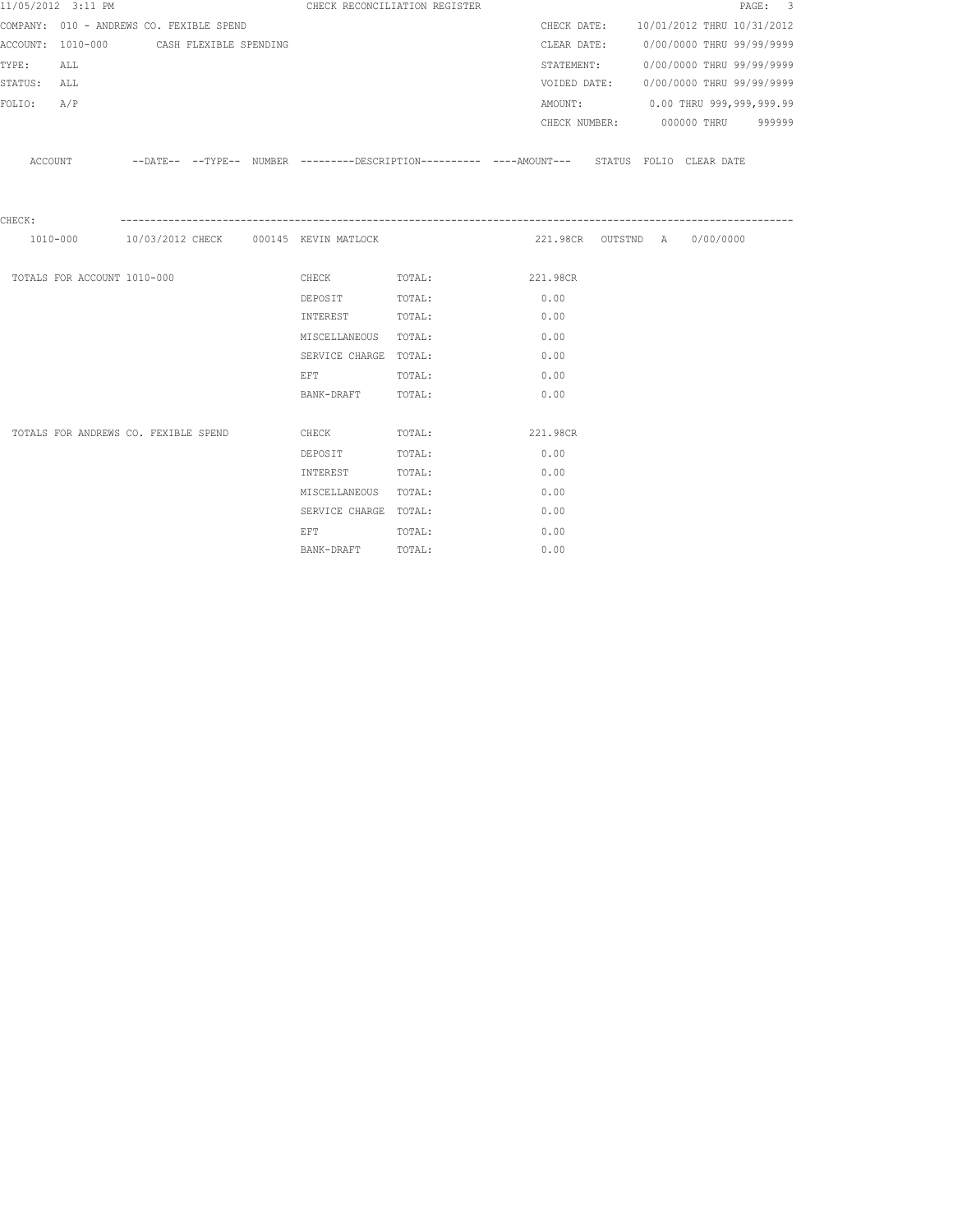|             | 11/05/2012 3:11 PM                         |  |                                                                                                                | CHECK RECONCILIATION REGISTER                                                                       |             |            |  |                                        | PAGE: 4 |
|-------------|--------------------------------------------|--|----------------------------------------------------------------------------------------------------------------|-----------------------------------------------------------------------------------------------------|-------------|------------|--|----------------------------------------|---------|
|             | COMPANY: 015 - CAPITAL IMPROVEMENT         |  |                                                                                                                |                                                                                                     |             |            |  | CHECK DATE: 10/01/2012 THRU 10/31/2012 |         |
|             | ACCOUNT: 1010-000 CASH CAPITAL IMPROVEMENT |  |                                                                                                                |                                                                                                     |             |            |  | CLEAR DATE: 0/00/0000 THRU 99/99/9999  |         |
| TYPE:       | ALL                                        |  |                                                                                                                |                                                                                                     |             | STATEMENT: |  | 0/00/0000 THRU 99/99/9999              |         |
| STATUS: ALL |                                            |  |                                                                                                                |                                                                                                     |             |            |  | VOIDED DATE: 0/00/0000 THRU 99/99/9999 |         |
| FOLIO: A/P  |                                            |  |                                                                                                                |                                                                                                     |             |            |  | AMOUNT: 0.00 THRU 999,999,999.99       |         |
|             |                                            |  |                                                                                                                |                                                                                                     |             |            |  | CHECK NUMBER: 000000 THRU              | 999999  |
|             |                                            |  |                                                                                                                | ACCOUNT -DATE-- --TYPE-- NUMBER ---------DESCRIPTION---------- ---AMOUNT--- STATUS FOLIO CLEAR DATE |             |            |  |                                        |         |
| CHECK:      |                                            |  |                                                                                                                |                                                                                                     |             |            |  |                                        |         |
|             |                                            |  |                                                                                                                | 1010-000 10/12/2012 CHECK 015050 PETRO COMMUNICATION INC 20,812.00CR POSTED A 10/31/2012            |             |            |  |                                        |         |
|             |                                            |  |                                                                                                                |                                                                                                     |             |            |  |                                        |         |
|             | TOTALS FOR ACCOUNT 1010-000                |  |                                                                                                                | CHECK TOTAL: 20,812.00CR                                                                            |             |            |  |                                        |         |
|             |                                            |  | DEPOSIT                                                                                                        | TOTAL:                                                                                              |             | 0.00       |  |                                        |         |
|             |                                            |  | INTEREST                                                                                                       | TOTAL:                                                                                              |             | 0.00       |  |                                        |         |
|             |                                            |  | MISCELLANEOUS TOTAL:                                                                                           |                                                                                                     | 0.00        |            |  |                                        |         |
|             |                                            |  | SERVICE CHARGE TOTAL:                                                                                          |                                                                                                     |             | 0.00       |  |                                        |         |
|             |                                            |  | EFT FOR THE STATE OF THE STATE OF THE STATE OF THE STATE OF THE STATE OF THE STATE OF THE STATE OF THE STATE O | TOTAL:                                                                                              |             | 0.00       |  |                                        |         |
|             |                                            |  | BANK-DRAFT TOTAL:                                                                                              |                                                                                                     |             | 0.00       |  |                                        |         |
|             |                                            |  |                                                                                                                |                                                                                                     |             |            |  |                                        |         |
|             | TOTALS FOR CAPITAL IMPROVEMENT             |  | <b>CHECK</b>                                                                                                   | TOTAL:                                                                                              | 20,812.00CR |            |  |                                        |         |
|             |                                            |  | DEPOSIT                                                                                                        | TOTAL:                                                                                              |             | 0.00       |  |                                        |         |
|             |                                            |  | INTEREST                                                                                                       | TOTAL:                                                                                              |             | 0.00       |  |                                        |         |
|             |                                            |  | MISCELLANEOUS TOTAL:                                                                                           |                                                                                                     |             | 0.00       |  |                                        |         |
|             |                                            |  | SERVICE CHARGE TOTAL:                                                                                          |                                                                                                     |             | 0.00       |  |                                        |         |
|             |                                            |  | EFT FOR THE STATE OF THE STATE OF THE STATE OF THE STATE OF THE STATE OF THE STATE OF THE STATE OF THE STATE O | TOTAL:                                                                                              |             | 0.00       |  |                                        |         |
|             |                                            |  | BANK-DRAFT                                                                                                     | TOTAL:                                                                                              |             | 0.00       |  |                                        |         |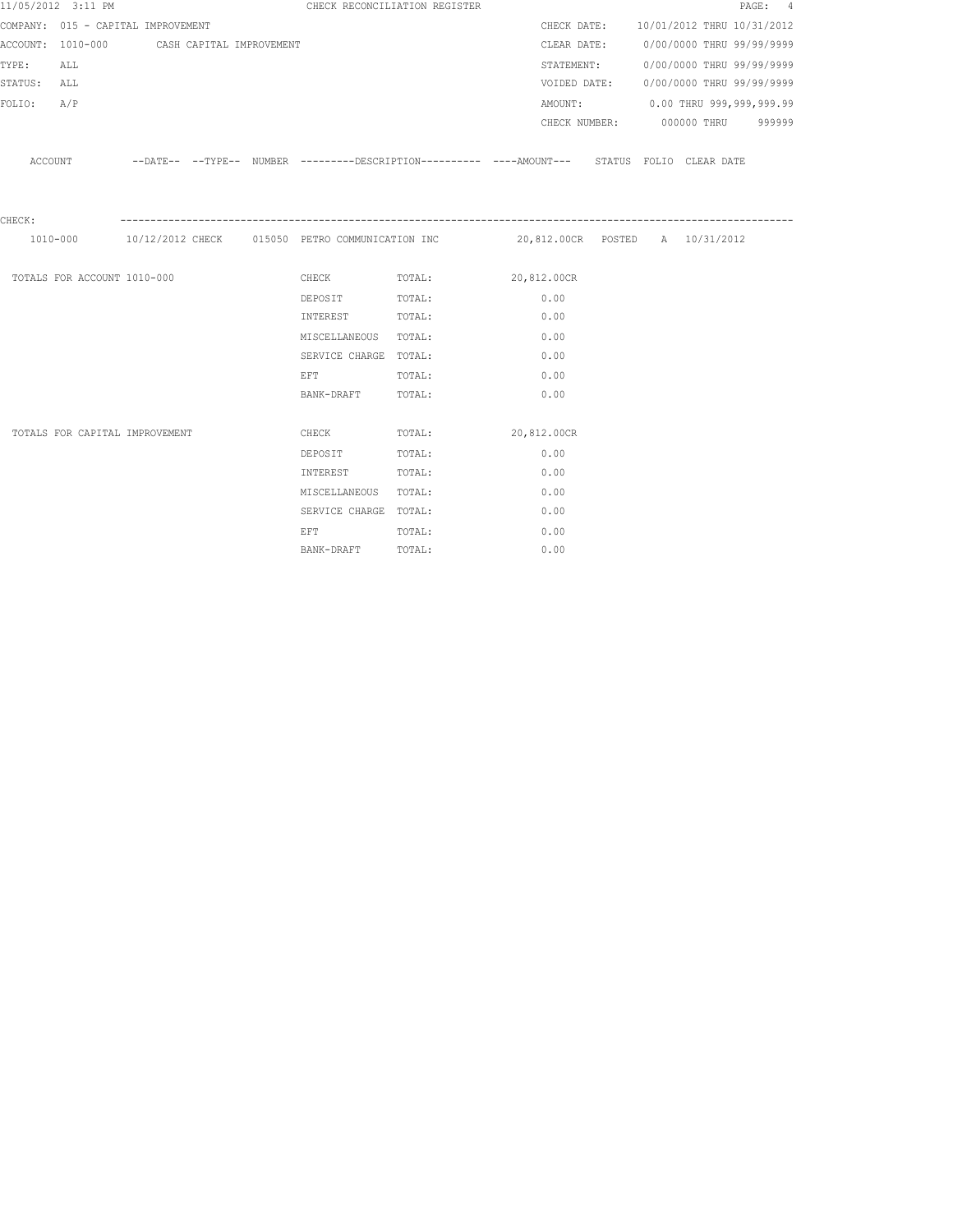|             | 11/05/2012 3:11 PM          |                                                  |  |                                                                                                                | CHECK RECONCILIATION REGISTER                                                                |            |            |                                        | PAGE: 5 |  |
|-------------|-----------------------------|--------------------------------------------------|--|----------------------------------------------------------------------------------------------------------------|----------------------------------------------------------------------------------------------|------------|------------|----------------------------------------|---------|--|
|             |                             | COMPANY: 017 - DEBT SERVICE SINKING              |  |                                                                                                                |                                                                                              |            |            | CHECK DATE: 10/01/2012 THRU 10/31/2012 |         |  |
|             |                             | ACCOUNT: 1010-000 CASH DEBT SERVICE SINKING FUND |  |                                                                                                                |                                                                                              |            |            | CLEAR DATE: 0/00/0000 THRU 99/99/9999  |         |  |
| TYPE:       | ALL                         |                                                  |  |                                                                                                                |                                                                                              |            | STATEMENT: | 0/00/0000 THRU 99/99/9999              |         |  |
| STATUS: ALL |                             |                                                  |  |                                                                                                                |                                                                                              |            |            | VOIDED DATE: 0/00/0000 THRU 99/99/9999 |         |  |
| FOLIO: A/P  |                             |                                                  |  |                                                                                                                |                                                                                              |            |            | AMOUNT: 0.00 THRU 999,999,999.99       |         |  |
|             |                             |                                                  |  |                                                                                                                |                                                                                              |            |            | CHECK NUMBER: 000000 THRU 999999       |         |  |
|             | ACCOUNT                     |                                                  |  |                                                                                                                | --DATE-- --TYPE-- NUMBER ---------DESCRIPTION---------- ----AMOUNT--- STATUS FOLIO CLEARDATE |            |            |                                        |         |  |
| CHECK:      |                             |                                                  |  |                                                                                                                |                                                                                              |            |            |                                        |         |  |
|             |                             |                                                  |  |                                                                                                                | 1010-000 10/12/2012 CHECK 015051 WASTE CONTROL SPECIALISTS 9,234.13CR POSTED A 10/31/2012    |            |            |                                        |         |  |
|             | TOTALS FOR ACCOUNT 1010-000 |                                                  |  |                                                                                                                | CHECK TOTAL: 9,234.13CR                                                                      |            |            |                                        |         |  |
|             |                             |                                                  |  | DEPOSIT                                                                                                        | TOTAL:                                                                                       | 0.00       |            |                                        |         |  |
|             |                             |                                                  |  | INTEREST                                                                                                       | TOTAL:                                                                                       | 0.00       |            |                                        |         |  |
|             |                             |                                                  |  | MISCELLANEOUS TOTAL:                                                                                           |                                                                                              | 0.00       |            |                                        |         |  |
|             |                             |                                                  |  | SERVICE CHARGE TOTAL:                                                                                          |                                                                                              | 0.00       |            |                                        |         |  |
|             |                             |                                                  |  | EFT FOR THE STATE OF THE STATE OF THE STATE OF THE STATE OF THE STATE OF THE STATE OF THE STATE OF THE STATE O | TOTAL:                                                                                       | 0.00       |            |                                        |         |  |
|             |                             |                                                  |  | BANK-DRAFT TOTAL:                                                                                              |                                                                                              | 0.00       |            |                                        |         |  |
|             |                             |                                                  |  |                                                                                                                |                                                                                              |            |            |                                        |         |  |
|             |                             | TOTALS FOR DEBT SERVICE SINKING                  |  | CHECK                                                                                                          | TOTAL:                                                                                       | 9,234.13CR |            |                                        |         |  |
|             |                             |                                                  |  | DEPOSIT                                                                                                        | TOTAL:                                                                                       | 0.00       |            |                                        |         |  |
|             |                             |                                                  |  | INTEREST                                                                                                       | TOTAL:                                                                                       | 0.00       |            |                                        |         |  |
|             |                             |                                                  |  | MISCELLANEOUS TOTAL:                                                                                           |                                                                                              | 0.00       |            |                                        |         |  |
|             |                             |                                                  |  | SERVICE CHARGE TOTAL:                                                                                          |                                                                                              | 0.00       |            |                                        |         |  |
|             |                             |                                                  |  | EFT FOR THE STATE OF THE STATE OF THE STATE OF THE STATE OF THE STATE OF THE STATE OF THE STATE OF THE STATE O | TOTAL:                                                                                       | 0.00       |            |                                        |         |  |
|             |                             |                                                  |  | BANK-DRAFT                                                                                                     | TOTAL:                                                                                       | 0.00       |            |                                        |         |  |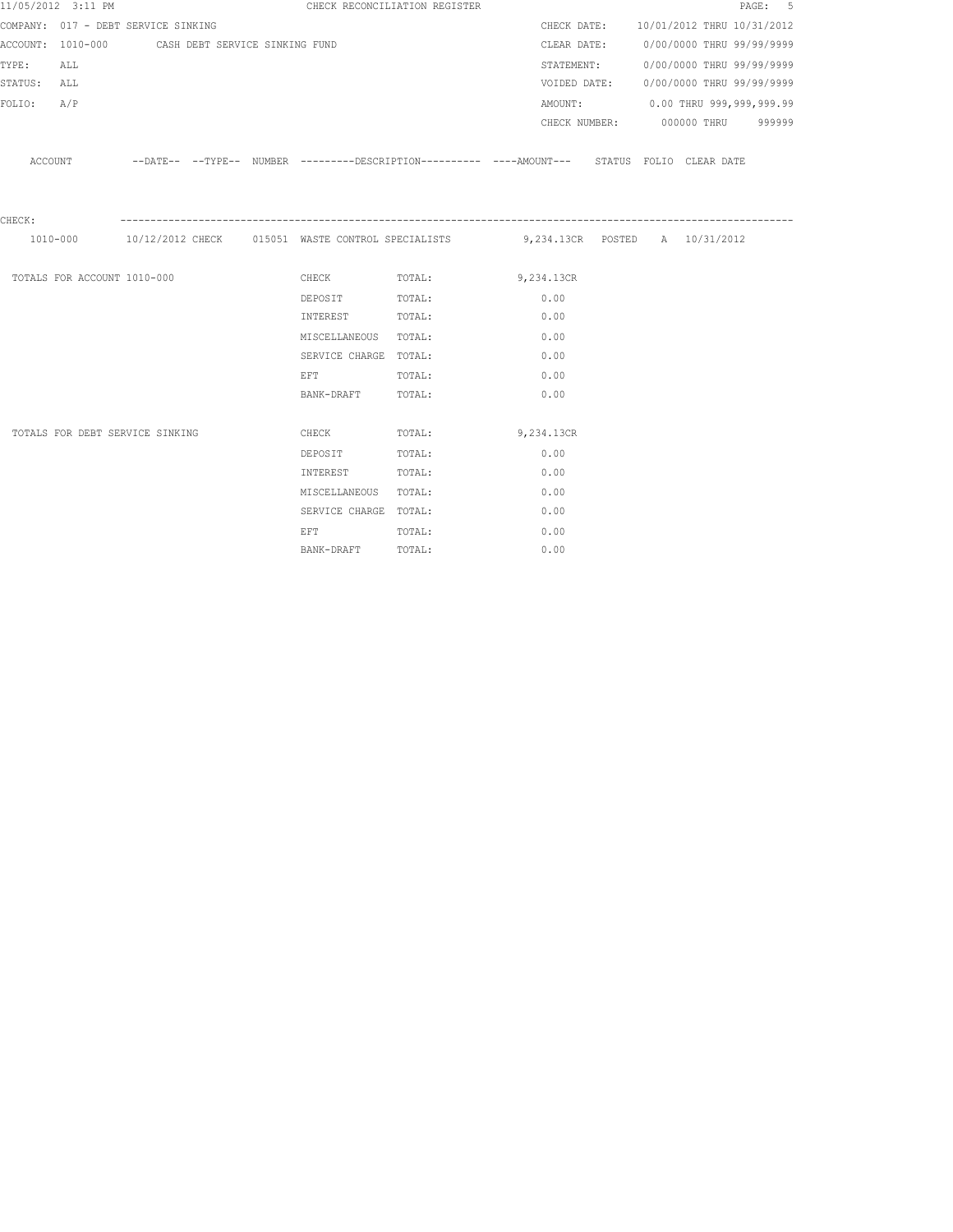|          | 11/05/2012 3:11 PM |                                       |               | CHECK RECONCILIATION REGISTER                |               |        |                            |            | PAGE: 6                  |  |
|----------|--------------------|---------------------------------------|---------------|----------------------------------------------|---------------|--------|----------------------------|------------|--------------------------|--|
|          |                    | COMPANY: 018 - ANDREWS EMPLOYEE TRUST |               |                                              | CHECK DATE:   |        | 10/01/2012 THRU 10/31/2012 |            |                          |  |
| ACCOUNT: | 1010-000           | CASH ANDREWS EMPLOYEE TRUST           |               |                                              | CLEAR DATE:   |        | 0/00/0000 THRU 99/99/9999  |            |                          |  |
| TYPE:    | ALL                |                                       |               |                                              | STATEMENT:    |        | 0/00/0000 THRU 99/99/9999  |            |                          |  |
| STATUS:  | ALL                |                                       |               |                                              | VOIDED DATE:  |        | 0/00/0000 THRU 99/99/9999  |            |                          |  |
| FOLIO:   | A/P                |                                       |               |                                              | AMOUNT:       |        |                            |            | 0.00 THRU 999,999,999.99 |  |
|          |                    |                                       |               |                                              | CHECK NUMBER: |        | 000000 THRU                |            | 999999                   |  |
|          |                    |                                       |               |                                              |               |        |                            |            |                          |  |
| ACCOUNT  |                    | $--$ DATE $- --$ TYPE $--$            | <b>NUMBER</b> | ---------DESCRIPTION---------- ----AMOUNT--- |               | STATUS | FOLIO                      | CLEAR DATE |                          |  |
|          |                    |                                       |               |                                              |               |        |                            |            |                          |  |

| CHECK:       |                  |        |                                                        |                   |         |   |              |
|--------------|------------------|--------|--------------------------------------------------------|-------------------|---------|---|--------------|
| 1010-000     | 10/02/2012 CHECK |        | 034808 WEST TEXAS UROLOGY                              | 141.25CR POSTED   |         |   | A 10/31/2012 |
| 1010-000     |                  |        | 10/02/2012 CHECK 034809 NORTHWEST FAMILY PRACTICE      | 308.19CR          | OUTSTND | A | 0/00/0000    |
| 1010-000     |                  |        | 10/02/2012 CHECK 034810 PERMIAN REGIONAL MEDICAL CTR.  | 204.84CR POSTED   |         |   | A 10/31/2012 |
| 1010-000     | 10/02/2012 CHECK |        | 034811 ANDREWS FAMILY MEDICINE                         | 37.30CR POSTED    |         |   | A 10/31/2012 |
| 1010-000     | 10/02/2012 CHECK |        | 034812 HENDRICK MEDICAL CENTER                         | 135.18CR POSTED   |         |   | A 10/31/2012 |
| 1010-000     | 10/02/2012 CHECK |        | 034813 ABILENE DIAGNOSTIC CLINIC                       | 72.03CR POSTED    |         |   | A 10/31/2012 |
| 1010-000     |                  |        | 10/02/2012 CHECK 034814 RICHARD B CULBERT MD           | 1,549.78CR POSTED |         |   | A 10/31/2012 |
| 1010-000     | 10/02/2012 CHECK |        | 034815 RICHARD B CULBERT MD                            | 332.47CR POSTED   |         |   | A 10/31/2012 |
| 1010-000     |                  |        | 10/02/2012 CHECK 034816 PERMIAN REGIONAL MEDICAL CTR.  | 125.46CR POSTED   |         |   | A 10/31/2012 |
| 1010-000     |                  |        | 10/02/2012 CHECK 034817 SOUTHWEST MEDICAL IMAGING      | 727.50CR POSTED   |         |   | A 10/31/2012 |
| 1010-000     |                  |        | 10/02/2012 CHECK 034818 ADVANCED NEUROSCIENCE CLINIC   | 195.60CR POSTED   |         |   | A 10/31/2012 |
| 1010-000     |                  |        | 10/02/2012 CHECK 034819 ADVANCED NEUROSCIENCE CLINIC   | 103.87CR POSTED   |         |   | A 10/31/2012 |
| 1010-000     | 10/02/2012 CHECK |        | 034820 PERMIAN REGIONAL MEDICAL CTR.                   | 284.40CR POSTED   |         |   | A 10/31/2012 |
| 1010-000     | 10/02/2012 CHECK |        | 034821 PERMIAN REGIONAL MEDICAL CTR.                   | 418.68CR POSTED   |         | A | 10/31/2012   |
| 1010-000     | 10/02/2012 CHECK |        | 034822 HIGH PLAINS RADIOLOGICAL ASSN                   | 13.50CR POSTED    |         |   | A 10/31/2012 |
| 1010-000     | 10/02/2012 CHECK |        | 034823 PERMIAN REGIONAL MEDICAL CTR.                   | 141.84CR POSTED   |         |   | A 10/31/2012 |
| 1010-000     | 10/02/2012 CHECK |        | 034824 ARTHRITIS AND OSTEOPOROSIS                      | 112.06CR POSTED   |         |   | A 10/31/2012 |
| 1010-000     | 10/02/2012 CHECK |        | 034825 D REDMOND MD                                    | 33.15CR POSTED    |         |   | A 10/31/2012 |
| 1010-000     | 10/02/2012 CHECK |        | 034826 PERMIAN REGIONAL MEDICAL CTR. 2,420.46CR POSTED |                   |         |   | A 10/31/2012 |
| 1010-000     | 10/02/2012 CHECK |        | 034827 HIGH PLAINS RADIOLOGICAL ASSN                   | 105.48CR POSTED   |         |   | A 10/31/2012 |
| 1010-000     | 10/02/2012 CHECK | 034828 | ADVANCED NEUROSCIENCE CLINIC                           | 123.55CR POSTED   |         |   | A 10/31/2012 |
| 1010-000     | 10/02/2012 CHECK |        | 034829 MIDLAND MEMORIAL HOSPITAL                       | 2,955.17CR POSTED |         |   | A 10/31/2012 |
| 1010-000     | 10/02/2012 CHECK |        | 034830 PERMIAN REGIONAL MEDICAL CTR. 269.82CR POSTED   |                   |         |   | A 10/31/2012 |
| 1010-000     | 10/02/2012 CHECK |        | 034831 ACS/BIO REFERENCE LABS                          | 66.50CR POSTED    |         |   | A 10/31/2012 |
| 1010-000     | 10/02/2012 CHECK |        | 034832 PERMIAN REGIONAL MEDICAL CTR. 50.04CR POSTED    |                   |         |   | A 10/31/2012 |
| 1010-000     | 10/02/2012 CHECK |        | 034833 ACS / FRANCISCO J MORALES OD                    | 52.50CR           | POSTED  |   | A 10/31/2012 |
| 1010-000     |                  |        | 10/02/2012 CHECK 034834 KIDNEY & BLOOD PRESSURE CLINIC | 59.50CR POSTED    |         |   | A 10/31/2012 |
| 1010-000     | 10/02/2012 CHECK |        | 034835 COVENANT MEDICAL CENTER                         | 2,463.20CR POSTED |         |   | A 10/31/2012 |
| 1010-000     |                  |        | 10/02/2012 CHECK 034836 DIALYSIS ASSOCIATES            | 52.00CR POSTED    |         |   | A 10/31/2012 |
| 1010-000     | 10/02/2012 CHECK |        | 034837 KIDNEY & BLOOD PRESSURE CLINIC                  | 175.00CR POSTED   |         |   | A 10/31/2012 |
| 1010-000     | 10/02/2012 CHECK |        | 034838 COVENANT MEDICAL CENTER                         | 7,772.33CR POSTED |         |   | A 10/31/2012 |
| 1010-000     | 10/02/2012 CHECK |        | 034839 UMC PHYSICIANS NETWORK                          | 1,063.78CR POSTED |         |   | A 10/31/2012 |
| 1010-000     | 10/02/2012 CHECK |        | 034840 UMC PHYSICIANS NETWORK                          | 580.68CR POSTED   |         |   | A 10/31/2012 |
| $1010 - 000$ | 10/02/2012 CHECK |        | 034841 UMC PHYSICIANS NETWORK                          | 259.20CR          | POSTED  |   | A 10/31/2012 |
| 1010-000     | 10/02/2012 CHECK |        | 034842 FMC DIALYSIS SERVICE                            | 4,838.42CR        | POSTED  |   | A 10/31/2012 |
| 1010-000     | 10/02/2012 CHECK |        | 034843 FMC DIALYSIS SERVICE                            | 4,827.08CR        | POSTED  | Α | 10/31/2012   |
| 1010-000     | 10/02/2012 CHECK |        | 034844 FMC DIALYSIS SERVICE                            | 5,102.37CR        | POSTED  | Α | 10/31/2012   |
| 1010-000     | 10/02/2012 CHECK |        | 034845 FMC DIALYSIS SERVICE                            | 2,413.54CR        | POSTED  | Α | 10/31/2012   |
| 1010-000     | 10/02/2012 CHECK |        | 034846 ACS/ AMERIPATH 5.01A CORPORAT                   | 17.68CR           | POSTED  | Α | 10/31/2012   |
| 1010-000     | 10/02/2012 CHECK |        | 034847 ACS/ AMERIPATH 5.01A CORPORAT                   | 59.34CR           | POSTED  | Α | 10/31/2012   |
| 1010-000     | 10/02/2012 CHECK |        | 034848 PERMIAN REGIONAL MEDICAL CTR.                   | 1,454.04CR        | POSTED  | A | 10/31/2012   |
| 1010-000     | 10/02/2012 CHECK |        | 034849 QUEST DIAGNOSTICS                               | 27.44CR           | POSTED  | A | 10/31/2012   |
| 1010-000     | 10/02/2012 CHECK |        | 034850 NORTHWEST FAMILY PRACTICE                       | 37.91CR           | POSTED  | Α | 10/31/2012   |
| 1010-000     | 10/02/2012 CHECK |        | 034851 LORI D ADCOCK MD                                | 185.00CR          | POSTED  | Α | 10/31/2012   |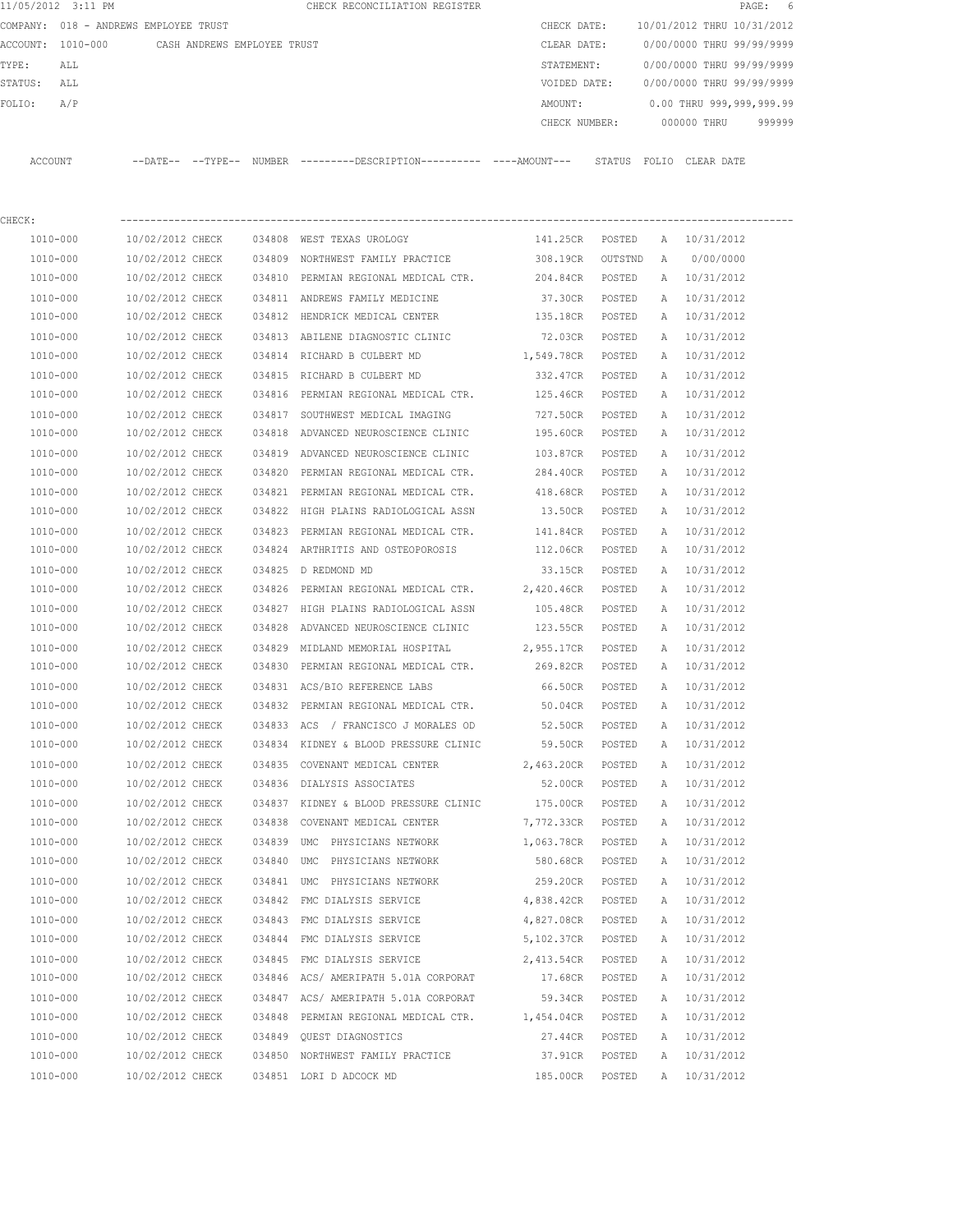|                                                                                                                               | 11/05/2012 3:11 PM |                  |  | CHECK RECONCILIATION REGISTER                                                              |                    |        |              | PAGE: 7                                |
|-------------------------------------------------------------------------------------------------------------------------------|--------------------|------------------|--|--------------------------------------------------------------------------------------------|--------------------|--------|--------------|----------------------------------------|
|                                                                                                                               |                    |                  |  |                                                                                            |                    |        |              | CHECK DATE: 10/01/2012 THRU 10/31/2012 |
| COMPANY: 018 - ANDREWS EMPLOYEE TRUST<br>ACCOUNT: 1010-000<br>CASH ANDREWS EMPLOYEE TRUST<br>ALL<br>STATUS: ALL<br>FOLIO: A/P |                    |                  |  |                                                                                            |                    |        |              | CLEAR DATE: 0/00/0000 THRU 99/99/9999  |
| TYPE:                                                                                                                         |                    |                  |  |                                                                                            | STATEMENT:         |        |              | 0/00/0000 THRU 99/99/9999              |
|                                                                                                                               |                    |                  |  |                                                                                            |                    |        |              | VOIDED DATE: 0/00/0000 THRU 99/99/9999 |
|                                                                                                                               |                    |                  |  |                                                                                            | AMOUNT:            |        |              | $0.00$ THRU 999,999,999.99             |
|                                                                                                                               |                    |                  |  |                                                                                            |                    |        |              | CHECK NUMBER: 000000 THRU<br>999999    |
|                                                                                                                               | ACCOUNT            |                  |  | --DATE-- --TYPE-- NUMBER --------DESCRIPTION--------- ----AMOUNT--- STATUS FOLIO CLEARDATE |                    |        |              |                                        |
|                                                                                                                               |                    |                  |  |                                                                                            |                    |        |              |                                        |
| CHECK:                                                                                                                        |                    |                  |  |                                                                                            |                    |        |              |                                        |
|                                                                                                                               | 1010-000           |                  |  | 10/02/2012 CHECK 034852 SONYA HECKLER PHD LPC                                              | 187.50CR POSTED    |        |              | A 10/31/2012                           |
|                                                                                                                               | 1010-000           |                  |  | 10/02/2012 CHECK 034853 ANDREWS FAMILY MEDICINE                                            | 37.30CR POSTED     |        |              | A 10/31/2012                           |
|                                                                                                                               | 1010-000           |                  |  | 10/02/2012 CHECK 034854 WEST TEXAS UROLOGY                                                 | 4.47CR POSTED      |        |              | A 10/31/2012                           |
|                                                                                                                               | 1010-000           |                  |  | 10/02/2012 CHECK 034855 SONYA HECKLER PHD LPC                                              | 312.50CR POSTED    |        |              | A 10/31/2012                           |
|                                                                                                                               | 1010-000           |                  |  | 10/02/2012 CHECK 034856 SONYA HECKLER PHD LPC                                              | 125.00CR POSTED    |        |              | A 10/31/2012                           |
|                                                                                                                               | 1010-000           |                  |  | 10/02/2012 CHECK 034857 SONYA HECKLER PHD LPC                                              | 250.00CR POSTED    |        |              | A 10/31/2012                           |
|                                                                                                                               | 1010-000           |                  |  | 10/02/2012 CHECK 034858 ODESSA REGIONAL HOSPITAL                                           | 12,080.97CR POSTED |        |              | A 10/31/2012                           |
|                                                                                                                               | 1010-000           |                  |  | 10/02/2012 CHECK 034859 AFFILIATED PATHOLOGISTS PA                                         | 88.14CR POSTED     |        |              | A 10/31/2012                           |
|                                                                                                                               | 1010-000           |                  |  | 10/02/2012 CHECK 034860 ODESSA REGIONAL HOSPITAL                                           | 1,983.13CR POSTED  |        |              | A 10/31/2012                           |
|                                                                                                                               | 1010-000           | 10/02/2012 CHECK |  | 034861 RANGANAYAKI YALAVARTHI                                                              | 194.10CR POSTED    |        |              | A 10/31/2012                           |
|                                                                                                                               | 1010-000           | 10/02/2012 CHECK |  | 034862 PERMIAN REGIONAL MEDICAL CTR.                                                       | 110.52CR POSTED    |        |              | A 10/31/2012                           |
|                                                                                                                               | 1010-000           | 10/02/2012 CHECK |  | 034863 PERMIAN REGIONAL MEDICAL CTR. 324.54CR POSTED                                       |                    |        |              | A 10/31/2012                           |
|                                                                                                                               | 1010-000           | 10/02/2012 CHECK |  | 034864 E.W. HAPRER DDS                                                                     | 116.00CR POSTED    |        |              | A 10/31/2012                           |
|                                                                                                                               | 1010-000           | 10/02/2012 CHECK |  | 034865 WESTLAKE ORTHOPAEDICS SPORTS 40.71CR POSTED                                         |                    |        |              | A 10/31/2012                           |
|                                                                                                                               | 1010-000           |                  |  | 10/02/2012 CHECK 034866 ANDREWS CHIROPRACTIC CENTER DC 56.02CR POSTED                      |                    |        |              | A 10/31/2012                           |
|                                                                                                                               | 1010-000           |                  |  | 10/02/2012 CHECK 034867 ANDREWS CHIROPRACTIC CENTER DC 40.95CR POSTED                      |                    |        |              | A 10/31/2012                           |
|                                                                                                                               | 1010-000           |                  |  | 10/02/2012 CHECK 034868 MIDLAND WOMENS CLINIC                                              | 172.27CR POSTED    |        |              | A 10/31/2012                           |
|                                                                                                                               | 1010-000           | 10/02/2012 CHECK |  | 034869 SUMMERS CHIROPRACTIC PA                                                             | 47.25CR POSTED     |        |              | A 10/31/2012                           |
|                                                                                                                               | 1010-000           |                  |  | 10/02/2012 CHECK 034870 GREGORY D YOUNG DC                                                 | 97.02CR POSTED     |        |              | A 10/31/2012                           |
|                                                                                                                               | 1010-000           |                  |  | 10/02/2012 CHECK 034871 SUMMERS CHIROPRACTIC PA                                            | 52.50CR POSTED     |        |              | A 10/31/2012                           |
|                                                                                                                               | 1010-000           |                  |  | 10/02/2012 CHECK 034872 WENDOVER FAMILY MEDICINE                                           | 72.92CR POSTED     |        |              | A 10/31/2012                           |
|                                                                                                                               | 1010-000           |                  |  | 10/02/2012 CHECK 034873 ODESSA PHYSICIAN ASSOCIATES                                        | 637.90CR POSTED    |        |              | A 10/31/2012                           |
|                                                                                                                               | 1010-000           |                  |  | 10/02/2012 CHECK 034874 MCH PROCARE HOSPITAL BASED                                         | 57.44CR POSTED     |        |              | A 10/31/2012                           |
|                                                                                                                               | 1010-000           |                  |  | 10/02/2012 CHECK 034875 PERMIAN INTERNAL MEDICINE ASC                                      | 115.03CR POSTED    |        |              | A 10/31/2012                           |
|                                                                                                                               | 1010-000           | 10/02/2012 CHECK |  | 034876 PERMIAN INTERNAL MEDICINE ASC                                                       | 72.24CR            | POSTED | Α            | 10/31/2012                             |
|                                                                                                                               | 1010-000           | 10/02/2012 CHECK |  | 034877 PERMIAN INTERNAL MEDICINE ASC                                                       | 27.13CR            | POSTED | Α            | 10/31/2012                             |
|                                                                                                                               | 1010-000           | 10/02/2012 CHECK |  | 034878 MEMORIAL HOSPITAL                                                                   | 276.80CR           | POSTED | Α            | 10/31/2012                             |
|                                                                                                                               | 1010-000           | 10/02/2012 CHECK |  | 034879 PERMIAN REGIONAL MEDICAL CTR.                                                       | 377.64CR POSTED    |        | A            | 10/31/2012                             |
|                                                                                                                               | 1010-000           | 10/02/2012 CHECK |  | 034880 MIDLAND WOMENS CLINIC                                                               | 34.91CR POSTED     |        | Α            | 10/31/2012                             |
|                                                                                                                               | 1010-000           | 10/02/2012 CHECK |  | 034881 MIDLAND WOMENS CLINIC                                                               | 52.15CR            | POSTED | Α            | 10/31/2012                             |
|                                                                                                                               | 1010-000           | 10/02/2012 CHECK |  | 034882 MIDLAND WOMENS CLINIC                                                               | 152.29CR           | POSTED | Α            | 10/31/2012                             |
|                                                                                                                               | 1010-000           |                  |  | 10/02/2012 CHECK 034883 PERMIAN REGIONAL MEDICAL CTR.                                      | 552.00CR POSTED    |        | $\mathbb{A}$ | 10/31/2012                             |
|                                                                                                                               | 1010-000           |                  |  | 10/02/2012 CHECK 034884 SHYLESH GANTA MD                                                   | 52.00CR POSTED     |        |              | A 10/31/2012                           |
|                                                                                                                               | 1010-000           |                  |  | 10/02/2012 CHECK 034885 ACS / MINIMED DISTRIBUTION COR                                     | 581.40CR POSTED    |        | A            | 10/31/2012                             |
|                                                                                                                               | 1010-000           | 10/02/2012 CHECK |  | 034886 MIDLAND PATHOLOGISTS                                                                | 132.23CR POSTED    |        |              | A 10/31/2012                           |
|                                                                                                                               | 1010-000           | 10/02/2012 CHECK |  | 034887 FRANCISCO SALCID, MD                                                                | 134.92CR POSTED    |        | Α            | 10/31/2012                             |
|                                                                                                                               | 1010-000           | 10/02/2012 CHECK |  | 034888 PERMIAN PHYSICIANS SERV                                                             | 105.33CR POSTED    |        | Α            | 10/31/2012                             |
|                                                                                                                               | 1010-000           | 10/02/2012 CHECK |  | 034889 PERMIAN PHYSICIANS SERV                                                             | 35.11CR POSTED     |        | Α            | 10/31/2012                             |
|                                                                                                                               | 1010-000           | 10/02/2012 CHECK |  | 034890 HIGH PLAINS RADIOLOGICAL ASSN                                                       | 80.10CR POSTED     |        |              | A 10/31/2012                           |
|                                                                                                                               | 1010-000           | 10/02/2012 CHECK |  | 034891 PERMIAN PHYSICIANS SERV                                                             | 37.30CR POSTED     |        | A            | 10/31/2012                             |
|                                                                                                                               | 1010-000           | 10/02/2012 CHECK |  | 034892 PREMIER FAMILY CARE                                                                 | 154.31CR POSTED    |        |              | A 10/31/2012                           |
|                                                                                                                               | 1010-000           | 10/02/2012 CHECK |  | 034893 RODNEY NOBLE                                                                        | 246.96CR POSTED    |        |              | A 10/31/2012                           |

 1010-000 10/02/2012 CHECK 034894 ANESTHESIA MEDGRP OF PB LLP 170.48CR POSTED A 10/31/2012 1010-000 10/02/2012 CHECK 034895 PERMIAN REGIONAL MEDICAL CTR. 3,215.00CR POSTED A 10/31/2012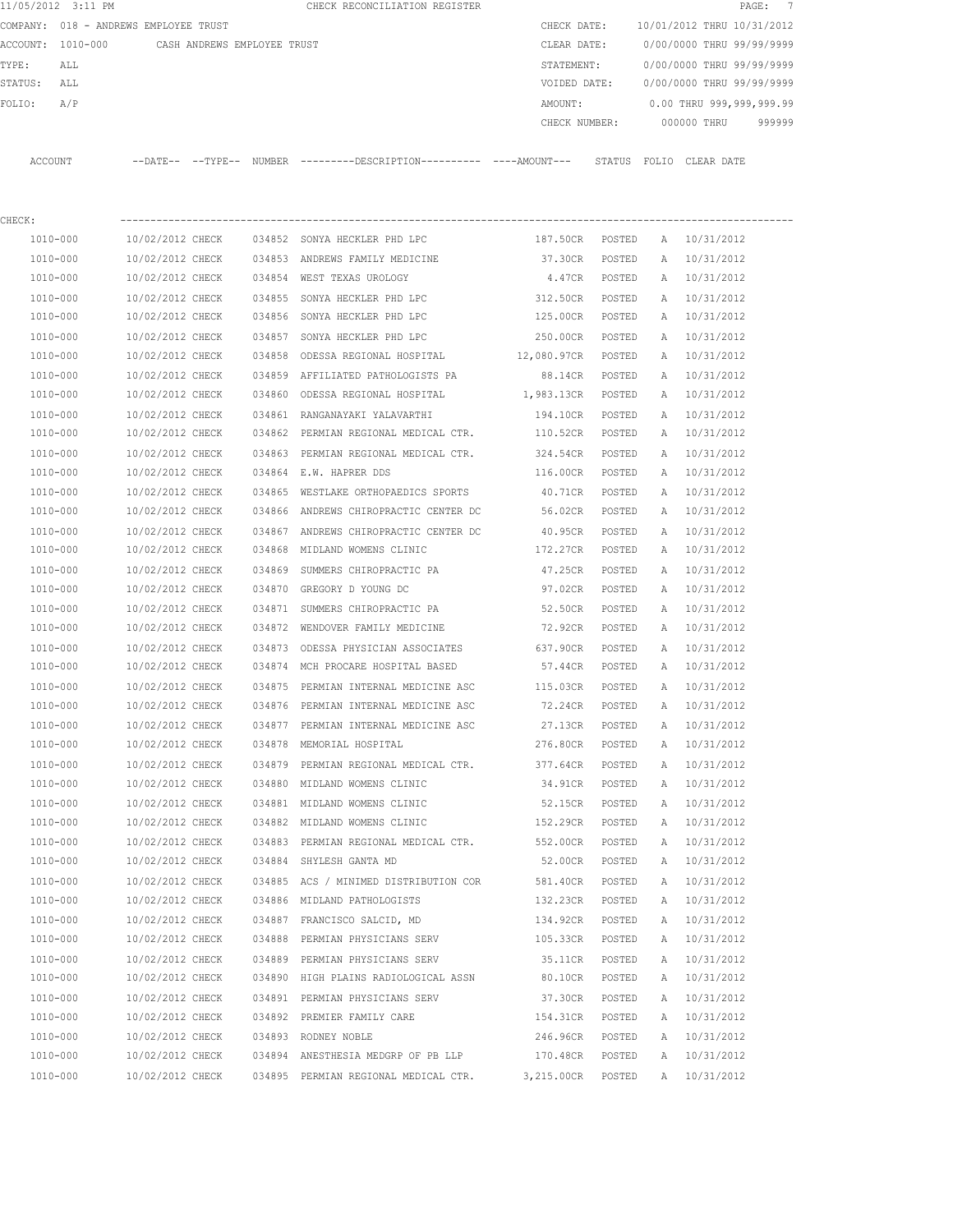|         | 11/05/2012 3:11 PM                    |                                      |                             |        | CHECK RECONCILIATION REGISTER                                                                 |                   |                  |   |                            | 8<br>PAGE: |
|---------|---------------------------------------|--------------------------------------|-----------------------------|--------|-----------------------------------------------------------------------------------------------|-------------------|------------------|---|----------------------------|------------|
|         | COMPANY: 018 - ANDREWS EMPLOYEE TRUST |                                      |                             |        |                                                                                               | CHECK DATE:       |                  |   | 10/01/2012 THRU 10/31/2012 |            |
|         | ACCOUNT: 1010-000                     |                                      | CASH ANDREWS EMPLOYEE TRUST |        |                                                                                               | CLEAR DATE:       |                  |   | 0/00/0000 THRU 99/99/9999  |            |
| TYPE:   | ALL                                   |                                      |                             |        |                                                                                               | STATEMENT:        |                  |   | 0/00/0000 THRU 99/99/9999  |            |
| STATUS: | ALL                                   |                                      |                             |        |                                                                                               | VOIDED DATE:      |                  |   | 0/00/0000 THRU 99/99/9999  |            |
| FOLIO:  | A/P                                   |                                      |                             |        |                                                                                               | AMOUNT:           |                  |   | 0.00 THRU 999,999,999.99   |            |
|         |                                       |                                      |                             |        |                                                                                               | CHECK NUMBER:     |                  |   | 000000 THRU                | 999999     |
|         | ACCOUNT                               |                                      |                             |        | --DATE-- --TYPE-- NUMBER ---------DESCRIPTION---------- ----AMOUNT--- STATUS FOLIO CLEAR DATE |                   |                  |   |                            |            |
| CHECK:  |                                       |                                      |                             |        |                                                                                               |                   |                  |   |                            |            |
|         | 1010-000                              | 10/02/2012 CHECK                     |                             |        | 034896 PERMIAN CARDIOLOGY ASSOCIATES                                                          | 90.96CR POSTED    |                  |   | A 10/31/2012               |            |
|         | 1010-000                              | 10/02/2012 CHECK                     |                             |        | 034897 SOUTHWEST MEDICAL IMAGING                                                              | 39.75CR           | POSTED           | A | 10/31/2012                 |            |
|         | 1010-000                              | 10/02/2012 CHECK                     |                             |        | 034898 SOUTHWEST MEDICAL IMAGING                                                              | 124.50CR          | POSTED           |   | A 10/31/2012               |            |
|         | 1010-000                              | 10/02/2012 CHECK                     |                             |        | 034899 SOUTHWEST MEDICAL IMAGING                                                              | 382.50CR          | POSTED           |   | A 10/31/2012               |            |
|         | 1010-000                              | 10/02/2012 CHECK                     |                             |        | 034900 PERMIAN CARDIOLOGY ASSOCIATES                                                          | 371.56CR POSTED   |                  |   | A 10/31/2012               |            |
|         | 1010-000                              | 10/02/2012 CHECK                     |                             |        | 034901 HIGH PLAINS RADIOLOGICAL ASSN                                                          | 18.00CR           | POSTED           |   | A 10/31/2012               |            |
|         | 1010-000                              | 10/02/2012 CHECK                     |                             |        | 034902 ANDREWS FAMILY MEDICINE                                                                | 37.30CR           | POSTED           |   | A 10/31/2012               |            |
|         | 1010-000                              | 10/02/2012 CHECK                     |                             |        | 034903 ADVANCED NEUROSCIENCE CLINIC                                                           | 233.44CR          | POSTED           |   | A 10/31/2012               |            |
|         | 1010-000                              | 10/02/2012 CHECK                     |                             |        | 034904 PERMIAN REGIONAL MEDICAL CTR.                                                          | 919.80CR          | POSTED           |   | A 10/31/2012               |            |
|         | 1010-000                              |                                      |                             |        |                                                                                               | 58.59CR           |                  |   |                            |            |
|         | 1010-000                              | 10/02/2012 CHECK<br>10/02/2012 CHECK |                             |        | 034905 ANDREWS CHIROPRACTIC CENTER DC<br>034906 PERMIAN REGIONAL MEDICAL CTR.                 | 355.32CR          | POSTED<br>POSTED |   | A 10/31/2012<br>10/31/2012 |            |
|         |                                       |                                      |                             |        |                                                                                               |                   |                  | A |                            |            |
|         | 1010-000                              | 10/02/2012 CHECK<br>10/02/2012 CHECK |                             |        | 034907 GREGORY D YOUNG DC<br>034908 J HADA-ONRIEZEK                                           | 97.02CR           | POSTED           | A | 10/31/2012<br>10/31/2012   |            |
|         | 1010-000                              |                                      |                             |        |                                                                                               | 19.80CR           | POSTED           | A |                            |            |
|         | 1010-000                              | 10/02/2012 CHECK                     |                             |        | 034909 PERMIAN REGIONAL MEDICAL CTR.                                                          | 815.94CR          | POSTED           | A | 10/31/2012                 |            |
|         | 1010-000                              | 10/02/2012 CHECK                     |                             |        | 034910 ARTHIRITIS & OSTEOPOROSIS CNTR                                                         | 61.99CR           | POSTED           | A | 10/31/2012                 |            |
|         | 1010-000                              | 10/02/2012 CHECK                     |                             |        | 034911 NORTHWEST FAMILY PRACTICE                                                              | 62.50CR           | POSTED           | A | 10/31/2012                 |            |
|         | 1010-000                              | 10/02/2012 CHECK                     |                             |        | 034912 ANDREWS FAMILY MEDICINE                                                                | 37.30CR           | POSTED           | A | 10/31/2012                 |            |
|         | 1010-000                              | 10/02/2012 CHECK                     |                             | 034913 | PERMIAN REGIONAL MEDICAL CTR.                                                                 | 343.44CR          | POSTED           | A | 10/31/2012                 |            |
|         | 1010-000                              | 10/02/2012 CHECK                     |                             |        | 034914 HIGH PLAINS RADIOLOGICAL ASSN                                                          | 13.50CR           | POSTED           | A | 10/31/2012                 |            |
|         | 1010-000                              | 10/02/2012 CHECK                     |                             |        | 034915 ROBERT E CHRISTENSEN                                                                   | 34.40CR           | POSTED           | A | 10/31/2012                 |            |
|         | 1010-000                              | 10/02/2012 CHECK                     |                             |        | 034916 PANKAJ PATEL MD                                                                        | 90.50CR           | POSTED           |   | A 10/31/2012               |            |
|         | 1010-000                              | 10/02/2012 CHECK                     |                             | 034917 | PERMIAN GASTROENTEROLOGY PA                                                                   | 52.00CR           | POSTED           |   | A 10/31/2012               |            |
|         | 1010-000                              | 10/02/2012 CHECK                     |                             |        | 034918 MIDLAND MEMORIAL HOSPITAL 4,848.58CR                                                   |                   | POSTED           | A | 10/31/2012                 |            |
|         | 1010-000                              | 10/02/2012 CHECK                     |                             |        | 034919 PANKAJ PATEL MD                                                                        | 165.89CR          | POSTED           |   | A 10/31/2012               |            |
|         | 1010-000                              | 10/02/2012 CHECK                     |                             |        | 034920 PERMIAN REGIONAL MEDICAL CTR.                                                          | 359.28CR          | POSTED           | Α | 10/31/2012                 |            |
|         | 1010-000                              | 10/02/2012 CHECK                     |                             |        | 034921 D REDMOND MD                                                                           | 19.80CR           | POSTED           | Α | 10/31/2012                 |            |
|         | 1010-000                              | 10/02/2012 CHECK                     |                             |        | 034922 DONALD E CROCKETT JR, MD                                                               | 1,174.75CR        | POSTED           | Α | 10/31/2012                 |            |
|         | 1010-000                              | 10/02/2012 CHECK                     |                             |        | 034923 PERMIAN REGIONAL MEDICAL CTR.                                                          | 205.60CR          | POSTED           | Α | 10/31/2012                 |            |
|         | 1010-000                              | 10/02/2012 CHECK                     |                             |        | 034924 PERMIAN REGIONAL MEDICAL CTR.                                                          | 114.40CR          | POSTED           | Α | 10/31/2012                 |            |
|         | 1010-000                              | 10/02/2012 CHECK                     |                             |        | 034925 PERMIAN REGIONAL MEDICAL CTR.                                                          | 1,771.74CR POSTED |                  | Α | 10/31/2012                 |            |
|         | 1010-000                              | 10/02/2012 CHECK                     |                             |        | 034926 PERMIAN REGIONAL MEDICAL CTR.                                                          | 428.80CR          | POSTED           | Α | 10/31/2012                 |            |
|         | 1010-000                              | 10/02/2012 CHECK                     |                             |        | 034927 ANDREWS FAMILY MEDICINE                                                                | 37.30CR           | POSTED           | Α | 10/31/2012                 |            |
|         | 1010-000                              | 10/02/2012 CHECK                     |                             |        | 034928 HIGH PLAINS RADIOLOGICAL ASSN                                                          | 43.00CR           | POSTED           | Α | 10/31/2012                 |            |
|         | 1010-000                              | 10/02/2012 CHECK                     |                             |        | 034929 HIGH PLAINS RADIOLOGICAL ASSN                                                          | 91.03CR           | POSTED           | Α | 10/31/2012                 |            |
|         | 1010-000                              | 10/02/2012 CHECK                     |                             |        | 034930 HIGH PLAINS RADIOLOGICAL ASSN                                                          | 40.00CR           | POSTED           | Α | 10/31/2012                 |            |
|         | 1010-000                              | 10/02/2012 CHECK                     |                             |        | 034931 ANDREWS FAMILY MEDICINE                                                                | 37.30CR           | POSTED           | Α | 10/31/2012                 |            |
|         | 1010-000                              | 10/02/2012 CHECK                     |                             |        | 034932 PERMIAN REGIONAL MEDICAL CTR.                                                          | 2,610.72CR        | POSTED           | Α | 10/31/2012                 |            |
|         | 1010-000                              | 10/02/2012 CHECK                     |                             |        | 034933 LAWRENCE VOESACK MD                                                                    | 84.65CR           | POSTED           | Α | 10/31/2012                 |            |
|         | 1010-000                              | 10/02/2012 CHECK                     |                             |        | 034934 NORTHWEST FAMILY PRACTICE                                                              | 37.91CR           | POSTED           | Α | 10/31/2012                 |            |
|         | 1010-000                              | 10/02/2012 CHECK                     |                             |        | 034935 PERMIAN REGIONAL MEDICAL CTR.                                                          | 371.20CR          | POSTED           | Α | 10/31/2012                 |            |
|         | 1010-000                              | 10/02/2012 CHECK                     |                             |        | 034936 MADHAVA AGUSALA                                                                        | 911.98CR          | POSTED           |   | A 10/31/2012               |            |
|         | 1010-000                              | 10/02/2012 CHECK                     |                             |        | 034937 MADHAVA AGUSALA                                                                        | 1,485.86CR POSTED |                  | A | 10/31/2012                 |            |
|         | 1010-000                              | 10/02/2012 CHECK                     |                             |        | 034938 SEARS FAMILY DENTAL                                                                    | 88.00CR           | POSTED           | Α | 10/31/2012                 |            |
|         | 1010-000                              | 10/02/2012 CHECK                     |                             |        | 034939 PERMIAN PHYSICIANS SERV                                                                | 163.30CR          | POSTED           |   | A 10/31/2012               |            |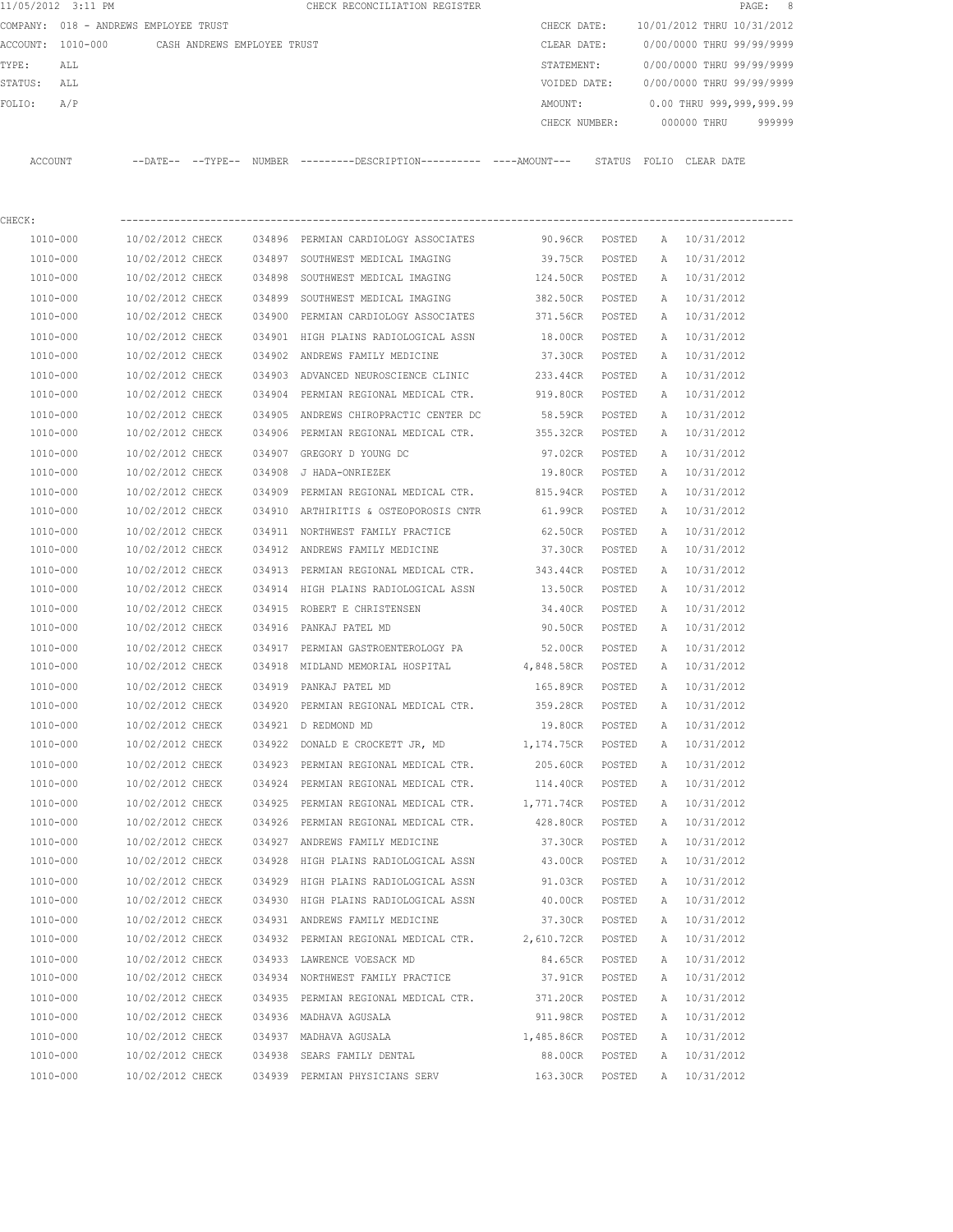|         | 11/05/2012 3:11 PM |                                       |        | CHECK RECONCILIATION REGISTER                |               |        |                            |             | PAGE: 9                  |  |
|---------|--------------------|---------------------------------------|--------|----------------------------------------------|---------------|--------|----------------------------|-------------|--------------------------|--|
|         |                    | COMPANY: 018 - ANDREWS EMPLOYEE TRUST |        |                                              | CHECK DATE:   |        | 10/01/2012 THRU 10/31/2012 |             |                          |  |
|         | ACCOUNT: 1010-000  | CASH ANDREWS EMPLOYEE TRUST           |        |                                              | CLEAR DATE:   |        | 0/00/0000 THRU 99/99/9999  |             |                          |  |
| TYPE:   | ALL                |                                       |        |                                              | STATEMENT:    |        | 0/00/0000 THRU 99/99/9999  |             |                          |  |
| STATUS: | ALL                |                                       |        |                                              | VOIDED DATE:  |        | 0/00/0000 THRU 99/99/9999  |             |                          |  |
| FOLIO:  | A/P                |                                       |        |                                              | AMOUNT:       |        |                            |             | 0.00 THRU 999,999,999.99 |  |
|         |                    |                                       |        |                                              | CHECK NUMBER: |        |                            | 000000 THRU | 999999                   |  |
|         |                    |                                       |        |                                              |               |        |                            |             |                          |  |
| ACCOUNT |                    | $---DATE---TYPE---$                   | NUMBER | ---------DESCRIPTION---------- ----AMOUNT--- |               | STATUS | FOLIO                      | CLEAR DATE  |                          |  |

| CHECK:       |                  |        |                                       |                   |         |              |              |
|--------------|------------------|--------|---------------------------------------|-------------------|---------|--------------|--------------|
| 1010-000     | 10/02/2012 CHECK |        | 034940 SEARS FAMILY DENTAL            | 88.00CR           | POSTED  |              | A 10/31/2012 |
| 1010-000     | 10/02/2012 CHECK |        | 034941 DANIEL L MUNTON MD PA          | 96.05CR           | POSTED  | Α            | 10/31/2012   |
| 1010-000     | 10/02/2012 CHECK |        | 034942 PERMIAN REGIONAL MEDICAL CTR.  | 405.00CR          | POSTED  | Α            | 10/31/2012   |
| 1010-000     | 10/02/2012 CHECK | 034943 | TEXAS ONCOLOGY PA DALLAS SAMM         | 1,412.98CR        | POSTED  | A            | 10/31/2012   |
| 1010-000     | 10/02/2012 CHECK | 034944 | PERMIAN REGIONAL MEDICAL CTR.         | 3,495.40CR        | POSTED  | Α            | 10/31/2012   |
| 1010-000     | 10/02/2012 CHECK | 034945 | TEXAS ONCOLOGY PA DALLAS SAMM         | 45.23CR           | POSTED  |              | A 10/31/2012 |
| 1010-000     | 10/02/2012 CHECK |        | 034946 HEALTHSMART PREFERRED CARE     | 345.30CR          | OUTSTND | A            | 0/00/0000    |
| 1010-000     | 10/02/2012 CHECK | 034947 | TEXAS ONCOLOGY PA DALLAS SAMM         | 10.14CR           | POSTED  |              | A 10/31/2012 |
| 1010-000     | 10/02/2012 CHECK |        | 034948 TEXAS ONCOLOGY PA DALLAS SAMM  | 128.87CR          | POSTED  | A            | 10/31/2012   |
| 1010-000     | 10/02/2012 CHECK |        | 034949 PERMIAN REGIONAL MEDICAL CTR.  | 52.20CR           | POSTED  | A            | 10/31/2012   |
| 1010-000     | 10/04/2012 CHECK |        | 034950 CLINICAL PATHOLOGY LABS        | 30.84CR POSTED    |         |              | A 10/31/2012 |
| 1010-000     | 10/04/2012 CHECK |        | 034951 MIDLAND MEMORIAL HOSPITAL      | 4,501.70CR POSTED |         | A            | 10/31/2012   |
| 1010-000     | 10/04/2012 CHECK |        | 034952 PERMIAN REGIONAL MEDICAL CTR.  | 514.98CR POSTED   |         | A            | 10/31/2012   |
| 1010-000     | 10/04/2012 CHECK |        | 034953 ANDREWS FAMILY MEDICINE        | 77.74CR           | POSTED  | A            | 10/31/2012   |
| 1010-000     | 10/04/2012 CHECK |        | 034954 E.W. HAPRER DDS                | 288.20CR          | POSTED  | A            | 10/31/2012   |
| 1010-000     | 10/04/2012 CHECK |        | 034955 ANDREWS FAMILY MEDICINE        | 73.70CR           | POSTED  | A            | 10/31/2012   |
| 1010-000     | 10/04/2012 CHECK |        | 034956 J HADA-ONRIEZEK                | 120.25CR          | POSTED  | A            | 10/31/2012   |
| $1010 - 000$ | 10/04/2012 CHECK |        | 034957 HIGH PLAINS RADIOLOGICAL ASSN  | 13.50CR           | POSTED  | A            | 10/31/2012   |
| 1010-000     | 10/04/2012 CHECK |        | 034958 PERMIAN REGIONAL MEDICAL CTR.  | 141.84CR          | POSTED  | A            | 10/31/2012   |
| 1010-000     | 10/04/2012 CHECK |        | 034959 FAMILIA DENTAL ODESSA PLLC     | 948.50CR          | POSTED  | Α            | 10/31/2012   |
| 1010-000     | 10/04/2012 CHECK |        | 034960 ROBERT E CHRISTENSEN           | 1,884.00CR POSTED |         | A            | 10/31/2012   |
| 1010-000     | 10/04/2012 CHECK |        | 034961 WEST TEXAS ORTHOPEDIC          | 62.58CR POSTED    |         | A            | 10/31/2012   |
| 1010-000     | 10/04/2012 CHECK |        | 034962 MIDLAND PATHOLOGISTS           | 130.92CR          | POSTED  | A            | 10/31/2012   |
| 1010-000     | 10/04/2012 CHECK |        | 034963 E.W. HAPRER DDS                | 165.00CR          | POSTED  | A            | 10/31/2012   |
| 1010-000     | 10/04/2012 CHECK |        | 034964 CITY OF ANDREWS C/C EMS        | 93.90CR           | POSTED  | A            | 10/31/2012   |
| 1010-000     | 10/04/2012 CHECK | 034965 | FMC DIALYSIS SERVICE                  | 2,546.66CR        | OUTSTND | A            | 0/00/0000    |
| 1010-000     | 10/04/2012 CHECK | 034966 | FMC DIALYSIS SERVICE                  | 7,300.45CR        | OUTSTND | $\mathbb{A}$ | 0/00/0000    |
| 1010-000     | 10/04/2012 CHECK |        | 034967 MEDICAL CLAIM REVIEW           | 413.85CR          | POSTED  | A            | 10/31/2012   |
| 1010-000     | 10/04/2012 CHECK | 034968 | NORTHWEST FAMILY PRACTICE             | 62.50CR           | POSTED  | Α            | 10/31/2012   |
| 1010-000     | 10/04/2012 CHECK |        | 034969 HIGH PLAINS RADIOLOGICAL ASSN  | 67.50CR           | POSTED  | A            | 10/31/2012   |
| 1010-000     | 10/04/2012 CHECK |        | 034970 KEVIN L ALLISON MD             | 593.04CR          | POSTED  | A            | 10/31/2012   |
| 1010-000     | 10/04/2012 CHECK |        | 034971 LORI D ADCOCK MD               | 138.88CR          | POSTED  | A            | 10/31/2012   |
| 1010-000     | 10/04/2012 CHECK |        | 034972 ACS / ANATOMICAL MEDICAL LABOR | 183.86CR POSTED   |         | A            | 10/31/2012   |
| 1010-000     | 10/04/2012 CHECK |        | 034973 YALAVARTHI RANGANAYAKI MD      | 257.57CR          | POSTED  |              | A 10/31/2012 |
| 1010-000     | 10/04/2012 CHECK |        | 034974 PERMIAN REGIONAL MEDICAL CTR.  | 37.30CR           | POSTED  |              | A 10/31/2012 |
| 1010-000     | 10/04/2012 CHECK |        | 034975 GREGORY D YOUNG DC             | 75.60CR           | POSTED  | Α            | 10/31/2012   |
| 1010-000     | 10/04/2012 CHECK |        | 034976 PERMIAN REGIONAL MEDICAL CTR.  | 1,065.78CR        | POSTED  | А            | 10/31/2012   |
| 1010-000     | 10/04/2012 CHECK |        | 034977 ANDREWS FAMILY MEDICINE        | 37.30CR           | POSTED  | Α            | 10/31/2012   |
| 1010-000     | 10/04/2012 CHECK |        | 034978 JERRY W. WADE, DDS             | 342.54CR          | POSTED  | Α            | 10/31/2012   |
| 1010-000     | 10/04/2012 CHECK | 034979 | JERRY W. WADE, DDS                    | 462.50CR          | POSTED  | Α            | 10/31/2012   |
| 1010-000     | 10/04/2012 CHECK | 034980 | WENDOVER FAMILY MEDICINE              | 90.50CR           | POSTED  | Α            | 10/31/2012   |
| 1010-000     | 10/04/2012 CHECK |        | 034981 NAM H KIM MD                   | 400.75CR          | POSTED  | А            | 10/31/2012   |
| 1010-000     | 10/04/2012 CHECK |        | 034982 JAYARAM NAIDU                  | 147.67CR          | POSTED  | Α            | 10/31/2012   |
| 1010-000     | 10/04/2012 CHECK |        | 034983 PERMIAN REGIONAL MEDICAL CTR.  | 312.00CR          | POSTED  | A            | 10/31/2012   |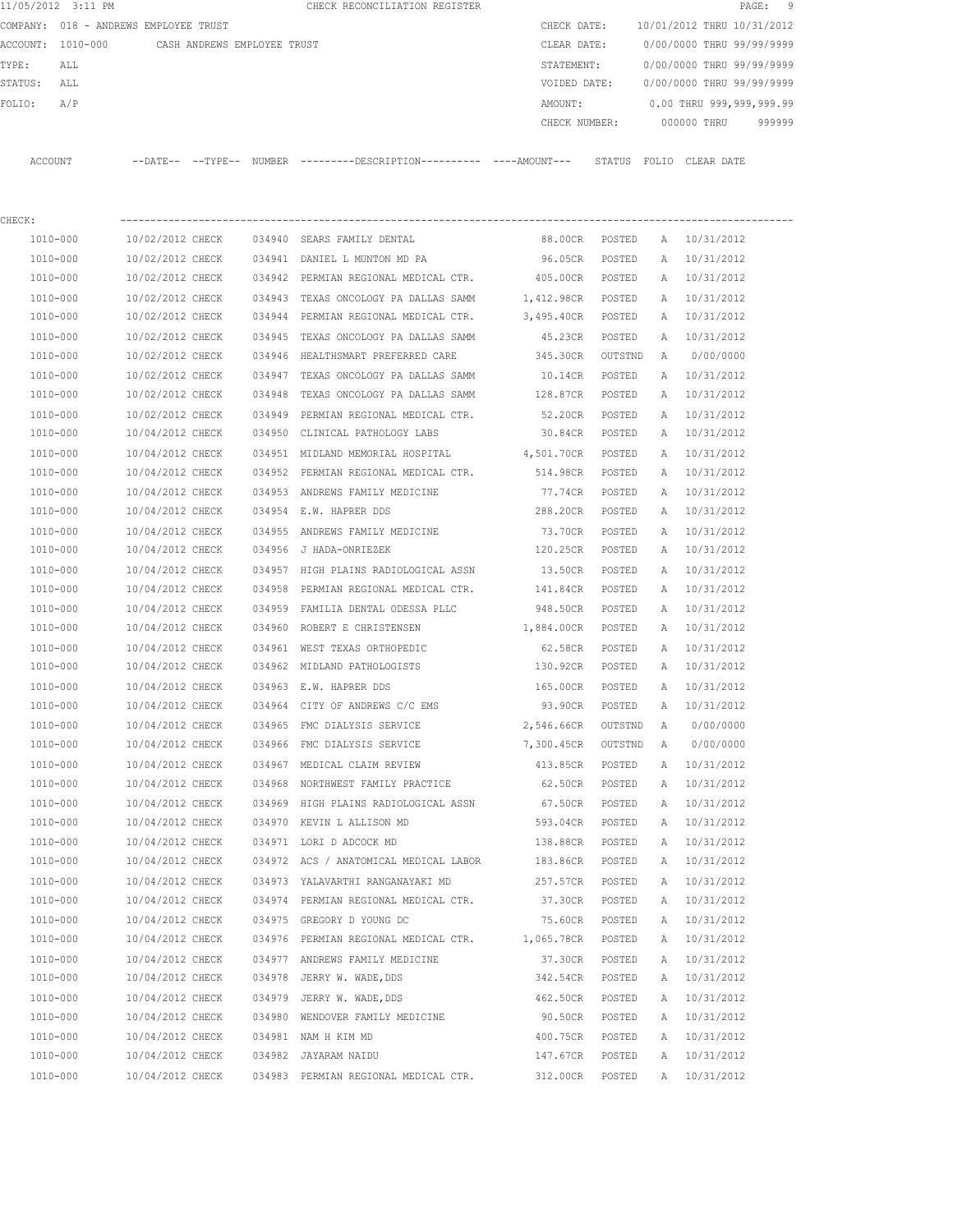|         | 11/05/2012 3:11 PM |                                       | CHECK RECONCILIATION REGISTER                                        |              |               |                            | PAGE: 10 |  |
|---------|--------------------|---------------------------------------|----------------------------------------------------------------------|--------------|---------------|----------------------------|----------|--|
|         |                    | COMPANY: 018 - ANDREWS EMPLOYEE TRUST |                                                                      | CHECK DATE:  |               | 10/01/2012 THRU 10/31/2012 |          |  |
|         | ACCOUNT: 1010-000  | CASH ANDREWS EMPLOYEE TRUST           |                                                                      | CLEAR DATE:  |               | 0/00/0000 THRU 99/99/9999  |          |  |
| TYPE:   | ALL                |                                       |                                                                      | STATEMENT:   |               | 0/00/0000 THRU 99/99/9999  |          |  |
| STATUS: | ALL                |                                       |                                                                      | VOIDED DATE: |               | 0/00/0000 THRU 99/99/9999  |          |  |
| FOLIO:  | A/P                |                                       |                                                                      | AMOUNT:      |               | 0.00 THRU 999,999,999.99   |          |  |
|         |                    |                                       |                                                                      |              | CHECK NUMBER: | 000000 THRU                | 999999   |  |
| ACCOUNT |                    |                                       | --DATE-- --TYPE-- NUMBER ---------DESCRIPTION--------- ----AMOUNT--- |              | STATUS        | FOLIO CLEAR DATE           |          |  |
|         |                    |                                       |                                                                      |              |               |                            |          |  |

| CHECK:       |                                         |        |                                                                         |                    |         |   |                             |
|--------------|-----------------------------------------|--------|-------------------------------------------------------------------------|--------------------|---------|---|-----------------------------|
| 1010-000     |                                         |        | 10/04/2012 CHECK 034984 JOHN W FOSTER, MD                               |                    |         |   | 80.00CR POSTED A 10/31/2012 |
| 1010-000     |                                         |        | 10/04/2012 CHECK 034985 PERMIAN PHYSICIANS SERV                         | 81.40CR POSTED     |         |   | A 10/31/2012                |
| 1010-000     |                                         |        | 10/04/2012 CHECK 034986 PERMIAN REGIONAL MEDICAL CTR.                   | 676.62CR POSTED    |         |   | A 10/31/2012                |
| 1010-000     |                                         |        | 10/04/2012 CHECK 034987 ROBERT L CHAPPELL, JR. M.D.                     | 20.50CR POSTED     |         |   | A 10/31/2012                |
| 1010-000     |                                         |        | 10/04/2012 CHECK 034988 GREGORY D YOUNG DC                              | 97.02CR POSTED     |         |   | A 10/31/2012                |
| 1010-000     |                                         |        | 10/04/2012 CHECK 034989 PERMIAN REGIONAL MEDICAL CTR. 231.12CR POSTED   |                    |         |   | A 10/31/2012                |
| 1010-000     |                                         |        | 10/04/2012 CHECK 034990 ANDREWS FAMILY MEDICINE                         | 77.74CR POSTED     |         |   | A 10/31/2012                |
| 1010-000     |                                         |        | 10/04/2012 CHECK 034991 RICHARD B CUBERT MD                             | 76.50CR            | POSTED  |   | A 10/31/2012                |
| 1010-000     |                                         |        | 10/04/2012 CHECK 034992 PERMIAN CARDIOLOGY ASSOCIATES 144.58CR          |                    | POSTED  |   | A 10/31/2012                |
| 1010-000     |                                         |        | 10/04/2012 CHECK 034993 PERMIAN REGIONAL MEDICAL CTR. 188.80CR          |                    | POSTED  |   | A 10/31/2012                |
| 1010-000     |                                         |        | 10/04/2012 CHECK 034994 ANDREWS FAMILY MEDICINE                         | 37.30CR            | POSTED  |   | A 10/31/2012                |
| 1010-000     |                                         |        | 10/04/2012 CHECK 034995 SEARS FAMILY DENTAL                             | 341.60CR POSTED    |         |   | A 10/31/2012                |
| 1010-000     |                                         |        | 10/04/2012 CHECK 034996 SEARS FAMILY DENTAL                             | 162.40CR POSTED    |         |   | A 10/31/2012                |
| 1010-000     |                                         |        | 10/04/2012 CHECK 034997 PERMIAN REGIONAL MEDICAL CTR. 1,062.72CR POSTED |                    |         |   | A 10/31/2012                |
| 1010-000     | 10/04/2012 CHECK 034998 RAJA NAIDU MD   |        |                                                                         | 61.99CR POSTED     |         |   | A 10/31/2012                |
| 1010-000     | 10/04/2012 CHECK                        |        | 034999 TIM TANNICH DDS                                                  | 84.54CR POSTED     |         |   | A 10/31/2012                |
| 1010-000     |                                         |        | 10/04/2012 CHECK 035000 PERMIAN PHYSICIANS SERV                         | 34.50CR POSTED     |         |   | A 10/31/2012                |
| 1010-000     |                                         |        | 10/04/2012 CHECK 035001 JOHN H HATTEN, DDS                              | 178.00CR POSTED    |         |   | A 10/31/2012                |
| 1010-000     |                                         |        | 10/04/2012 CHECK 035002 E.W. HAPRER DDS                                 | 116.00CR POSTED    |         |   | A 10/31/2012                |
| 1010-000     |                                         |        | 10/04/2012 CHECK 035003 ARTHIRITIS & OSTEOPOROSIS CNTR 6.11CR           |                    | POSTED  |   | A 10/31/2012                |
| 1010-000     |                                         |        | 10/04/2012 CHECK 035004 SOUTHWEST MEDICAL IMAGING 252.00CR POSTED       |                    |         |   | A 10/31/2012                |
| 1010-000     | 10/04/2012 CHECK                        |        | 035005 WENDELL W PARKEY MD                                              | 45.00CR POSTED     |         |   | A 10/31/2012                |
| 1010-000     | 10/04/2012 CHECK                        |        | 035006 ANESTHESIA MEDGRP OF PB LLP 946.43CR POSTED                      |                    |         |   | A 10/31/2012                |
| 1010-000     |                                         |        | 10/04/2012 CHECK 035007 PERMIAN GASTROENTEROLOGY PA                     | 457.63CR POSTED    |         |   | A 10/31/2012                |
| 1010-000     | 10/04/2012 CHECK 035008 PANKAJ PATEL MD |        |                                                                         | 42.20CR POSTED     |         |   | A 10/31/2012                |
| 1010-000     | 10/04/2012 CHECK                        |        | 035009 HIGH PLAINS RADIOLOGICAL ASSN                                    | 61.00CR POSTED     |         |   | A 10/31/2012                |
| 1010-000     | 10/04/2012 CHECK                        |        | 035010 PERMIAN REGIONAL MEDICAL CTR.                                    | 111.96CR POSTED    |         |   | A 10/31/2012                |
| 1010-000     | 10/04/2012 CHECK                        |        | 035011 WT DIABETES AND ENDOCTRINE                                       | 87.41CR POSTED     |         |   | A 10/31/2012                |
| 1010-000     | 10/04/2012 CHECK                        | 035012 | TEXAS ONCOLOGY PA DALLAS SAMM                                           | 1.86CR POSTED      |         |   | A 10/31/2012                |
| 1010-000     | 10/04/2012 CHECK                        |        | 035013 MEDICAL CLAIM REVIEW                                             | 646.35CR POSTED    |         |   | A 10/31/2012                |
| 1010-000     | 10/11/2012 CHECK                        |        | 035014 WEST TEXAS UROLOGY                                               | 462.70CR           | POSTED  |   | A 10/31/2012                |
| 1010-000     | 10/11/2012 CHECK                        |        | 035015 PERMIAN REGIONAL MEDICAL CTR. 56.00CR                            |                    | POSTED  |   | A 10/31/2012                |
| 1010-000     |                                         |        | 10/11/2012 CHECK 035016 PERMIAN PHYSICIANS SERV 37.30CR POSTED          |                    |         |   | A 10/31/2012                |
| 1010-000     | 10/11/2012 CHECK 035017 WELLDYNE RX     |        |                                                                         | 11,187.08CR POSTED |         |   | A 10/31/2012                |
| 1010-000     |                                         |        | 10/11/2012 CHECK 035018 PERMIAN REGIONAL MEDICAL CTR. 1,305.36CR POSTED |                    |         |   | A 10/31/2012                |
| 1010-000     | 10/11/2012 CHECK                        |        | 035019 PERMIAN REGIONAL MEDICAL CTR.                                    | 382.60CR           | POSTED  | А | 10/31/2012                  |
| $1010 - 000$ | 10/11/2012 CHECK                        |        | 035020 ST MATTHEW DERM CLINIC PA                                        | 103.87CR           | POSTED  | Α | 10/31/2012                  |
| 1010-000     | 10/11/2012 CHECK                        |        | 035021 ZACHARY ELLIS                                                    | 445.60CR           | POSTED  | Α | 10/31/2012                  |
| 1010-000     | 10/11/2012 CHECK                        |        | 035022 ZACHARY ELLIS                                                    | 192.00CR           | POSTED  | Α | 10/31/2012                  |
| $1010 - 000$ | 10/11/2012 CHECK                        |        | 035023 PERMIAN REGIONAL MEDICAL CTR.                                    | 3,737.88CR         | POSTED  | Α | 10/31/2012                  |
| 1010-000     | 10/11/2012 CHECK                        |        | 035024 WEST TEXAS ORTHOPEDIC                                            | 48.61CR            | POSTED  | Α | 10/31/2012                  |
| 1010-000     | 10/11/2012 CHECK                        |        | 035025 NORTHWEST FAMILY PRACTICE                                        | 34.50CR            | POSTED  | Α | 10/31/2012                  |
| 1010-000     | 10/11/2012 CHECK                        |        | 035026 FMC DIALYSIS SERVICE                                             | 5,112.36CR         | OUTSTND | Α | 0/00/0000                   |
| 1010-000     | 10/11/2012 CHECK                        |        | 035027 ACS/FMC DESERT MILAGRO                                           | 5,523.36CR         | POSTED  | A | 10/31/2012                  |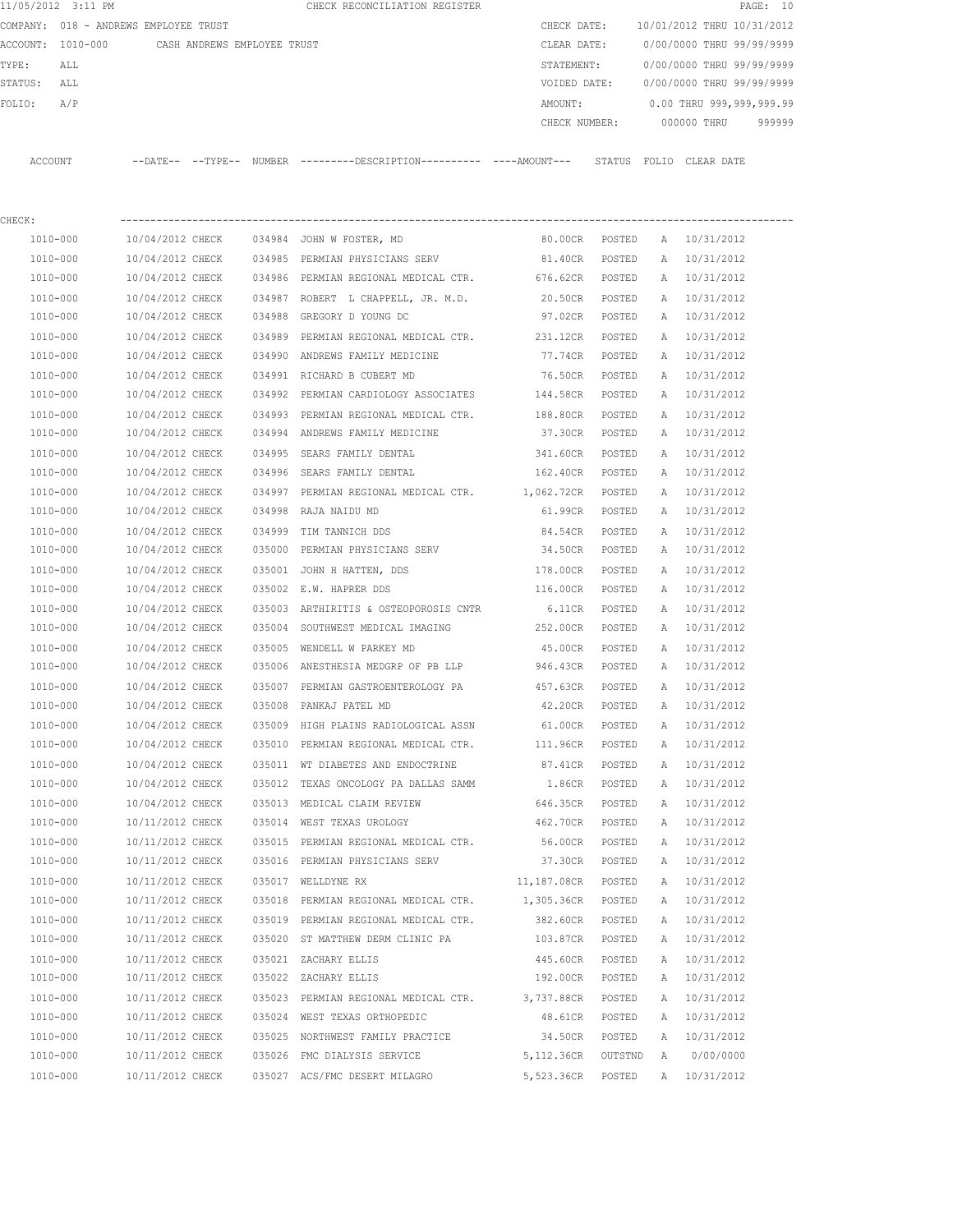|             | 11/05/2012 3:11 PM |                                               |        | CHECK RECONCILIATION REGISTER                                                               |                   |               |   |                            | PAGE: 11 |
|-------------|--------------------|-----------------------------------------------|--------|---------------------------------------------------------------------------------------------|-------------------|---------------|---|----------------------------|----------|
|             |                    | COMPANY: 018 - ANDREWS EMPLOYEE TRUST         |        |                                                                                             | CHECK DATE:       |               |   | 10/01/2012 THRU 10/31/2012 |          |
|             |                    | ACCOUNT: 1010-000 CASH ANDREWS EMPLOYEE TRUST |        |                                                                                             | CLEAR DATE:       |               |   | 0/00/0000 THRU 99/99/9999  |          |
| TYPE:       | ALL                |                                               |        |                                                                                             | STATEMENT:        |               |   | 0/00/0000 THRU 99/99/9999  |          |
| STATUS: ALL |                    |                                               |        |                                                                                             | VOIDED DATE:      |               |   | 0/00/0000 THRU 99/99/9999  |          |
| FOLIO:      | A/P                |                                               |        |                                                                                             | AMOUNT:           |               |   | 0.00 THRU 999,999,999.99   |          |
|             |                    |                                               |        |                                                                                             | CHECK NUMBER:     |               |   | 000000 THRU                | 999999   |
| ACCOUNT     |                    |                                               |        | --DATE-- --TYPE-- NUMBER --------DESCRIPTION---------- ----AMOUNT--- STATUS FOLIO CLEARDATE |                   |               |   |                            |          |
| CHECK:      |                    |                                               |        |                                                                                             |                   |               |   |                            |          |
|             | 1010-000           | 10/11/2012 CHECK                              |        | 035028 TX EMERGENCY STAFFING SOLUTION                                                       | 641.44CR POSTED   |               |   | A 10/31/2012               |          |
|             | 1010-000           | 10/11/2012 CHECK                              | 035029 | PERMIAN ANESTHESIA ASSOC                                                                    | 643.36CR          | POSTED        | A | 10/31/2012                 |          |
|             | 1010-000           | 10/11/2012 CHECK                              |        | 035030 PERMIAN GASTROENTEROLOGY PA                                                          | 52.00CR           | POSTED        |   | A 10/31/2012               |          |
|             | 1010-000           | 10/11/2012 CHECK                              |        | 035031 MIDLAND MEMORIAL HOSPITAL                                                            | 294.91CR          | POSTED        |   | A 10/31/2012               |          |
|             | 1010-000           | 10/11/2012 CHECK                              |        | 035032 SOUTHWEST MEDICAL IMAGING                                                            | 95.40CR           | POSTED        | A | 10/31/2012                 |          |
|             | 1010-000           | 10/11/2012 CHECK                              |        | 035033 HIGH PLAINS RADIOLOGICAL ASSN                                                        | 16.20CR           | POSTED        | A | 10/31/2012                 |          |
|             | 1010-000           | 10/11/2012 CHECK                              |        | 035034 PERMIAN REGIONAL MEDICAL CTR.                                                        | 165.06CR          | POSTED        | Α | 10/31/2012                 |          |
|             | 1010-000           | 10/11/2012 CHECK                              |        | 035035 PERMIAN REGIONAL MEDICAL CTR.                                                        | 125.46CR          | POSTED        | Α | 10/31/2012                 |          |
|             | 1010-000           | 10/11/2012 CHECK                              |        | 035036 HEALTHY HEART CENTER                                                                 | 96.89CR           | POSTED        |   | A 10/31/2012               |          |
|             | 1010-000           | 10/11/2012 CHECK                              |        | 035037 DRS E M AND DAVID WRIGHT                                                             | 120.80CR          | OUTSTND       | A | 0/00/0000                  |          |
|             | 1010-000           | 10/11/2012 CHECK                              |        | 035038 MIDLAND MEMORIAL HOSPITAL                                                            | 6,500.00CR        | POSTED        |   | A 10/31/2012               |          |
|             | 1010-000           | 10/11/2012 CHECK                              | 035039 | ANDREWS CHIROPRACTIC CENTER DC                                                              | 47.25CR           | POSTED        | A | 10/31/2012                 |          |
|             | 1010-000           | 10/11/2012 CHECK                              |        | 035040 SOUTHWEST MEDICAL IMAGING                                                            | 54.75CR           | POSTED        | A | 10/31/2012                 |          |
|             | 1010-000           | 10/11/2012 CHECK                              |        | 035041 SOUTHWEST MEDICAL IMAGING                                                            | 217.50CR          | POSTED        |   | A 10/31/2012               |          |
|             | 1010-000           | 10/11/2012 CHECK                              |        | 035042 MIDLAND MEMORIAL HOSPITAL                                                            | 485.76CR          | POSTED        |   | A 10/31/2012               |          |
|             | 1010-000           | 10/11/2012 CHECK                              |        | 035043 MIDLAND MEMORIAL HOSPITAL                                                            | 1,573.76CR        | POSTED        | Α | 10/31/2012                 |          |
|             | 1010-000           | 10/11/2012 CHECK                              |        | 035044 MIDLAND MEMORIAL HOSPITAL                                                            | 2,531.14CR POSTED |               |   | A 10/31/2012               |          |
|             | 1010-000           | 10/11/2012 CHECK                              | 035045 | DRS E M AND DAVID WRIGHT                                                                    | 120.80CR          | OUTSTND       | A | 0/00/0000                  |          |
|             | 1010-000           | 10/11/2012 CHECK                              |        | 035046 ANDREWS FAMILY MEDICINE                                                              | 90.30CR           | POSTED        | A | 10/31/2012                 |          |
|             | 1010-000           | 10/11/2012 CHECK                              |        | 035047 WENDELL W PARKEY MD                                                                  | 45.00CR           | POSTED        | Α | 10/31/2012                 |          |
|             | 1010-000           | 10/11/2012 CHECK                              |        | 035048 PERMIAN REGIONAL MEDICAL CTR.                                                        | 53.40CR           | POSTED        |   | A 10/31/2012               |          |
|             | 1010-000           | 10/11/2012 CHECK                              |        | 035049 HIGH PLAINS RADIOLOGICAL ASSN                                                        | 22.00CR           | POSTED        | A | 10/31/2012                 |          |
|             | 1010-000           | 10/11/2012 CHECK                              |        | 035050 HIGH PLAINS RADIOLOGICAL ASSN                                                        | 244.80CR          | POSTED        |   | A 10/31/2012               |          |
|             | 1010-000           | 10/11/2012 CHECK                              |        | 035051 TX EMERGENCY STAFFING SOLUTION                                                       | 596.55CR          | POSTED        | Α | 10/31/2012                 |          |
|             | 1010-000           | 10/11/2012 CHECK                              |        | 035052 MARIO M GROSS                                                                        | 1,065.60CR        | POSTED        | Α | 10/31/2012                 |          |
|             | 1010-000           | 10/11/2012 CHECK                              |        | 035053 D REDMOND MD                                                                         | 58.17CR           | POSTED        | Α | 10/31/2012                 |          |
|             | 1010-000           | 10/11/2012 CHECK                              |        | 035054 PERMIAN PHYSICIANS SERV                                                              | 34.50CR           | $\tt{POSTED}$ | Α | 10/31/2012                 |          |
|             | 1010-000           | 10/11/2012 CHECK                              |        | 035055 PERMIAN PHYSICIANS SERV 1,216.36CR                                                   |                   | POSTED        | Α | 10/31/2012                 |          |
|             | 1010-000           | 10/11/2012 CHECK                              |        | 035056 QUEST DIAGNOSTICS                                                                    | 34.56CR           | POSTED        | Α | 10/31/2012                 |          |
|             | 1010-000           | 10/11/2012 CHECK                              |        | 035057 ANDREWS CHIROPRACTIC CENTER DC                                                       | 39.69CR           | POSTED        | Α | 10/31/2012                 |          |
|             | 1010-000           | 10/18/2012 CHECK                              |        | 035058 SOUTH PLAINS RURAL HEALTH SERV                                                       | 313.37CR          | OUTSTND       | А | 0/00/0000                  |          |
|             | 1010-000           | 10/18/2012 CHECK                              |        | 035059 E.W. HAPRER DDS                                                                      | 165.00CR          | OUTSTND       | Α | 0/00/0000                  |          |
|             | 1010-000           | 10/18/2012 CHECK                              |        | 035060 E.W. HAPRER DDS                                                                      | 165.00CR          | OUTSTND       | А | 0/00/0000                  |          |
|             | 1010-000           | 10/18/2012 CHECK                              |        | 035061 TX EMERGENCY STAFFING SOLUTION                                                       | 326.70CR          | OUTSTND       | A | 0/00/0000                  |          |
|             | 1010-000           | 10/18/2012 CHECK                              |        | 035062 ACS/ ALLIANCE HEALTHCARE SERVI                                                       | 599.04CR          | OUTSTND       | A | 0/00/0000                  |          |
|             | 1010-000           | 10/18/2012 CHECK                              |        | 035063 JASON K BROWNING DDS                                                                 | 70.03CR           | OUTSTND       | А | 0/00/0000                  |          |
|             | 1010-000           | 10/18/2012 CHECK                              |        | 035064 PERMIAN REGIONAL MEDICAL CTR.                                                        | 37.30CR           | OUTSTND       | А | 0/00/0000                  |          |
|             | 1010-000           | 10/18/2012 CHECK                              |        | 035065 PERMIAN REGIONAL MEDICAL CTR.                                                        | 271.44CR          | POSTED        | Α | 10/31/2012                 |          |
|             | 1010-000           | 10/18/2012 CHECK                              |        | 035066 SATISH NAYAK                                                                         | 34.50CR           | OUTSTND       | A | 0/00/0000                  |          |
|             |                    |                                               |        |                                                                                             |                   |               |   |                            |          |

 1010-000 10/18/2012 CHECK 035067 WENDOVER FAMILY MEDICINE 41.41CR OUTSTND A 0/00/0000 1010-000 10/18/2012 CHECK 035068 MICHAEL C COURTER DDS 220.00CR OUTSTND A 0/00/0000 1010-000 10/18/2012 CHECK 035069 E.W. HAPRER DDS 165.00CR OUTSTND A 0/00/0000<br>1010-000 10/18/2012 CHECK 035070 PERMIAN REGIONAL MEDICAL CTR. 112.50CR OUTSTND A 0/00/0000 1010-000 10/18/2012 CHECK 035070 PERMIAN REGIONAL MEDICAL CTR. 112.50CR OUTSTND A 0/00/0000 1010-000 10/18/2012 CHECK 035071 PERMIAN REGIONAL MEDICAL CTR. 3,067.38CR POSTED A 10/31/2012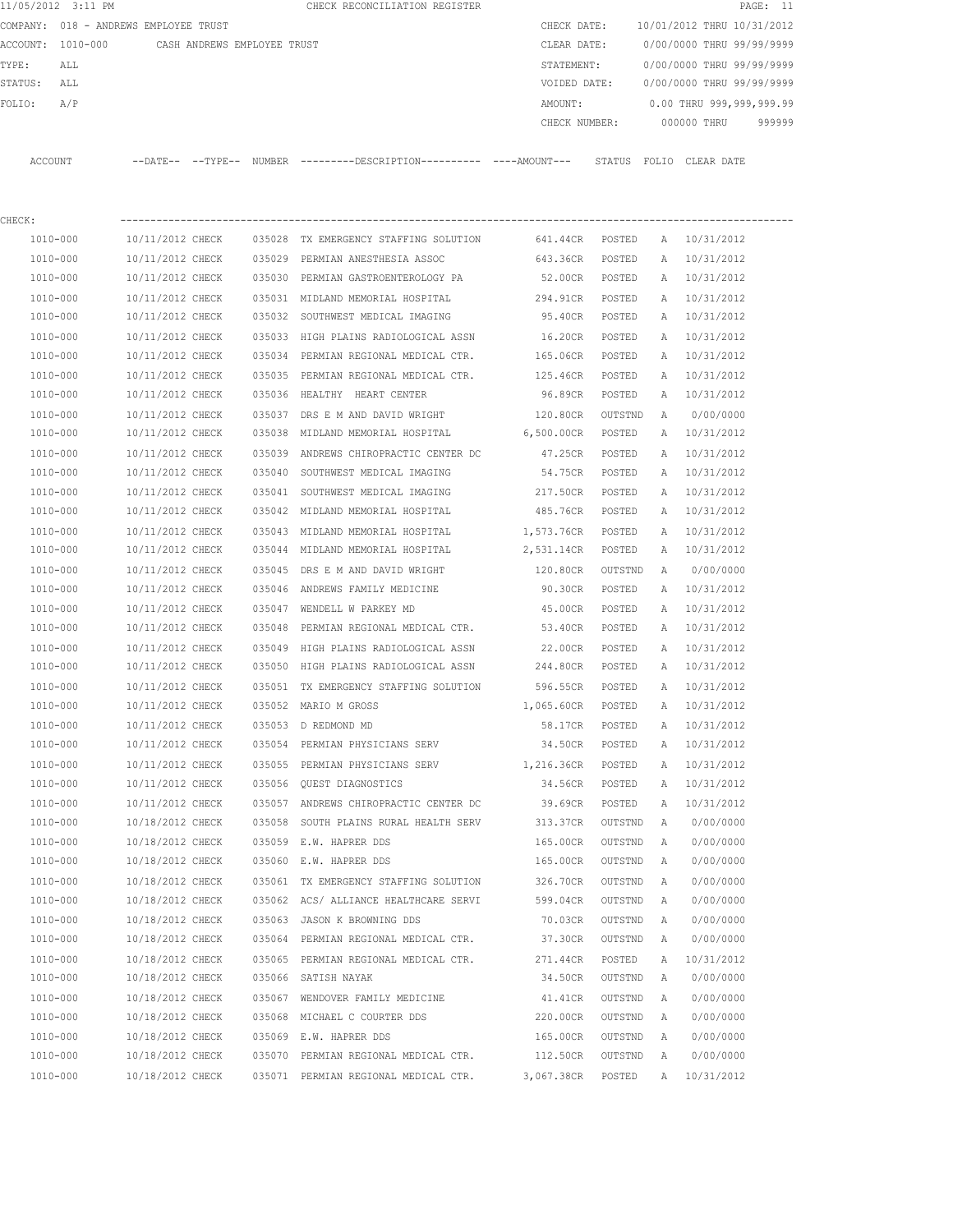| 11/05/2012 3:11 PM |                                       |        | CHECK RECONCILIATION REGISTER                                                              |                 |         |              |                            | PAGE: 12 |
|--------------------|---------------------------------------|--------|--------------------------------------------------------------------------------------------|-----------------|---------|--------------|----------------------------|----------|
|                    | COMPANY: 018 - ANDREWS EMPLOYEE TRUST |        |                                                                                            | CHECK DATE:     |         |              | 10/01/2012 THRU 10/31/2012 |          |
| ACCOUNT: 1010-000  | CASH ANDREWS EMPLOYEE TRUST           |        |                                                                                            | CLEAR DATE:     |         |              | 0/00/0000 THRU 99/99/9999  |          |
| TYPE:<br>ALL       |                                       |        |                                                                                            | STATEMENT:      |         |              | 0/00/0000 THRU 99/99/9999  |          |
| STATUS:<br>ALL     |                                       |        |                                                                                            | VOIDED DATE:    |         |              | 0/00/0000 THRU 99/99/9999  |          |
| A/P<br>FOLIO:      |                                       |        |                                                                                            | AMOUNT:         |         |              | 0.00 THRU 999,999,999.99   |          |
|                    |                                       |        |                                                                                            | CHECK NUMBER:   |         |              | 000000 THRU                | 999999   |
| ACCOUNT            |                                       |        | --DATE-- --TYPE-- NUMBER --------DESCRIPTION--------- ----AMOUNT--- STATUS FOLIO CLEARDATE |                 |         |              |                            |          |
| CHECK:             |                                       |        |                                                                                            |                 |         |              |                            |          |
| 1010-000           | 10/18/2012 CHECK                      |        | 035072 HIGH PLAINS RADIOLOGICAL ASSN                                                       | 16.20CR OUTSTND |         | A            | 0/00/0000                  |          |
| 1010-000           | 10/18/2012 CHECK                      |        | 035073 HIGH PLAINS RADIOLOGICAL ASSN                                                       | 91.80CR         | OUTSTND | A            | 0/00/0000                  |          |
| 1010-000           | 10/18/2012 CHECK                      |        | 035074 HIGH PLAINS RADIOLOGICAL ASSN                                                       | 13.50CR         | OUTSTND | A            | 0/00/0000                  |          |
| 1010-000           | 10/18/2012 CHECK                      |        | 035075 ANDREWS FAMILY MEDICINE                                                             | 37.30CR         | OUTSTND | A            | 0/00/0000                  |          |
| 1010-000           | 10/18/2012 CHECK                      |        | 035076 ARTHRITIS AND OSTEOPOROSIS                                                          | 153.94CR        | OUTSTND | A            | 0/00/0000                  |          |
| 1010-000           | 10/18/2012 CHECK                      |        | 035077 MULLER, MARK S                                                                      | 92.50CR         | OUTSTND | A            | 0/00/0000                  |          |
| 1010-000           | 10/18/2012 CHECK                      | 035078 | PERMIAN REGIONAL MEDICAL CTR. 536.00CR                                                     |                 | POSTED  | Α            | 10/31/2012                 |          |
| 1010-000           | 10/18/2012 CHECK                      |        | 035079 KIDNEY & BLOOD PRESSURE CLINIC 175.00CR                                             |                 | OUTSTND | A            | 0/00/0000                  |          |
| 1010-000           | 10/18/2012 CHECK                      |        | 035080 FMC DIALYSIS SERVICE                                                                | 9,302.11CR      | OUTSTND | A            | 0/00/0000                  |          |
| 1010-000           | 10/18/2012 CHECK                      |        | 035081 ROBERT L CHAPPELL, JR. M.D. 78.60CR                                                 |                 | OUTSTND | $\mathbb{A}$ | 0/00/0000                  |          |
| 1010-000           | 10/18/2012 CHECK                      |        | 035082 CHARLES A LIVELY MD                                                                 | 141.95CR        | OUTSTND | Α            | 0/00/0000                  |          |
| 1010-000           | 10/18/2012 CHECK                      |        | 035083 WEST TEXAS UROLOGY                                                                  | 278.52CR        | OUTSTND | Α            | 0/00/0000                  |          |
| 1010-000           | 10/18/2012 CHECK                      |        | 035084 SW HOSPITAL LLANO                                                                   | 408.24CR        | OUTSTND | Α            | 0/00/0000                  |          |
| 1010-000           | 10/18/2012 CHECK                      |        | 035085 SW HOSPITAL LLANO                                                                   | 640.80CR        | OUTSTND | Α            | 0/00/0000                  |          |
| 1010-000           | 10/18/2012 CHECK                      |        | 035086 SW HOSPITAL LLANO                                                                   | 526.32CR        | OUTSTND | Α            | 0/00/0000                  |          |
| 1010-000           | 10/18/2012 CHECK                      |        | 035087 CITY OF ANDREWS C/C EMS                                                             | 177.32CR        | OUTSTND | A            | 0/00/0000                  |          |
| 1010-000           | 10/18/2012 CHECK                      |        | 035088 RICHARD B CUBERT MD                                                                 | 76.50CR         | OUTSTND | Α            | 0/00/0000                  |          |
| 1010-000           | 10/18/2012 CHECK                      | 035089 | CARL J DAGOSTINO, MD                                                                       | 38.00CR         | OUTSTND | Α            | 0/00/0000                  |          |
| 1010-000           | 10/18/2012 CHECK                      | 035090 | PERMIAN INTERNAL MEDICINE ASC                                                              | 61.99CR         | OUTSTND | A            | 0/00/0000                  |          |
| 1010-000           | 10/18/2012 CHECK                      |        | 035091 SOUTHWEST DIAGNOSTIC                                                                | 222.16CR        | OUTSTND | A            | 0/00/0000                  |          |
| 1010-000           | 10/18/2012 CHECK                      |        | 035092 ODESSA REGIONAL HOSPITAL                                                            | 169.33CR        | OUTSTND | A            | 0/00/0000                  |          |
| 1010-000           | 10/18/2012 CHECK                      |        | 035093 VICKIE K KING                                                                       | 112.00CR        | POSTED  | A            | 10/31/2012                 |          |
| 1010-000           | 10/18/2012 CHECK                      |        | 035094 SURESH GADASALLI MD                                                                 | 4,520.57CR      | OUTSTND | A            | 0/00/0000                  |          |
| 1010-000           | 10/18/2012 CHECK                      |        | 035095 SURESH GADASALLI MD                                                                 | 1,001.02CR      | OUTSTND | A            | 0/00/0000                  |          |
| 1010-000           | 10/18/2012 CHECK                      |        | 035096 HEALTHY HEART CENTER                                                                | 91.46CR         | OUTSTND | Α            | 0/00/0000                  |          |
| 1010-000           | 10/18/2012 CHECK                      |        | 035097 CLINICAL PATHOLOGY LABS                                                             | 21.86CR         | OUTSTND | A            | 0/00/0000                  |          |
| 1010-000           | 10/18/2012 CHECK                      |        | 035098 MARIO GROSS                                                                         | 177.48CR        | OUTSTND | Α            | 0/00/0000                  |          |
| 1010-000           | 10/18/2012 CHECK                      |        | 035099 PERMIAN PHYSICIANS SERV                                                             | 35.11CR         | OUTSTND | Α            | 0/00/0000                  |          |
| 1010-000           | 10/18/2012 CHECK                      |        | 035100 PERMIAN REGIONAL MEDICAL CTR.                                                       | 358.02CR        | POSTED  | Α            | 10/31/2012                 |          |
| $1010 - 000$       | 10/18/2012 CHECK                      |        | 035101 ANDREWS FAMILY MEDICINE                                                             | 41.65CR         | OUTSTND | Α            | 0/00/0000                  |          |
| 1010-000           | 10/18/2012 CHECK                      |        | 035102 LAKE GRANBURY MEDICAL CENTER                                                        | 1,077.89CR      | OUTSTND | Α            | 0/00/0000                  |          |
| $1010 - 000$       | 10/18/2012 CHECK                      |        | 035103 WEST TEXAS UROLOGY                                                                  | 55.15CR         | OUTSTND | Α            | 0/00/0000                  |          |
| 1010-000           | 10/18/2012 CHECK                      |        | 035104 SEARS FAMILY DENTAL                                                                 | 138.00CR        | OUTSTND | Α            | 0/00/0000                  |          |
| 1010-000           | 10/18/2012 CHECK                      |        | 035105 SEARS FAMILY DENTAL                                                                 | 272.00CR        | OUTSTND | Α            | 0/00/0000                  |          |
| 1010-000           | 10/18/2012 CHECK                      |        | 035106 NEILL R SLATER MD                                                                   | 630.40CR        | OUTSTND | Α            | 0/00/0000                  |          |
| 1010-000           | 10/18/2012 CHECK                      | 035107 | TX EMERGENCY STAFFING SOLUTION                                                             | 874.53CR        | OUTSTND | Α            | 0/00/0000                  |          |
| 1010-000           | 10/18/2012 CHECK                      |        | 035108 SEMINOLE HOSPITAL DISTRICT                                                          | 72.50CR         | OUTSTND | Α            | 0/00/0000                  |          |
| 1010-000           | 10/18/2012 CHECK                      |        | 035109 TIM TANNICH DDS                                                                     | 95.00CR         | OUTSTND | Α            | 0/00/0000                  |          |
| 1010-000           | 10/18/2012 CHECK                      |        | 035110 TX EMERGENCY STAFFING SOLUTION                                                      | 596.55CR        | OUTSTND | Α            | 0/00/0000                  |          |
| 1010-000           | 10/18/2012 CHECK                      |        | 035111 PERMIAN REGIONAL MEDICAL CTR.                                                       | 609.12CR        | POSTED  | Α            | 10/31/2012                 |          |
| 1010-000           | 10/18/2012 CHECK                      |        | 035112 DRS E M AND DAVID WRIGHT                                                            | 120.80CR        | OUTSTND | Α            | 0/00/0000                  |          |
| 1010-000           | 10/18/2012 CHECK                      |        | 035113 MARIO GROSS                                                                         | 222.00CR        | OUTSTND | Α            | 0/00/0000                  |          |
| 1010-000           | 10/18/2012 CHECK                      |        | 035114 ROBERT E CHRISTENSEN                                                                | 169.28CR        | OUTSTND | Α            | 0/00/0000                  |          |
| 1010-000           | 10/18/2012 CHECK                      |        | 035115 MEMORIAL HOSPITAL                                                                   | 102.59CR        | OUTSTND | A            | 0/00/0000                  |          |
|                    |                                       |        |                                                                                            |                 |         |              |                            |          |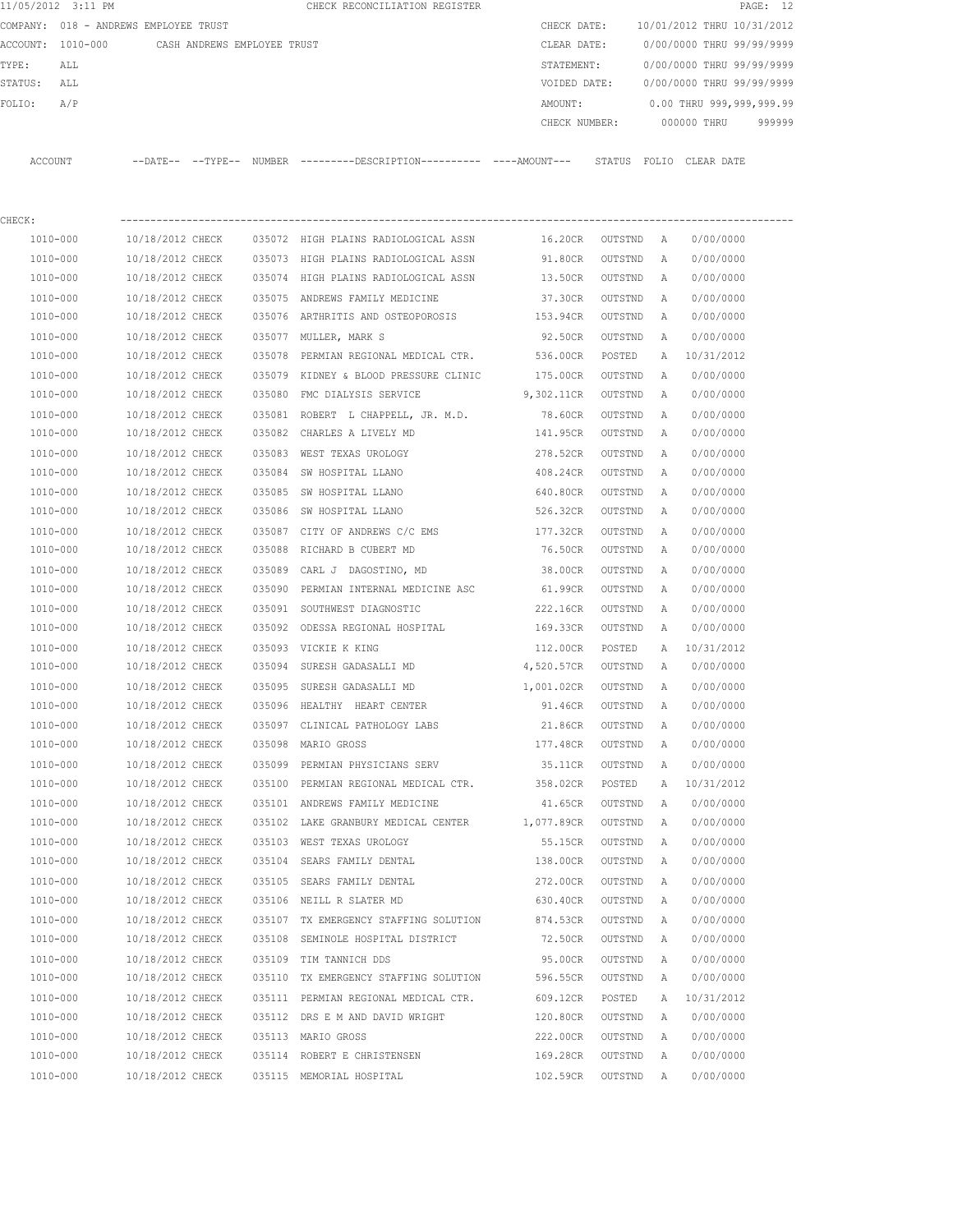|          | 11/05/2012 3:11 PM           |                        |                             |     | CHECK RECONCILIATION REGISTER                 |  |               |                |              |                            | PAGE: 13 |
|----------|------------------------------|------------------------|-----------------------------|-----|-----------------------------------------------|--|---------------|----------------|--------------|----------------------------|----------|
| COMPANY: | 018 - ANDREWS EMPLOYEE TRUST |                        |                             |     |                                               |  | CHECK DATE:   |                |              | 10/01/2012 THRU 10/31/2012 |          |
| ACCOUNT: | 1010-000                     |                        | CASH ANDREWS EMPLOYEE TRUST |     |                                               |  | CLEAR DATE:   |                |              | 0/00/0000 THRU 99/99/9999  |          |
| TYPE:    | ALL                          |                        |                             |     |                                               |  | STATEMENT:    |                |              | 0/00/0000 THRU 99/99/9999  |          |
| STATUS:  | ALL                          |                        |                             |     |                                               |  | VOIDED DATE:  |                |              | 0/00/0000 THRU 99/99/9999  |          |
| FOLIO:   | A/P                          |                        |                             |     |                                               |  | AMOUNT:       |                |              | 0.00 THRU 999,999,999.99   |          |
|          |                              |                        |                             |     |                                               |  | CHECK NUMBER: |                |              | 000000 THRU                | 999999   |
| ACCOUNT  |                              | $---DATF------TYPF---$ | <b>NUMBER</b>               |     | ---------DESCRIPTION----------- ----AMOUNT--- |  |               | STATUS         | FOLIO        | CLEAR DATE                 |          |
| CHECK:   |                              |                        |                             |     |                                               |  |               |                |              |                            |          |
|          | 1010-000                     | 10/18/2012 CHECK       | 035116                      |     | MEMORIAL HOSPITAL                             |  | 393.35CR      | OUTSTND        | $\mathbb{A}$ | 0/00/0000                  |          |
| 1010-000 |                              | 10/18/2012 CHECK       | 035117                      | UMC | PHYSICIANS NETWORK                            |  | 364.16CR      | OUTSTND        | A            | 0/00/0000                  |          |
|          | $1010 - 000$                 | 10/18/2012 CHECK       | 035118                      |     | MIDLAND MEMORIAL HOSPITAL                     |  | 7.596.84CR    | <b>OUTSTND</b> | A            | 0/00/0000                  |          |

| 1010-000     | 10/18/2012 CHECK |        | 035118 MIDLAND MEMORIAL HOSPITAL      | 7,596.84CR       | OUTSTND | А             | 0/00/0000 |
|--------------|------------------|--------|---------------------------------------|------------------|---------|---------------|-----------|
| 1010-000     | 10/18/2012 CHECK |        | 035119 ODESSA HEART INSTITUTE         | 61.99CR          | OUTSTND | A             | 0/00/0000 |
| 1010-000     | 10/18/2012 CHECK |        | 035120 ODESSA HEART INSTITUTE         | 61.99CR          | OUTSTND | Α             | 0/00/0000 |
| 1010-000     | 10/18/2012 CHECK |        | 035121 ANDREWS CHIROPRACTIC CENTER DC | 47.25CR          | OUTSTND | A             | 0/00/0000 |
| 1010-000     | 10/18/2012 CHECK |        | 035122 SATISH NAYAK                   | 62.50CR          | OUTSTND | $\mathbb{A}$  | 0/00/0000 |
| 1010-000     | 10/25/2012 CHECK |        | 035123 AARON B STIKE                  | 54.34CR          | OUTSTND | A             | 0/00/0000 |
| 1010-000     | 10/25/2012 CHECK |        | 035124 MCGEHEE MEDICAL PA             | 280.86CR         | OUTSTND | Α             | 0/00/0000 |
| $1010 - 000$ | 10/25/2012 CHECK |        | 035125 PERMIAN REGIONAL MEDICAL CTR.  | 114.80CR         | OUTSTND | A             | 0/00/0000 |
| 1010-000     | 10/25/2012 CHECK |        | 035126 PERMIAN PHYSICIANS SERV        | 37.30CR          | OUTSTND | $\Delta$      | 0/00/0000 |
| 1010-000     | 10/25/2012 CHECK | 035127 | PERMIAN REGIONAL MEDICAL CTR.         | 114.80CR         | OUTSTND | $\mathbb{A}$  | 0/00/0000 |
| 1010-000     | 10/25/2012 CHECK |        | 035128 ANDREWS FAMILY MEDICINE        | 37.30CR          | OUTSTND | Α             | 0/00/0000 |
| 1010-000     | 10/25/2012 CHECK |        | 035129 ANDREWS FAMILY MEDICINE        | 41.30CR          | OUTSTND | $\mathbb{A}$  | 0/00/0000 |
| 1010-000     | 10/25/2012 CHECK |        | 035130 WENDOVER FAMILY MEDICINE       | 89.06CR          | OUTSTND | $\mathcal{A}$ | 0/00/0000 |
| $1010 - 000$ | 10/25/2012 CHECK |        | 035131 CITY OF ANDREWS C/C EMS        | 64.60CR          | OUTSTND | A             | 0/00/0000 |
| 1010-000     | 10/25/2012 CHECK |        | 035132 ARTHIRITIS & OSTEOPOROSIS CNTR | 112.06CR         | OUTSTND | A             | 0/00/0000 |
| 1010-000     | 10/25/2012 CHECK |        | 035133 WEST TEXAS ORTHOPEDIC          | 129.86CR         | OUTSTND | Α             | 0/00/0000 |
| 1010-000     | 10/25/2012 CHECK |        | 035134 E.W. HAPRER DDS                | 1,039.88CR       | OUTSTND | $\mathcal{A}$ | 0/00/0000 |
| 1010-000     | 10/25/2012 CHECK |        | 035135 PERMIAN NEPHROLOGY ASSOCIATES  | 10.16CR OUTSTND  |         | $\Delta$      | 0/00/0000 |
| 1010-000     | 10/25/2012 CHECK |        | 035136 KEVIN L ALLISON MD             | 225.11CR         | OUTSTND | $\mathcal{A}$ | 0/00/0000 |
| 1010-000     | 10/25/2012 CHECK |        | 035137 ACS/ LABORATORY CORPORATION    | 76.15CR          | OUTSTND | Α             | 0/00/0000 |
| 1010-000     | 10/25/2012 CHECK |        | 035138 RAVI MEDI MD                   | 60.58CR          | OUTSTND | Α             | 0/00/0000 |
| 1010-000     | 10/25/2012 CHECK |        | 035139 SONYA HECKLER PHD LPC          | 250.00CR         | OUTSTND | A             | 0/00/0000 |
| 1010-000     | 10/25/2012 CHECK |        | 035140 CHARLES A LIVELY MD            | 583.26CR         | OUTSTND | A             | 0/00/0000 |
| 1010-000     | 10/25/2012 CHECK |        | 035141 ACS / PROPATH SERVICES LLP     | 51.00CR          | OUTSTND | A             | 0/00/0000 |
| 1010-000     | 10/25/2012 CHECK |        | 035142 MIDLAND WOMENS CLINIC          | 220.43CR         | OUTSTND | A             | 0/00/0000 |
| 1010-000     | 10/25/2012 CHECK |        | 035143 MIDLAND WOMENS CLINIC          | 4.04CR           | OUTSTND | Α             | 0/00/0000 |
| 1010-000     | 10/25/2012 CHECK |        | 035144 MIDLAND WOMENS CLINIC          | 10.55CR          | OUTSTND | A             | 0/00/0000 |
| 1010-000     | 10/25/2012 CHECK |        | 035145 ACS/ LABORATORY CORPORATION    | 17.68CR          | OUTSTND | A             | 0/00/0000 |
| 1010-000     | 10/25/2012 CHECK |        | 035146 SW HOSPITAL LLANO              | 23.29CR          | OUTSTND | A             | 0/00/0000 |
| 1010-000     | 10/25/2012 CHECK |        | 035147 E.W. HAPRER DDS                | 131.00CR         | OUTSTND | Α             | 0/00/0000 |
| 1010-000     | 10/25/2012 CHECK |        | 035148 SATISH NAYAK                   | 34.50CR          | OUTSTND | A             | 0/00/0000 |
| 1010-000     | 10/25/2012 CHECK |        | 035149 WENDOVER FAMILY MEDICINE       | 38.06CR          | OUTSTND | A             | 0/00/0000 |
| 1010-000     | 10/25/2012 CHECK |        | 035150 ODESSA REGIONAL HOSPITAL       | 1,231.89CR       | OUTSTND | Α             | 0/00/0000 |
| 1010-000     | 10/25/2012 CHECK |        | 035151 FRANKLIN J DZIDA, MD PA        | 83.88CR          | OUTSTND | A             | 0/00/0000 |
| 1010-000     | 10/25/2012 CHECK |        | 035152 PERMIAN PHYSICIANS SERV        | 37.30CR          | OUTSTND | Α             | 0/00/0000 |
| 1010-000     | 10/25/2012 CHECK |        | 035153 MIDLAND CARDIAC CLINIC         | 1,491.00CR       | OUTSTND | A             | 0/00/0000 |
| 1010-000     | 10/25/2012 CHECK |        | 035154 MIDLAND CARDIAC CLINIC         | 55.50CR          | OUTSTND | Α             | 0/00/0000 |
| 1010-000     | 10/25/2012 CHECK |        | 035155 MIDLAND CARDIAC CLINIC         | 124.36CR OUTSTND |         | A             | 0/00/0000 |
| 1010-000     | 10/25/2012 CHECK |        | 035156 HEALTHY HEART CENTER           | 7,826.32CR       | OUTSTND | A             | 0/00/0000 |
| 1010-000     | 10/25/2012 CHECK |        | 035157 PERMIAN REGIONAL MEDICAL CTR.  | 350.28CR         | OUTSTND | Α             | 0/00/0000 |
| 1010-000     | 10/25/2012 CHECK |        | 035158 CLINICAL PATHOLOGY LABS        | 30.12CR          | OUTSTND | Α             | 0/00/0000 |
| 1010-000     | 10/25/2012 CHECK |        | 035159 CITY OF ANDREWS C/C EMS        | 575.85CR         | OUTSTND | $\Delta$      | 0/00/0000 |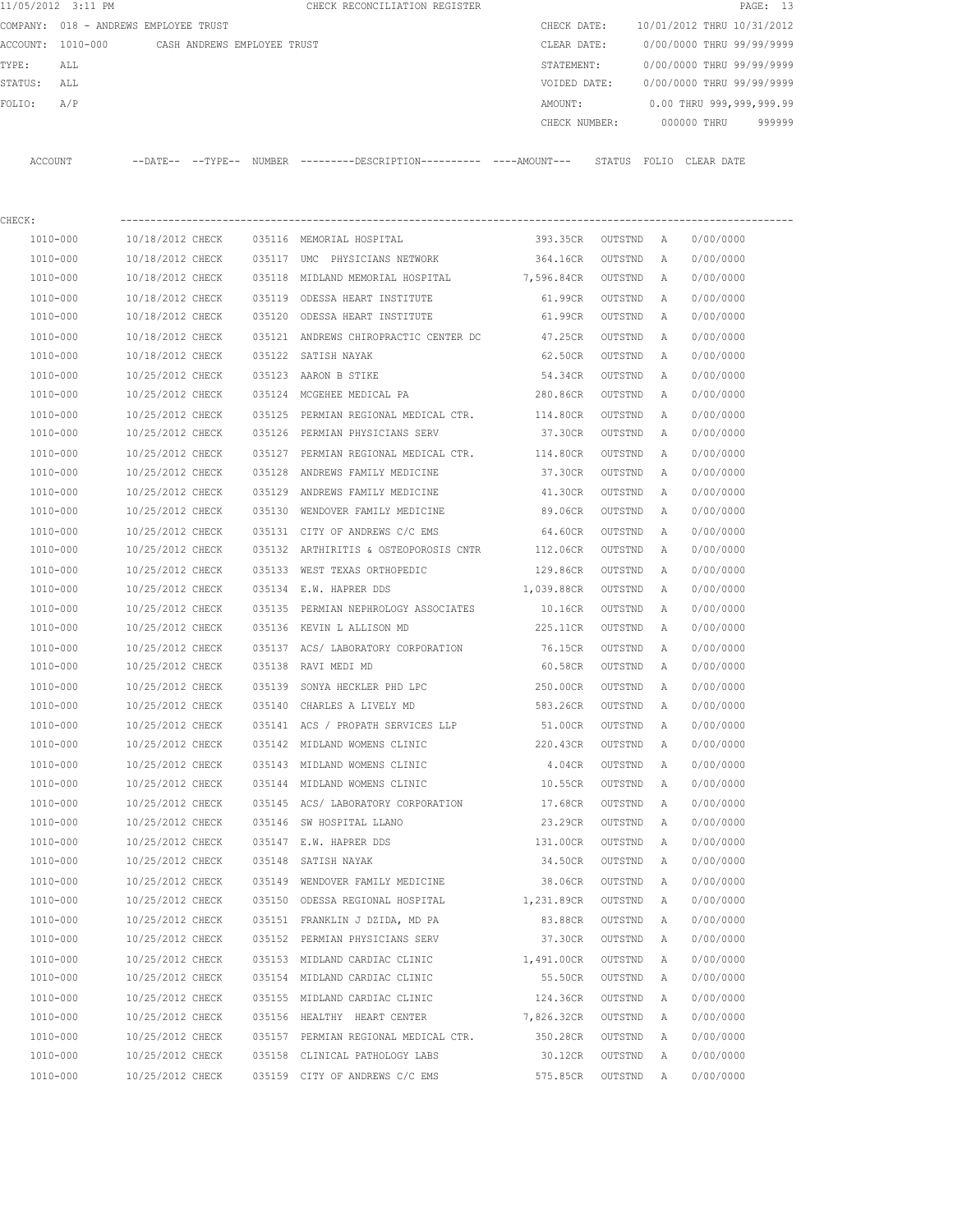| 11/05/2012 3:11 PM                    |                             |        |                                      | CHECK RECONCILIATION REGISTER                                                               |                    |         |   |                            | PAGE: 14 |
|---------------------------------------|-----------------------------|--------|--------------------------------------|---------------------------------------------------------------------------------------------|--------------------|---------|---|----------------------------|----------|
| COMPANY: 018 - ANDREWS EMPLOYEE TRUST |                             |        |                                      |                                                                                             | CHECK DATE:        |         |   | 10/01/2012 THRU 10/31/2012 |          |
| ACCOUNT: 1010-000                     | CASH ANDREWS EMPLOYEE TRUST |        |                                      |                                                                                             | CLEAR DATE:        |         |   | 0/00/0000 THRU 99/99/9999  |          |
| TYPE:<br>ALL                          |                             |        |                                      |                                                                                             | STATEMENT:         |         |   | 0/00/0000 THRU 99/99/9999  |          |
| STATUS:<br>ALL                        |                             |        |                                      |                                                                                             | VOIDED DATE:       |         |   | 0/00/0000 THRU 99/99/9999  |          |
| FOLIO:<br>A/P                         |                             |        |                                      |                                                                                             | AMOUNT:            |         |   | 0.00 THRU 999,999,999.99   |          |
|                                       |                             |        |                                      |                                                                                             | CHECK NUMBER:      |         |   | 000000 THRU                | 999999   |
| ACCOUNT                               |                             |        |                                      | --DATE-- --TYPE-- NUMBER --------DESCRIPTION--------- ----AMOUNT--- STATUS FOLIO CLEAR-DATE |                    |         |   |                            |          |
|                                       |                             |        |                                      |                                                                                             |                    |         |   |                            |          |
| CHECK:                                |                             |        |                                      |                                                                                             |                    |         |   |                            |          |
| 1010-000                              | 10/25/2012 CHECK            |        | 035160 SEARS FAMILY DENTAL           |                                                                                             | 115.00CR OUTSTND A |         |   | 0/00/0000                  |          |
| 1010-000                              | 10/25/2012 CHECK            |        | 035161 SEARS FAMILY DENTAL           |                                                                                             | 444.00CR           | OUTSTND | A | 0/00/0000                  |          |
| 1010-000                              | 10/25/2012 CHECK            |        |                                      | 035162 PERMIAN REGIONAL MEDICAL CTR.                                                        | 268.74CR           | OUTSTND | A | 0/00/0000                  |          |
| 1010-000                              | 10/25/2012 CHECK            |        | 035163 LEHMAN DERMATOLOGY CLINIC     |                                                                                             | 135.52CR           | OUTSTND | A | 0/00/0000                  |          |
| 1010-000                              | 10/25/2012 CHECK            |        |                                      | 035164 ANDREWS CHIROPRACTIC CENTER DC                                                       | 52.87CR            | OUTSTND | A | 0/00/0000                  |          |
| 1010-000                              | 10/25/2012 CHECK            |        | 035165 JORDAN GREEN                  |                                                                                             | 328.42CR           | OUTSTND | А | 0/00/0000                  |          |
| 1010-000                              | 10/25/2012 CHECK            |        |                                      | 035166 ABBEVILLE DENTISTRY SOUTH PLLC 257.20CR                                              |                    | OUTSTND | A | 0/00/0000                  |          |
| 1010-000                              | 10/25/2012 CHECK            |        | 035167 FRANK O MCGEHEE               |                                                                                             | 61.99CR            | OUTSTND | А | 0/00/0000                  |          |
| 1010-000                              | 10/25/2012 CHECK            |        | 035168 SUMMERS CHIROPRACTIC PA       |                                                                                             | 47.25CR            | OUTSTND | A | 0/00/0000                  |          |
| 1010-000                              | 10/25/2012 CHECK            |        | 035169 ODESSA REGIONAL HOSPITAL      |                                                                                             | 220.61CR           | OUTSTND | А | 0/00/0000                  |          |
| 1010-000                              | 10/25/2012 CHECK            |        | 035170 ANDREWS FAMILY MEDICINE       |                                                                                             | 208.12CR           | OUTSTND | A | 0/00/0000                  |          |
| 1010-000                              | 10/25/2012 CHECK            |        | 035171 PERMIAN PHYSICIANS SERV       |                                                                                             | 34.50CR            | OUTSTND | A | 0/00/0000                  |          |
| 1010-000                              | 10/25/2012 CHECK            |        | 035172 PERMIAN REGIONAL MEDICAL CTR. |                                                                                             | 451.62CR           | OUTSTND | A | 0/00/0000                  |          |
| 1010-000                              | 10/25/2012 CHECK            |        | 035173 UNIVERSITY MEDICAL            |                                                                                             | 11,344.09CR        | OUTSTND | А | 0/00/0000                  |          |
| 1010-000                              | 10/25/2012 CHECK            |        | 035174 ANESTHESIA MEDGRP OF PB LLP   |                                                                                             | 828.13CR           | OUTSTND | A | 0/00/0000                  |          |
| 1010-000                              | 10/25/2012 CHECK            |        | 035175 ACS/ EXPRESS MEDICAL SUPPLY   |                                                                                             | 517.50CR           | OUTSTND | A | 0/00/0000                  |          |
| 1010-000                              | 10/25/2012 CHECK            | 035176 | MIDLAND MEMORIAL HOSPITAL            |                                                                                             | 4,863.41CR         | OUTSTND | A | 0/00/0000                  |          |
| 1010-000                              | 10/25/2012 CHECK            |        | 035177 ODESSA HEART INSTITUTE        |                                                                                             | 61.99CR            | OUTSTND | A | 0/00/0000                  |          |
| 1010-000                              | 10/25/2012 CHECK            |        | 035178 ANDREWS FAMILY MEDICINE       |                                                                                             | 37.30CR            | OUTSTND | A | 0/00/0000                  |          |
| TOTALS FOR ACCOUNT 1010-000           |                             |        | CHECK                                | TOTAL:                                                                                      | 242,148.33CR       |         |   |                            |          |
|                                       |                             |        | DEPOSIT                              | TOTAL:                                                                                      | 0.00               |         |   |                            |          |
|                                       |                             |        | INTEREST                             | TOTAL:                                                                                      | 0.00               |         |   |                            |          |
|                                       |                             |        | MISCELLANEOUS                        | TOTAL:                                                                                      | 0.00               |         |   |                            |          |
|                                       |                             |        | SERVICE CHARGE TOTAL:                |                                                                                             | 0.00               |         |   |                            |          |
|                                       |                             |        | EFT                                  | TOTAL:                                                                                      | 0.00               |         |   |                            |          |
|                                       |                             |        | BANK-DRAFT                           | TOTAL:                                                                                      | 0.00               |         |   |                            |          |
| TOTALS FOR ANDREWS EMPLOYEE TRUST     |                             |        | CHECK                                | TOTAL:                                                                                      | 242,148.33CR       |         |   |                            |          |
|                                       |                             |        | DEPOSIT                              | TOTAL:                                                                                      | 0.00               |         |   |                            |          |
|                                       |                             |        | INTEREST                             | TOTAL:                                                                                      | 0.00               |         |   |                            |          |
|                                       |                             |        | MISCELLANEOUS                        | TOTAL:                                                                                      | 0.00               |         |   |                            |          |
|                                       |                             |        | SERVICE CHARGE TOTAL:                |                                                                                             | 0.00               |         |   |                            |          |
|                                       |                             |        | EFT                                  | TOTAL:                                                                                      | 0.00               |         |   |                            |          |
|                                       |                             |        | BANK-DRAFT                           | TOTAL:                                                                                      | 0.00               |         |   |                            |          |
|                                       |                             |        |                                      |                                                                                             |                    |         |   |                            |          |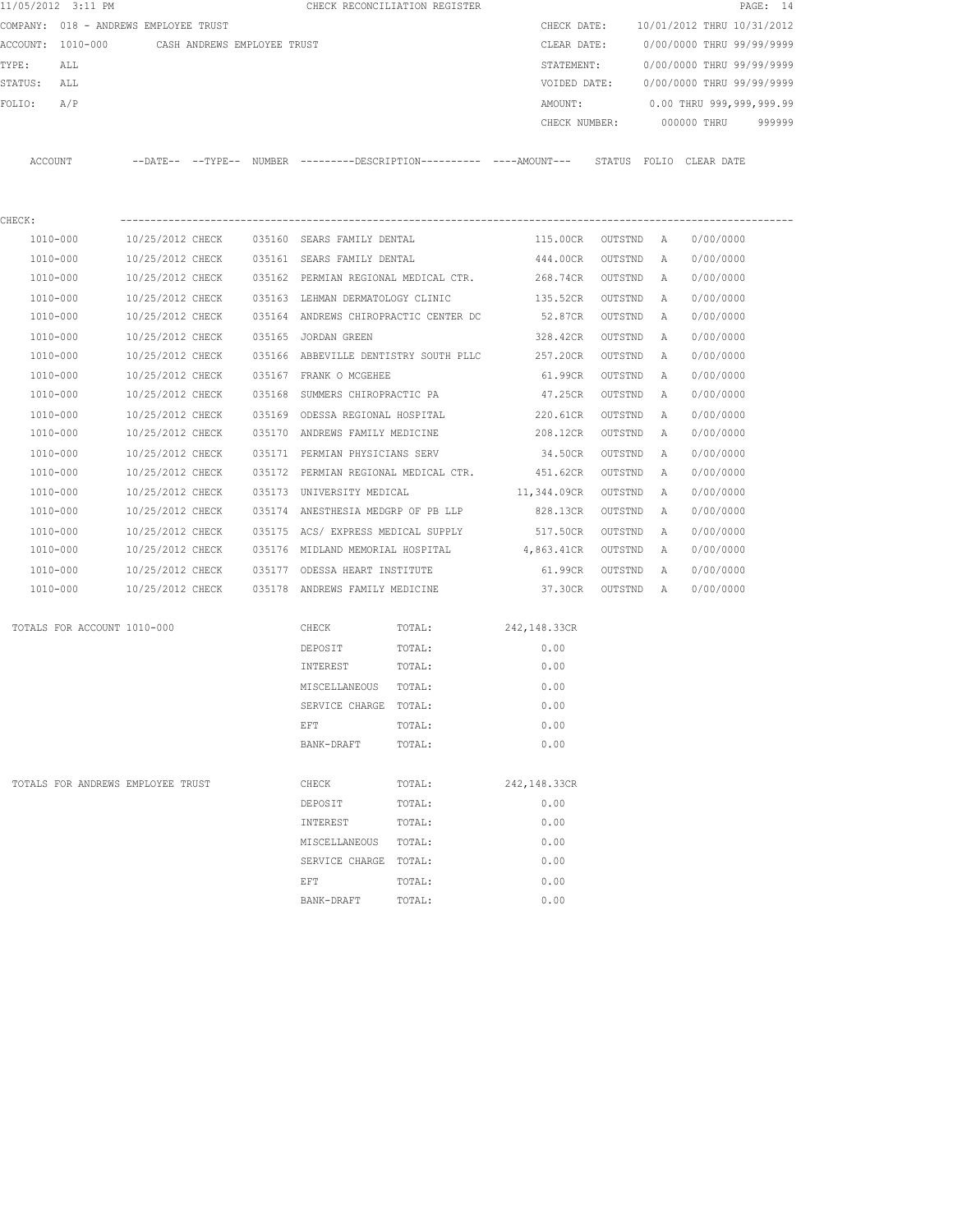|        | 11/05/2012 3:11 PM                  |                  |              |                           | CHECK RECONCILIATION REGISTER                                                               |                                   |                |   |                                        | PAGE: 15 |
|--------|-------------------------------------|------------------|--------------|---------------------------|---------------------------------------------------------------------------------------------|-----------------------------------|----------------|---|----------------------------------------|----------|
|        | COMPANY: 020 - PAYROLL ACCOUNT FUND |                  |              |                           |                                                                                             | CHECK DATE:                       |                |   | 10/01/2012 THRU 10/31/2012             |          |
|        | ACCOUNT: 1001-000                   | CASH             |              |                           |                                                                                             | CLEAR DATE:                       |                |   | 0/00/0000 THRU 99/99/9999              |          |
| TYPE:  | ALL                                 |                  |              |                           |                                                                                             | STATEMENT:                        |                |   | 0/00/0000 THRU 99/99/9999              |          |
|        | STATUS: ALL                         |                  |              |                           |                                                                                             |                                   |                |   | VOIDED DATE: 0/00/0000 THRU 99/99/9999 |          |
|        | FOLIO: A/P                          |                  |              |                           |                                                                                             | AMOUNT:                           |                |   | $0.00$ THRU 999,999,999.99             |          |
|        |                                     |                  |              |                           |                                                                                             |                                   |                |   | CHECK NUMBER: 000000 THRU 999999       |          |
|        |                                     |                  |              |                           |                                                                                             |                                   |                |   |                                        |          |
|        | ACCOUNT                             |                  |              |                           | --DATE-- --TYPE-- NUMBER --------DESCRIPTION---------- ---AMOUNT--- STATUS FOLIO CLEAR-DATE |                                   |                |   |                                        |          |
|        |                                     |                  |              |                           |                                                                                             |                                   |                |   |                                        |          |
|        |                                     |                  |              |                           |                                                                                             |                                   |                |   |                                        |          |
|        | BANK DRAFT:                         |                  |              |                           |                                                                                             |                                   |                |   |                                        |          |
|        | 1001-000                            |                  |              |                           | 10/10/2012 BANK-DRAFT TEXAS CHILD SUPPORT DISBURSEME                                        | 1,654.90CR POSTED A 10/31/2012    |                |   |                                        |          |
|        | 1001-000                            |                  |              |                           | 10/10/2012 BANK-DRAFT000001 INTERNAL REVENUE SERVICE 70,386.05CR POSTED                     |                                   |                |   | A 10/31/2012                           |          |
|        | 1001-000                            |                  |              |                           | 10/26/2012 BANK-DRAFT TEXAS CHILD SUPPORT DISBURSEME                                        | 1,654.90CR POSTED A 10/31/2012    |                |   |                                        |          |
|        | 1001-000                            |                  |              |                           | 10/26/2012 BANK-DRAFT000001 INTERNAL REVENUE SERVICE 100,651.23CR POSTED                    |                                   |                |   | A 10/31/2012                           |          |
|        | 1001-000                            |                  |              |                           | 10/29/2012 BANK-DRAFT TEXAS COUNTY & DISTRICT RETIRE 145,608.78CR OUTSTND A 0/00/0000       |                                   |                |   |                                        |          |
|        |                                     |                  |              |                           |                                                                                             |                                   |                |   |                                        |          |
| CHECK: |                                     |                  |              |                           | 098502 CAPROCK HEALTHPLANS INS 46,480.52CR POSTED                                           |                                   |                |   |                                        |          |
|        | 1001-000<br>*** 1001-000            | 10/02/2012 CHECK |              |                           | 10/10/2012 CHECK 098671 AIG VALIC FINANCIAL ADVISORS I 250.00CR POSTED                      |                                   |                |   | A 10/31/2012<br>A 10/31/2012           |          |
|        |                                     | 10/10/2012 CHECK |              |                           |                                                                                             |                                   |                |   | A 10/31/2012                           |          |
|        | 1001-000<br>1001-000                | 10/10/2012 CHECK |              |                           | 098672 C.S.B. ANDREWS COUNTY ADULT PR<br>098673 COMPLEX COMMUNITY FEDERAL CRED              | 859.03CR POSTED<br>75.00CR POSTED |                |   | A 10/31/2012                           |          |
|        | 1001-000                            | 10/10/2012 CHECK |              |                           | 098674 FIRST BASIN CREDIT UNION                                                             |                                   | POSTED         |   | A 10/31/2012                           |          |
|        | 1001-000                            | 10/10/2012 CHECK |              | 098675 NACO/SOUTH CENTRAL |                                                                                             | 4,904.65CR<br>20.00CR             | POSTED         |   | A 10/31/2012                           |          |
|        | 1001-000                            | 10/10/2012 CHECK |              |                           | 098676 SECURITY BENEFIT GROUP OF COMP                                                       | 457.50CR                          | POSTED         | A | 10/31/2012                             |          |
|        | 1001-000                            | 10/10/2012 CHECK |              | 098677 THE HARTFORD       |                                                                                             | 515.00CR                          | POSTED         | A | 10/31/2012                             |          |
|        | 1001-000                            | 10/10/2012 CHECK |              | 098678 WADDELL & REED INC |                                                                                             | 125.00CR                          | POSTED         |   | A 10/31/2012                           |          |
|        | *** $1001 - 000$                    | 10/26/2012 CHECK | 098876 AFLAC |                           |                                                                                             | 5,627.00CR                        | OUTSTND        | A | 0/00/0000                              |          |
|        | 1001-000                            | 10/26/2012 CHECK |              |                           | 098877 AIG VALIC FINANCIAL ADVISORS I 250.00CR                                              |                                   | OUTSTND        | A | 0/00/0000                              |          |
|        | 1001-000                            | 10/26/2012 CHECK |              | 098878 AMERICAN HERITAGE  |                                                                                             | 220.34CR                          | OUTSTND        | A | 0/00/0000                              |          |
|        | 1001-000                            | 10/26/2012 CHECK |              |                           | 098879 ANDREWS COUNTY FEXIBLE SPENDIN                                                       | 540.00CR                          | POSTED         | A | 10/31/2012                             |          |
|        | 1001-000                            | 10/26/2012 CHECK |              |                           | 098880 COMPLEX COMMUNITY FEDERAL CRED                                                       | 75.00CR                           | POSTED         |   | A 10/31/2012                           |          |
|        | 1001-000                            | 10/26/2012 CHECK |              |                           | 098881 CONTINENTAL AMERICAN INSURANCE                                                       | 912.05CR OUTSTND                  |                | A | 0/00/0000                              |          |
|        | 1001-000                            |                  |              |                           | 10/26/2012 CHECK 098882 FIRST BASIN CREDIT UNION                                            | 8,728.00CR POSTED                 |                |   | A 10/31/2012                           |          |
|        | 1001-000                            | 10/26/2012 CHECK |              | 098883 GENERAL FUND       |                                                                                             |                                   | 88.24CR POSTED |   | A 10/31/2012                           |          |
|        | 1001-000                            | 10/26/2012 CHECK |              | 098884 NACO/SOUTH CENTRAL |                                                                                             | 20.00CR                           | OUTSTND        | A | 0/00/0000                              |          |
|        | 1001-000                            | 10/26/2012 CHECK |              | 098885 NEW YORK LIFE INS. |                                                                                             | 1,293.51CR                        | OUTSTND        | Α | 0/00/0000                              |          |
|        | 1001-000                            | 10/26/2012 CHECK |              |                           | 098886 SECURITY BENEFIT GROUP OF COMP                                                       | 457.50CR                          | OUTSTND        | Α | 0/00/0000                              |          |
|        | 1001-000                            | 10/26/2012 CHECK |              | 098887 THE HARTFORD       |                                                                                             | 515.00CR                          | OUTSTND        | Α | 0/00/0000                              |          |
|        | 1001-000                            | 10/26/2012 CHECK |              | 098888 UNITED WAY         |                                                                                             | 278.00CR                          | OUTSTND        | Α | 0/00/0000                              |          |
|        | 1001-000                            | 10/26/2012 CHECK |              | 098889 WADDELL & REED INC |                                                                                             | 325.00CR                          | OUTSTND        | A | 0/00/0000                              |          |
|        | $1001 - 000$                        | 10/26/2012 CHECK |              |                           | 098890 WASHINGTON NATIONAL INSURANCE                                                        | 819.00CR                          | OUTSTND A      |   | 0/00/0000                              |          |
|        | TOTALS FOR ACCOUNT 1001-000         |                  |              | CHECK                     | TOTAL:                                                                                      | 73,835.34CR                       |                |   |                                        |          |
|        |                                     |                  |              | DEPOSIT                   | TOTAL:                                                                                      | 0.00                              |                |   |                                        |          |
|        |                                     |                  |              | INTEREST                  | TOTAL:                                                                                      | 0.00                              |                |   |                                        |          |

| DEPOSIT        | TOTAL: | 0.00         |
|----------------|--------|--------------|
| INTEREST       | TOTAL: | 0.00         |
| MISCELLANEOUS  | TOTAL: | 0.00         |
| SERVICE CHARGE | TOTAL: | 0.00         |
| EFT            | TOTAL: | 0.00         |
| BANK-DRAFT     | TOTAL: | 319,955.86CR |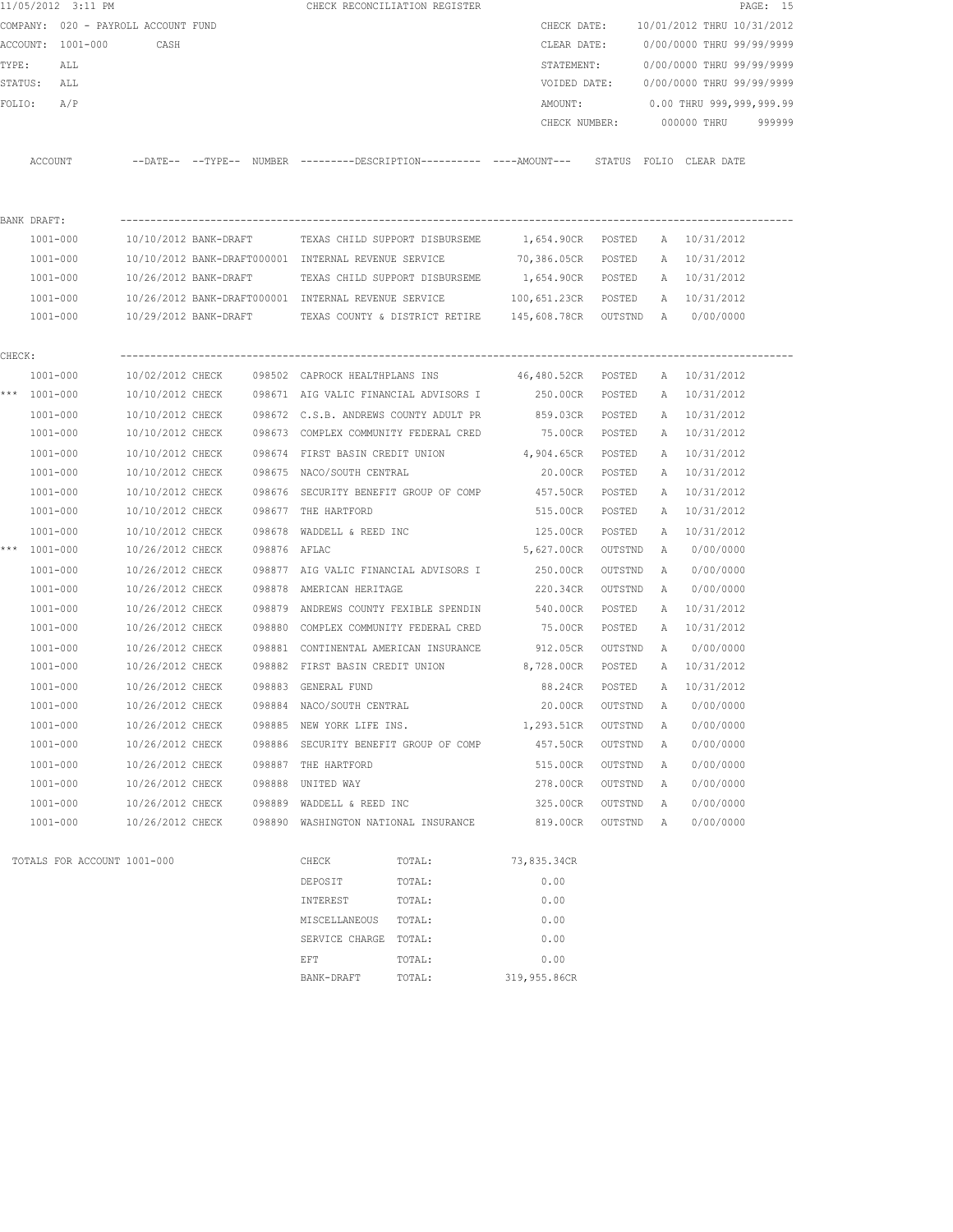| 11/05/2012 3:11 PM                  |                                 |      |  |                | CHECK RECONCILIATION REGISTER                                                                |             |               |                            |             | PAGE: 16 |
|-------------------------------------|---------------------------------|------|--|----------------|----------------------------------------------------------------------------------------------|-------------|---------------|----------------------------|-------------|----------|
| COMPANY: 020 - PAYROLL ACCOUNT FUND |                                 |      |  |                |                                                                                              |             | CHECK DATE:   | 10/01/2012 THRU 10/31/2012 |             |          |
| ACCOUNT: 1001-000                   |                                 | CASH |  |                |                                                                                              |             | CLEAR DATE:   | 0/00/0000 THRU 99/99/9999  |             |          |
| TYPE:                               | ALL                             |      |  |                |                                                                                              |             | STATEMENT:    | 0/00/0000 THRU 99/99/9999  |             |          |
| STATUS:                             | ALL                             |      |  |                |                                                                                              |             | VOIDED DATE:  | 0/00/0000 THRU 99/99/9999  |             |          |
| FOLIO:                              | A/P                             |      |  |                |                                                                                              | AMOUNT:     |               | 0.00 THRU 999,999,999.99   |             |          |
|                                     |                                 |      |  |                |                                                                                              |             | CHECK NUMBER: |                            | 000000 THRU | 999999   |
| ACCOUNT                             |                                 |      |  |                | --DATE-- --TYPE-- NUMBER --------DESCRIPTION---------- ----AMOUNT--- STATUS FOLIO CLEAR-DATE |             |               |                            |             |          |
|                                     | TOTALS FOR PAYROLL ACCOUNT FUND |      |  | CHECK          | TOTAL:                                                                                       | 73,835.34CR |               |                            |             |          |
|                                     |                                 |      |  | DEPOSIT        | TOTAL:                                                                                       | 0.00        |               |                            |             |          |
|                                     |                                 |      |  | INTEREST       | TOTAL:                                                                                       | 0.00        |               |                            |             |          |
|                                     |                                 |      |  | MISCELLANEOUS  | TOTAL:                                                                                       | 0.00        |               |                            |             |          |
|                                     |                                 |      |  | SERVICE CHARGE | TOTAL:                                                                                       | 0.00        |               |                            |             |          |
|                                     |                                 |      |  | EFT            | TOTAL:                                                                                       | 0.00        |               |                            |             |          |

BANK-DRAFT TOTAL: 319,955.86CR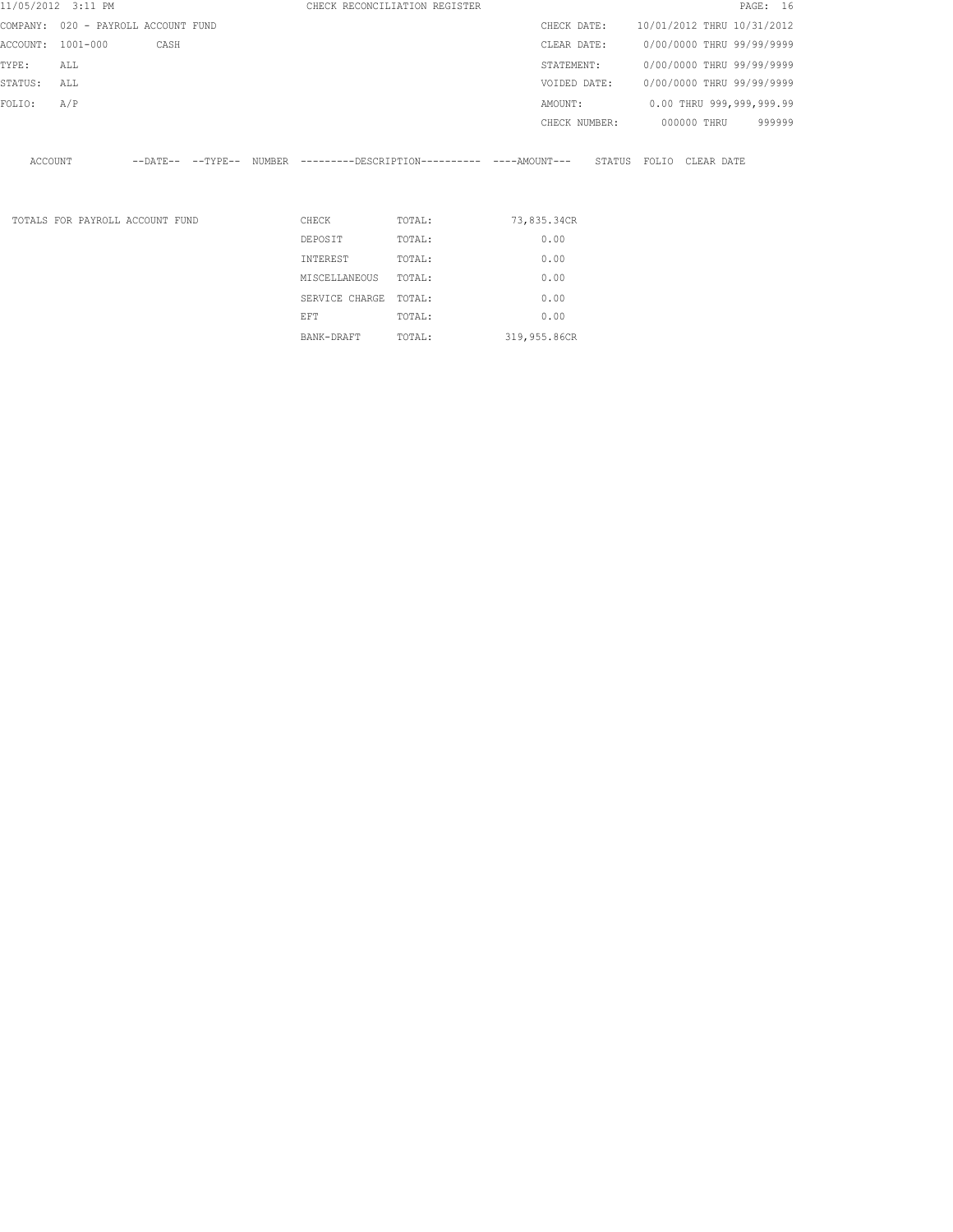|        | 11/05/2012 3:11 PM                             |                                 |  |                                                                                              | CHECK RECONCILIATION REGISTER                          |                                                                                                        |  |                                        | PAGE: 17 |
|--------|------------------------------------------------|---------------------------------|--|----------------------------------------------------------------------------------------------|--------------------------------------------------------|--------------------------------------------------------------------------------------------------------|--|----------------------------------------|----------|
|        | COMPANY: 979 - ANDREWS CO DESIGNATED           |                                 |  |                                                                                              |                                                        |                                                                                                        |  | CHECK DATE: 10/01/2012 THRU 10/31/2012 |          |
|        | ACCOUNT: 1010-000 POOLED CASH-ANDREWS CO DESIG |                                 |  |                                                                                              |                                                        | CLEAR DATE:                                                                                            |  | 0/00/0000 THRU 99/99/9999              |          |
| TYPE:  | ALL                                            |                                 |  |                                                                                              |                                                        |                                                                                                        |  | STATEMENT: 0/00/0000 THRU 99/99/9999   |          |
|        | STATUS: ALL                                    |                                 |  |                                                                                              |                                                        |                                                                                                        |  | VOIDED DATE: 0/00/0000 THRU 99/99/9999 |          |
|        | FOLIO: A/P                                     |                                 |  |                                                                                              |                                                        | AMOUNT:                                                                                                |  | 0.00 THRU 999,999,999.99               |          |
|        |                                                |                                 |  |                                                                                              |                                                        | CHECK NUMBER:                                                                                          |  | 000000 THRU                            | 999999   |
|        | ACCOUNT                                        |                                 |  |                                                                                              |                                                        | --DATE-- --TYPE-- NUMBER --------DESCRIPTION---------- ----AMOUNT--- STATUS FOLIO CLEAR DATE           |  |                                        |          |
|        |                                                |                                 |  |                                                                                              |                                                        |                                                                                                        |  |                                        |          |
| CHECK: |                                                |                                 |  |                                                                                              |                                                        |                                                                                                        |  |                                        |          |
|        | 1010-000                                       | 10/05/2012 CHECK 015011 DIRECTV |  |                                                                                              |                                                        |                                                                                                        |  | 74.98CR POSTED A 10/31/2012            |          |
|        | 1010-000<br>1010-000                           | 10/05/2012 CHECK 015012 GALE    |  |                                                                                              |                                                        | 331.20CR POSTED<br>10/05/2012 CHECK 015013 MIDLAND RAPE CRISIS AND CHILDR 104.95CR POSTED A 10/31/2012 |  | A 10/31/2012                           |          |
|        | 1010-000                                       |                                 |  |                                                                                              |                                                        |                                                                                                        |  | 551.04CR POSTED A 10/31/2012           |          |
|        | 1010-000                                       |                                 |  | 10/05/2012 CHECK 015014 RDJ SPECIALTIES, INC.<br>10/05/2012 CHECK 015015 RECORDED BOOKS, LLC |                                                        | 282.94CR POSTED                                                                                        |  | A 10/31/2012                           |          |
|        | 1010-000                                       | 10/05/2012 CHECK                |  |                                                                                              | 015016 SAFE PLACE OF THE PERMIAN BASI                  | 424.63CR POSTED                                                                                        |  | A 10/31/2012                           |          |
|        | 1010-000                                       | 10/05/2012 CHECK                |  | 015017 SIERRA SPRINGS                                                                        |                                                        | 33.42CR POSTED                                                                                         |  | A 10/31/2012                           |          |
|        | *** 1010-000                                   | 10/12/2012 CHECK                |  | 015046 ELLIOTT ELECTRIC SUPPLY                                                               |                                                        | 1,025.34CR POSTED                                                                                      |  | A 10/31/2012                           |          |
|        | 1010-000                                       | 10/12/2012 CHECK                |  | 015047 GENERAL FUND                                                                          |                                                        | 1,443.79CR POSTED                                                                                      |  | A 10/31/2012                           |          |
|        | 1010-000                                       |                                 |  | 10/12/2012 CHECK 015048 SHERRY HATHCOCK                                                      |                                                        | 960.00CR POSTED                                                                                        |  | A 10/31/2012                           |          |
|        | 1010-000                                       |                                 |  | 10/12/2012 CHECK 015049 VERIZON WIRELESS                                                     |                                                        |                                                                                                        |  | 75.98CR OUTSTND A 0/00/0000            |          |
|        | *** 1010-000                                   | 10/19/2012 CHECK                |  |                                                                                              | 015061 CANON FINANCIAL SERVICES INC                    | 769.07CR POSTED                                                                                        |  | A 10/31/2012                           |          |
|        | *** 1010-000                                   |                                 |  | 10/26/2012 CHECK 015067 CMC BUSINESS SYSTEMS INC                                             |                                                        |                                                                                                        |  | 263.54CR OUTSTND A 0/00/0000           |          |
|        | 1010-000                                       |                                 |  |                                                                                              | 10/26/2012 CHECK 015068 JAHNKE & SONS CONSTRUCTION INC | 33,496.20CR OUTSTND A 0/00/0000                                                                        |  |                                        |          |
|        | TOTALS FOR ACCOUNT 1010-000                    |                                 |  | CHECK                                                                                        | TOTAL:                                                 | 39,837.08CR                                                                                            |  |                                        |          |
|        |                                                |                                 |  | DEPOSIT                                                                                      | TOTAL:                                                 | 0.00                                                                                                   |  |                                        |          |
|        |                                                |                                 |  | INTEREST                                                                                     | TOTAL:                                                 | 0.00                                                                                                   |  |                                        |          |
|        |                                                |                                 |  | MISCELLANEOUS TOTAL:                                                                         |                                                        | 0.00                                                                                                   |  |                                        |          |
|        |                                                |                                 |  | SERVICE CHARGE TOTAL:                                                                        |                                                        | 0.00                                                                                                   |  |                                        |          |
|        |                                                |                                 |  | EFT                                                                                          | TOTAL:                                                 | 0.00                                                                                                   |  |                                        |          |
|        |                                                |                                 |  | BANK-DRAFT                                                                                   | TOTAL:                                                 | 0.00                                                                                                   |  |                                        |          |
|        | TOTALS FOR ANDREWS CO DESIGNATED               |                                 |  | CHECK                                                                                        | TOTAL:                                                 | 39,837.08CR                                                                                            |  |                                        |          |
|        |                                                |                                 |  | DEPOSIT                                                                                      | TOTAL:                                                 | 0.00                                                                                                   |  |                                        |          |
|        |                                                |                                 |  | INTEREST                                                                                     | TOTAL:                                                 | 0.00                                                                                                   |  |                                        |          |
|        |                                                |                                 |  | MISCELLANEOUS TOTAL:                                                                         |                                                        | 0.00                                                                                                   |  |                                        |          |
|        |                                                |                                 |  | SERVICE CHARGE TOTAL:                                                                        |                                                        | 0.00                                                                                                   |  |                                        |          |
|        |                                                |                                 |  | EFT                                                                                          | TOTAL:                                                 | 0.00                                                                                                   |  |                                        |          |

BANK-DRAFT TOTAL: 0.00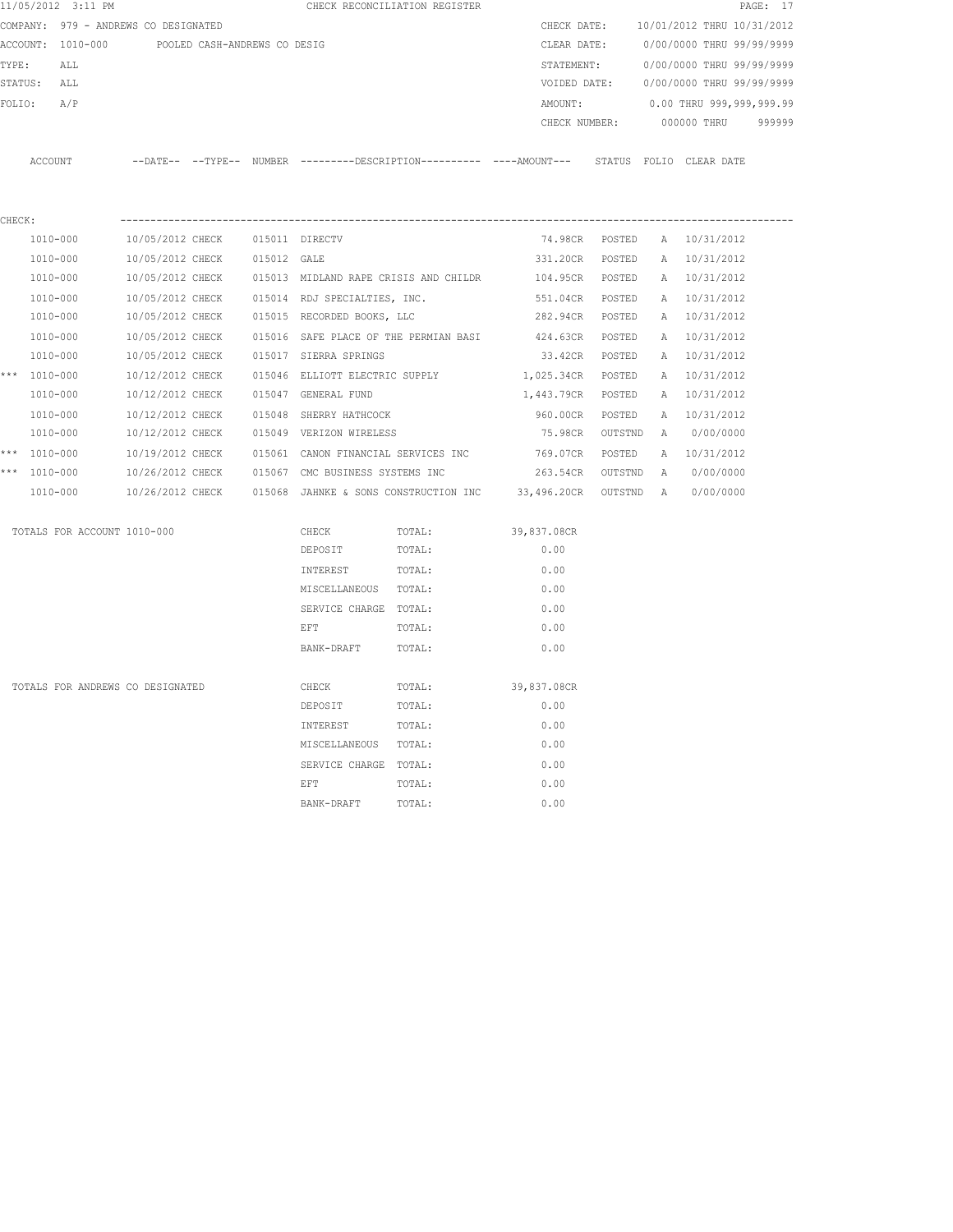|         | 11/05/2012 3:11 PM                  |                  |                    |              | CHECK RECONCILIATION REGISTER                                                              |                   |         |             |                            | PAGE: 18 |
|---------|-------------------------------------|------------------|--------------------|--------------|--------------------------------------------------------------------------------------------|-------------------|---------|-------------|----------------------------|----------|
|         | COMPANY: 989 - ROAD & BRIDGE POOLED |                  |                    |              |                                                                                            | CHECK DATE:       |         |             | 10/01/2012 THRU 10/31/2012 |          |
|         | ACCOUNT: 1010-000                   |                  | POOLED R & B FUNDS |              |                                                                                            | CLEAR DATE:       |         |             | 0/00/0000 THRU 99/99/9999  |          |
| TYPE:   | ALL                                 |                  |                    |              |                                                                                            | STATEMENT:        |         |             | 0/00/0000 THRU 99/99/9999  |          |
| STATUS: | ALL                                 |                  |                    |              |                                                                                            | VOIDED DATE:      |         |             | 0/00/0000 THRU 99/99/9999  |          |
| FOLIO:  | A/P                                 |                  |                    |              |                                                                                            | AMOUNT:           |         |             | 0.00 THRU 999,999,999.99   |          |
|         |                                     |                  |                    |              |                                                                                            | CHECK NUMBER:     |         |             | 000000 THRU                | 999999   |
|         | ACCOUNT                             |                  |                    |              | --DATE-- --TYPE-- NUMBER --------DESCRIPTION--------- ----AMOUNT--- STATUS FOLIO CLEARDATE |                   |         |             |                            |          |
|         |                                     |                  |                    |              |                                                                                            |                   |         |             |                            |          |
| CHECK:  |                                     |                  |                    |              |                                                                                            |                   |         |             |                            |          |
|         | 1010-000                            | 10/05/2012 CHECK |                    |              | 017539 ANDREWS BUILDERS SUPPLY INC                                                         | 26.98CR POSTED    |         |             | A 10/31/2012               |          |
|         | 1010-000                            | 10/05/2012 CHECK |                    |              | 017540 ANDREWS IRON & SUPPLY                                                               | 143.35CR          | POSTED  |             | A 10/31/2012               |          |
|         | 1010-000                            | 10/05/2012 CHECK |                    |              | 017541 ANDREWS PEST CONTROL                                                                | 80.00CR           | POSTED  |             | A 10/31/2012               |          |
|         | 1010-000                            | 10/05/2012 CHECK |                    |              | 017542 ANDREWS TIRE SERVICE INC                                                            | 365.72CR          | POSTED  |             | A 10/31/2012               |          |
|         | 1010-000                            | 10/05/2012 CHECK |                    |              | 017543 BASCO SUPPLY COMPANY, INC.                                                          | 85.43CR           | POSTED  |             | A 10/31/2012               |          |
|         | 1010-000                            | 10/05/2012 CHECK |                    | 017544       | BROWN PEST SOLUTIONS                                                                       | 75.00CR           | POSTED  | A           | 10/31/2012                 |          |
|         | 1010-000                            | 10/05/2012 CHECK |                    |              | 017545 C.S.B ANDREWS EMPLOYEE TRUST F 27,906.68CR                                          |                   | POSTED  |             | A 10/31/2012               |          |
|         | 1010-000                            | 10/05/2012 CHECK |                    |              | 017546 CITY OF ANDREWS WATER DEPT.                                                         | 145.38CR          | POSTED  |             | A 10/31/2012               |          |
|         | 1010-000                            | 10/05/2012 CHECK |                    |              | 017547 DUCKWALL-ALCO STORES INC                                                            | 89.95CR           | POSTED  |             | A 10/31/2012               |          |
|         | 1010-000                            | 10/05/2012 CHECK |                    |              | 017548 GENERAL FUND                                                                        | 3,670.05CR        | POSTED  | A           | 10/31/2012                 |          |
|         | 1010-000                            | 10/05/2012 CHECK |                    |              | 017549 MUSTANG LUMBER CO                                                                   | 101.21CR          | POSTED  | A           | 10/31/2012                 |          |
|         | 1010-000                            | 10/05/2012 CHECK |                    | 017550       | PORTERS THRIFTWAY                                                                          | 71.25CR           | POSTED  |             | A 10/31/2012               |          |
|         | 1010-000                            | 10/05/2012 CHECK |                    |              | 017551 SALVADOR ESPARZA                                                                    | 587.14CR          | OUTSTND | A           | 0/00/0000                  |          |
|         | 1010-000                            | 10/05/2012 CHECK |                    |              | 017552 STANLEY FORD - ANDREWS                                                              | 812.80CR          | POSTED  |             | A 10/31/2012               |          |
|         | 1010-000                            | 10/05/2012 CHECK |                    |              | 017553 UM AUTO PARTS                                                                       | 2,641.40CR        | POSTED  | А           | 10/31/2012                 |          |
|         | 1010-000                            | 10/05/2012 CHECK |                    |              | 017554 WARREN CAT                                                                          | 500.00CR          | POSTED  | A           | 10/31/2012                 |          |
|         | 1010-000                            | 10/05/2012 CHECK |                    |              | 017555 WESTAIR-PRAXAIR                                                                     | 13.36CR           | POSTED  | A           | 10/31/2012                 |          |
|         | 1010-000                            | 10/12/2012 CHECK |                    | 017556       | ANDREWS TIRE SERVICE INC                                                                   | 61.00CR           | POSTED  | A           | 10/31/2012                 |          |
|         | 1010-000                            | 10/12/2012 CHECK |                    |              | 017557 AUTOZONE COMMERCIAL                                                                 | 288.40CR          | POSTED  | A           | 10/31/2012                 |          |
|         | 1010-000                            | 10/12/2012 CHECK |                    | 017558       | GEBO CREDIT CORPORATION                                                                    | 50.95CR           | POSTED  | А           | 10/31/2012                 |          |
|         | 1010-000                            | 10/12/2012 CHECK |                    |              | 017559 GENERAL FUND                                                                        | 3,288.40CR        | POSTED  |             | A 10/31/2012               |          |
|         | 1010-000                            | 10/12/2012 CHECK |                    |              | 017560 GENERAL FUND                                                                        | 41,295.14CR       | POSTED  | A           | 10/31/2012                 |          |
|         | 1010-000                            | 10/12/2012 CHECK |                    |              | $017561$ J & B TRAILERS & EQUIPMENT, IN 31,414.50CR                                        |                   | POSTED  | A           | 10/31/2012                 |          |
|         | 1010-000                            | 10/12/2012 CHECK |                    |              | 017562 RELIANT                                                                             | 82.98CR           | POSTED  | A           | 10/31/2012                 |          |
|         | 1010-000                            | 10/12/2012 CHECK |                    |              | 017563 SC FUELS                                                                            | 7,895.25CR        | POSTED  | А           | 10/31/2012                 |          |
|         | 1010-000                            | 10/12/2012 CHECK |                    |              | 017564 SOUTH PLAINS IMPLEMENT LTD                                                          | 67.41CR           | POSTED  | Α           | 10/31/2012                 |          |
|         | 1010-000                            | 10/12/2012 CHECK |                    |              | 017565 VERIZON WIRELESS                                                                    | 37.99CR           | OUTSTND | Α           | 0/00/0000                  |          |
|         | 1010-000                            | 10/12/2012 CHECK |                    | 017566 WTRCA |                                                                                            | 170.00CR          | OUTSTND | $\mathbb A$ | 0/00/0000                  |          |
|         | 1010-000                            | 10/12/2012 CHECK |                    |              | 017567 YELLOWHOUSE MACHINERY CO.                                                           | 2,911.79CR POSTED |         | Α           | 10/31/2012                 |          |
|         | 1010-000                            | 10/19/2012 CHECK |                    |              | 017568 ANDREWS TIRE SERVICE INC                                                            | 14.00CR           | POSTED  | Α           | 10/31/2012                 |          |
|         | 1010-000                            | 10/19/2012 CHECK |                    |              | 017569 ASSOCIATED SUPPLY CO. INC.                                                          | 148.84CR          | POSTED  | Α           | 10/31/2012                 |          |
|         | 1010-000                            | 10/19/2012 CHECK |                    |              | 017570 AUTOZONE COMMERCIAL                                                                 | 14.99CR           | POSTED  | Α           | 10/31/2012                 |          |
|         | 1010-000                            | 10/19/2012 CHECK |                    |              | 017571 BIG COUNTRY BG                                                                      | 73.80CR           | POSTED  | Α           | 10/31/2012                 |          |
|         | $1010 - 000$                        | 10/19/2012 CHECK |                    |              | 017572 ECONO SIGNS LLC                                                                     | 600.11CR          | OUTSTND | Α           | 0/00/0000                  |          |
|         | 1010-000                            | 10/19/2012 CHECK |                    |              | 017573 JOSE L LUNA                                                                         | 4,112.00CR        | POSTED  | A           | 10/31/2012                 |          |
|         | 1010-000                            | 10/19/2012 CHECK |                    |              | 017574 REGIONS INTERSTATE BILLING SER                                                      | 13.90CR           | POSTED  | Α           | 10/31/2012                 |          |
|         | 1010-000                            | 10/19/2012 CHECK |                    |              | 017575 RELIANT                                                                             | 1,170.45CR        | POSTED  | Α           | 10/31/2012                 |          |
|         | 1010-000                            | 10/19/2012 CHECK |                    |              | 017576 SOUTH PLAINS IMPLEMENT LTD                                                          | 685.60CR          | POSTED  | Α           | 10/31/2012                 |          |
|         | 1010-000                            | 10/19/2012 CHECK |                    |              | 017577 STANDARD COFFEE SERVICE CO                                                          | 50.14CR           | POSTED  | Α           | 10/31/2012                 |          |
|         | 1010-000                            | 10/19/2012 CHECK |                    |              | 017578 TEXAS GAS SERVICE CORP                                                              | 19.74CR           | POSTED  | Α           | 10/31/2012                 |          |
|         | 1010-000                            | 10/26/2012 CHECK |                    |              | 017579 ANDREWS TIRE SERVICE INC                                                            | 106.00CR          | OUTSTND | A           | 0/00/0000                  |          |
|         | 1010-000                            | 10/26/2012 CHECK |                    | 017580       | BASCO SUPPLY COMPANY, INC.                                                                 | 105.04CR          | OUTSTND | Α           | 0/00/0000                  |          |
|         | 1010-000                            | 10/26/2012 CHECK |                    |              | 017581 BELSHE INDUSTRIES INC                                                               | 74.31CR           | OUTSTND | Α           | 0/00/0000                  |          |
|         | 1010-000                            | 10/26/2012 CHECK |                    |              | 017582 GENERAL FUND                                                                        | 71,553.46CR       | POSTED  | A           | 10/31/2012                 |          |
|         |                                     |                  |                    |              |                                                                                            |                   |         |             |                            |          |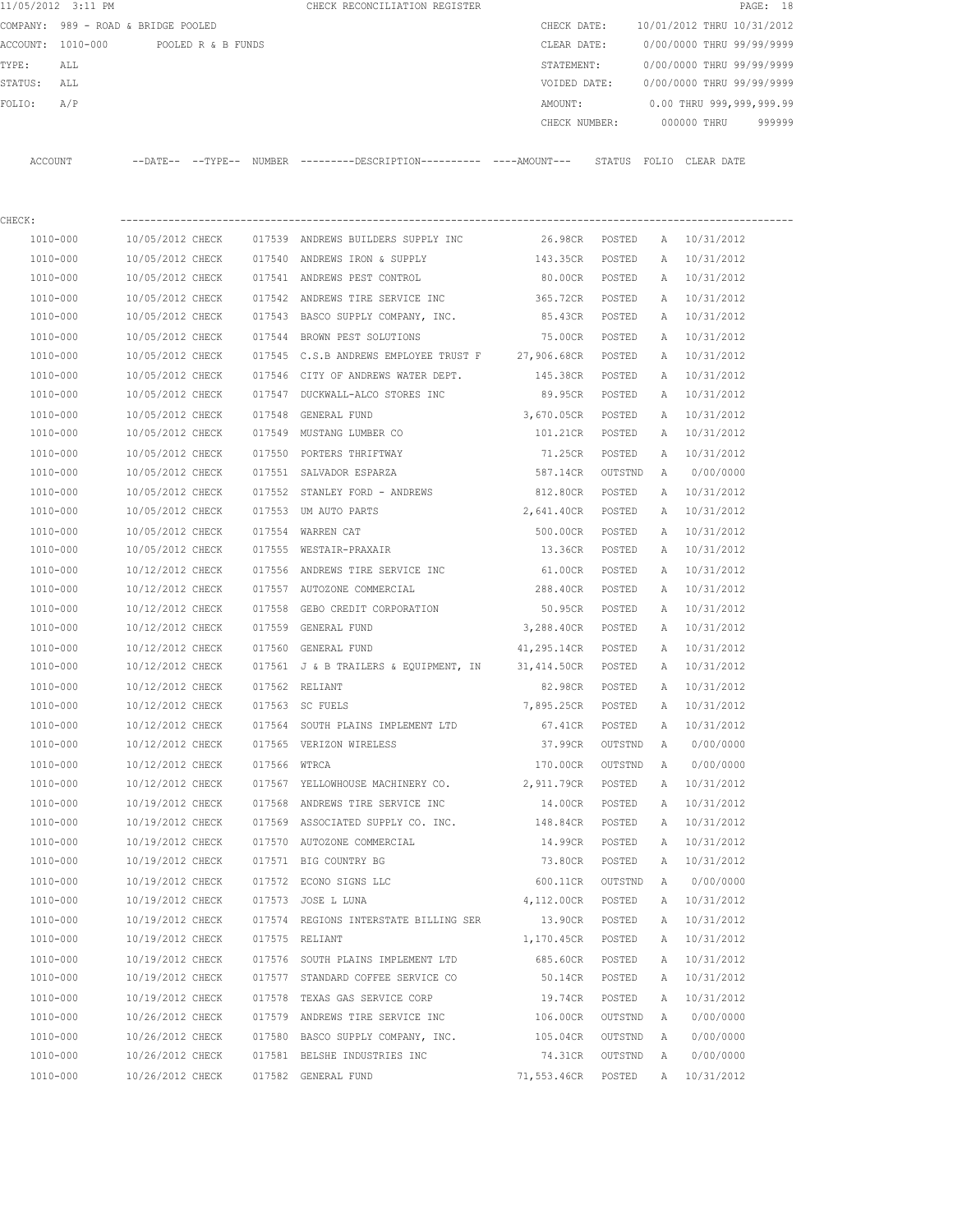| 11/05/2012 3:11 PM                   |  |                                                                                                       | CHECK RECONCILIATION REGISTER |      |  |                                        | PAGE: 19 |
|--------------------------------------|--|-------------------------------------------------------------------------------------------------------|-------------------------------|------|--|----------------------------------------|----------|
| COMPANY: 989 - ROAD & BRIDGE POOLED  |  |                                                                                                       |                               |      |  | CHECK DATE: 10/01/2012 THRU 10/31/2012 |          |
| ACCOUNT: 1010-000 POOLED R & B FUNDS |  |                                                                                                       |                               |      |  | CLEAR DATE: 0/00/0000 THRU 99/99/9999  |          |
| TYPE: ALL                            |  |                                                                                                       |                               |      |  | STATEMENT: 0/00/0000 THRU 99/99/9999   |          |
| STATUS: ALL                          |  |                                                                                                       |                               |      |  | VOIDED DATE: 0/00/0000 THRU 99/99/9999 |          |
| FOLIO: A/P                           |  |                                                                                                       |                               |      |  | AMOUNT: 0.00 THRU 999,999,999.99       |          |
|                                      |  |                                                                                                       |                               |      |  | CHECK NUMBER: 000000 THRU 999999       |          |
|                                      |  | ACCOUNT --DATE-- --TYPE-- NUMBER ---------DESCRIPTION---------- ----AMOUNT--- STATUS FOLIO CLEAR DATE |                               |      |  |                                        |          |
| CHECK:                               |  |                                                                                                       |                               |      |  |                                        |          |
|                                      |  | 1010-000 10/26/2012 CHECK 017583 INDUSTRIAL IGNITION LLC                                              |                               |      |  | 210.00CR OUTSTND A 0/00/0000           |          |
| 1010-000                             |  | 10/26/2012 CHECK 017584 SOUTHERN TIRE MART, LLC 2,635.21CR OUTSTND A 0/00/0000                        |                               |      |  |                                        |          |
| 1010-000                             |  | 10/26/2012 CHECK 017585 TEXAS GAS SERVICE CORP                                                        |                               |      |  | 14.52CR OUTSTND A 0/00/0000            |          |
|                                      |  | 1010-000 10/26/2012 CHECK 017586 YELLOWHOUSE MACHINERY CO 1,191.33CR OUTSTND A 0/00/0000              |                               |      |  |                                        |          |
| TOTALS FOR ACCOUNT 1010-000          |  |                                                                                                       | CHECK TOTAL: 207,672.95CR     |      |  |                                        |          |
|                                      |  | DEPOSIT                                                                                               | TOTAL:                        | 0.00 |  |                                        |          |
|                                      |  | INTEREST TOTAL:                                                                                       |                               | 0.00 |  |                                        |          |
|                                      |  |                                                                                                       | MISCELLANEOUS TOTAL: 0.00     |      |  |                                        |          |
|                                      |  | SERVICE CHARGE TOTAL:                                                                                 |                               | 0.00 |  |                                        |          |
|                                      |  | EFT TOTAL:                                                                                            |                               | 0.00 |  |                                        |          |
|                                      |  | BANK-DRAFT TOTAL:                                                                                     |                               | 0.00 |  |                                        |          |
| TOTALS FOR ROAD & BRIDGE POOLED      |  |                                                                                                       | CHECK TOTAL: 207,672.95CR     |      |  |                                        |          |
|                                      |  | DEPOSIT TOTAL:                                                                                        |                               | 0.00 |  |                                        |          |
|                                      |  | INTEREST TOTAL:                                                                                       |                               | 0.00 |  |                                        |          |
|                                      |  | MISCELLANEOUS TOTAL:                                                                                  |                               | 0.00 |  |                                        |          |
|                                      |  | SERVICE CHARGE TOTAL:                                                                                 |                               | 0.00 |  |                                        |          |
|                                      |  | EFT TOTAL:                                                                                            |                               | 0.00 |  |                                        |          |
|                                      |  | BANK-DRAFT TOTAL:                                                                                     |                               | 0.00 |  |                                        |          |
|                                      |  |                                                                                                       |                               |      |  |                                        |          |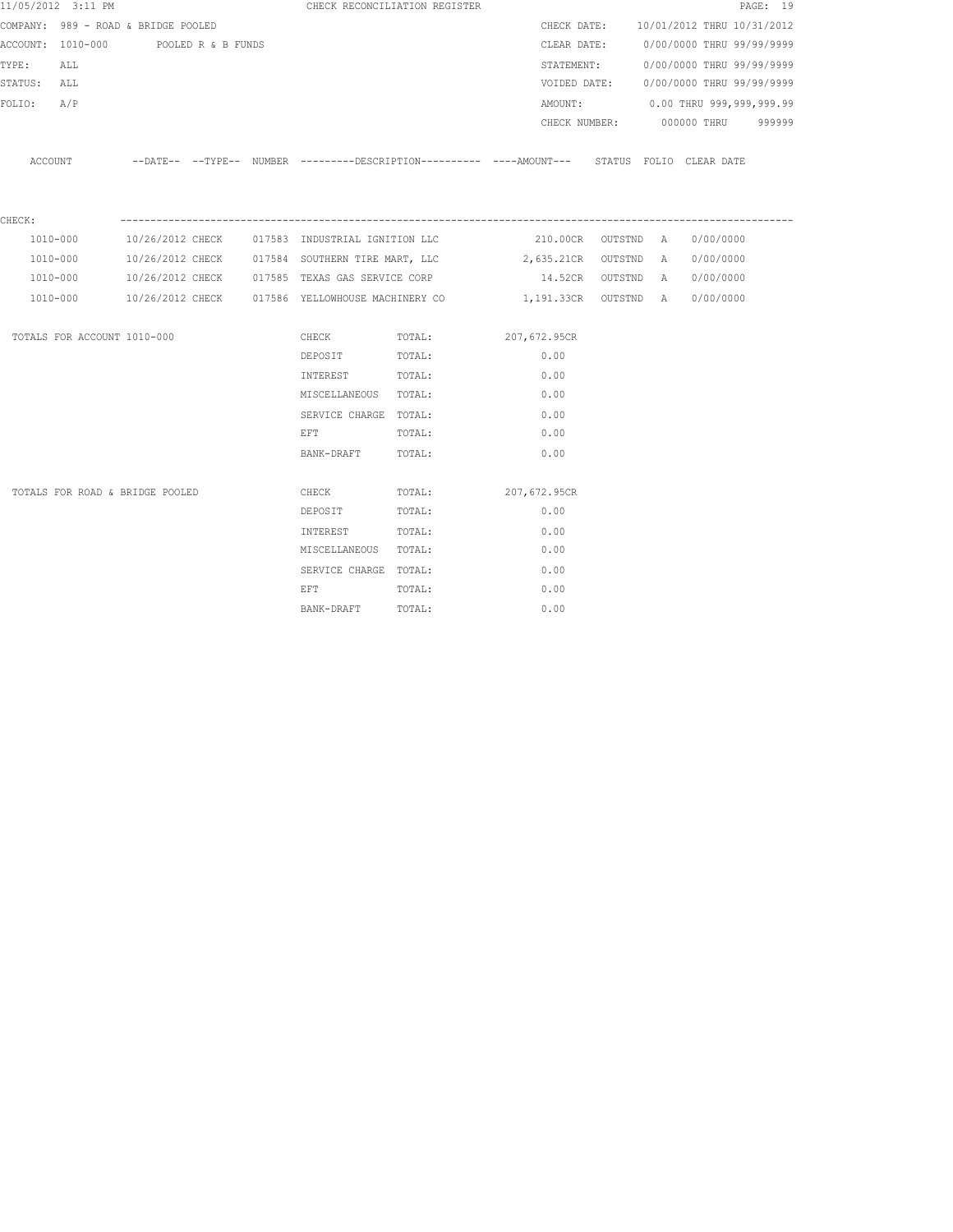|             | 11/05/2012 3:11 PM                      |                  |                          | CHECK RECONCILIATION REGISTER                                                                                               |                     |                |   |                            | PAGE: 20 |
|-------------|-----------------------------------------|------------------|--------------------------|-----------------------------------------------------------------------------------------------------------------------------|---------------------|----------------|---|----------------------------|----------|
|             | COMPANY: 999 - GENERAL FUND CASH POOLED |                  |                          |                                                                                                                             | CHECK DATE:         |                |   | 10/01/2012 THRU 10/31/2012 |          |
|             | ACCOUNT: 1010-000                       |                  | GENERAL FUND POOLED CASH |                                                                                                                             | CLEAR DATE:         |                |   | 0/00/0000 THRU 99/99/9999  |          |
| TYPE:       | ALL                                     |                  |                          |                                                                                                                             | STATEMENT:          |                |   | 0/00/0000 THRU 99/99/9999  |          |
| STATUS:     | ALL                                     |                  |                          |                                                                                                                             | VOIDED DATE:        |                |   | 0/00/0000 THRU 99/99/9999  |          |
| FOLIO:      | A/P                                     |                  |                          |                                                                                                                             | AMOUNT:             |                |   | 0.00 THRU 999,999,999.99   |          |
|             |                                         |                  |                          |                                                                                                                             | CHECK NUMBER:       |                |   | 000000 THRU                | 999999   |
|             | ACCOUNT                                 |                  |                          | --DATE-- --TYPE-- NUMBER --------DESCRIPTION--------- ----AMOUNT--- STATUS FOLIO CLEARDATE                                  |                     |                |   |                            |          |
| BANK DRAFT: |                                         |                  |                          |                                                                                                                             |                     |                |   |                            |          |
|             | 1010-000                                |                  |                          | 10/12/2012 BANK-DRAFT092812 JPMORGAN CHASE BANK                                  21,560.67CR    POSTED      A    10/31/2012 |                     |                |   |                            |          |
| CHECK:      |                                         |                  |                          |                                                                                                                             |                     |                |   |                            |          |
|             | 1010-000                                | 10/05/2012 CHECK |                          | 103645 AMBER C. IRWIN                                                                                                       |                     | 8.00CR OUTSTND | A | 0/00/0000                  |          |
|             | 1010-000                                | 10/05/2012 CHECK |                          | 103646 BENJAMIN B. KEMP                                                                                                     |                     | 8.00CR OUTSTND | A | 0/00/0000                  |          |
|             | 1010-000                                | 10/05/2012 CHECK |                          | 103647 CAMERON J. MCOUEEN                                                                                                   |                     | 8.00CR OUTSTND | A | 0/00/0000                  |          |
|             | 1010-000                                | 10/05/2012 CHECK |                          | 103648 CARLOS C. SALCIDO                                                                                                    | 8.00CR              | OUTSTND        | A | 0/00/0000                  |          |
|             | 1010-000                                | 10/05/2012 CHECK |                          | 103649 CAROL BOSWELL                                                                                                        | 8.00CR              | POSTED         |   | A 10/31/2012               |          |
|             | 1010-000                                | 10/05/2012 CHECK |                          | 103650 CECIL BARTEE                                                                                                         | 8.00CR              | POSTED         | A | 10/31/2012                 |          |
|             | 1010-000                                | 10/05/2012 CHECK |                          | 103651 CONNIE M. ONEAL                                                                                                      | 8.00CR              | OUTSTND        | A | 0/00/0000                  |          |
|             | 1010-000                                | 10/05/2012 CHECK |                          | 103652 DIANA PALMA                                                                                                          | 8.00CR              | OUTSTND        | A | 0/00/0000                  |          |
|             | 1010-000                                | 10/05/2012 CHECK |                          | 103653 JASON GIBSON                                                                                                         | 8.00CR              | POSTED         | A | 10/31/2012                 |          |
|             | 1010-000                                | 10/05/2012 CHECK |                          | 103654 KATHERINE A. LEWIS                                                                                                   | 8.00CR              | OUTSTND        | Α | 0/00/0000                  |          |
|             | 1010-000                                | 10/05/2012 CHECK |                          | 103655 LORENA K. HEREDIA                                                                                                    | 8.00CR              | POSTED         | Α | 10/31/2012                 |          |
|             | 1010-000                                | 10/05/2012 CHECK |                          | 103656 MARISOL LUJAN                                                                                                        | 8.00CR              | OUTSTND        | A | 0/00/0000                  |          |
|             | 1010-000                                | 10/05/2012 CHECK |                          | 103657 ROGELIO M. PENMAN                                                                                                    | 8.00CR              | OUTSTND        | A | 0/00/0000                  |          |
|             | 1010-000                                | 10/05/2012 CHECK |                          | 103658 SANDRA GAYLE GREGORY                                                                                                 | 8.00CR              | OUTSTND        | A | 0/00/0000                  |          |
|             | 1010-000                                | 10/05/2012 CHECK |                          | 103659 SEAN CHRISTORHER HUGHES                                                                                              | 8.00CR              | OUTSTND        | Α | 0/00/0000                  |          |
|             | 1010-000                                | 10/05/2012 CHECK |                          | 103660 SEAN FRANKLIN CARRUTH                                                                                                | 8.00CR              | OUTSTND        | A | 0/00/0000                  |          |
|             | 1010-000                                | 10/05/2012 CHECK |                          | 103661 TERRY L. CONNALLY                                                                                                    | 8.00CR              | POSTED         |   | A 10/31/2012               |          |
|             | 1010-000                                | 10/05/2012 CHECK |                          | 103662 VERONICA C CONTRERAS-RODRIGUEZ                                                                                       | 8.00CR              | OUTSTND        | A | 0/00/0000                  |          |
|             | 1010-000                                | 10/05/2012 CHECK |                          | 103663 ACTION ALARM, INC.                                                                                                   | 319.99CR            | POSTED         |   | A 10/31/2012               |          |
|             | 1010-000                                | 10/05/2012 CHECK |                          | 103664 AIR FILTRATION PRODUCTS AND SE                                                                                       | 252.85CR            | POSTED         |   | A 10/31/2012               |          |
|             | 1010-000                                | 10/05/2012 CHECK |                          | 103665 ANDREWS BUILDERS SUPPLY INC                                                                                          | 571.31CR            | POSTED         | A | 10/31/2012                 |          |
|             | 1010-000                                | 10/05/2012 CHECK |                          | 103666 VOID CHECK                                                                                                           | 0.00                | POSTED         | А | 10/31/2012                 |          |
|             | 1010-000                                | 10/05/2012 CHECK |                          | 103667 ANDREWS COUNTY NEWS INC                                                                                              | 108.00CR            | POSTED         | Α | 10/31/2012                 |          |
|             | 1010-000                                | 10/05/2012 CHECK |                          | 103668 ANDREWS OFFICE SUPPLY                                                                                                | 101.56CR            | POSTED         | Α | 10/31/2012                 |          |
|             |                                         |                  |                          |                                                                                                                             |                     |                |   | 10/31/2012                 |          |
|             | 1010-000                                | 10/05/2012 CHECK |                          | 103669 ANDREWS PEST CONTROL                                                                                                 | 55.00CR             | POSTED         | Α |                            |          |
|             | 1010-000                                | 10/05/2012 CHECK |                          | 103670 ANDREWS PRESCRIPTION SHOP                                                                                            | 1,480.53CR          | POSTED         | Α | 10/31/2012                 |          |
|             | 1010-000                                | 10/05/2012 CHECK |                          | 103671 VOID CHECK                                                                                                           | 0.00                | POSTED         | Α | 10/31/2012                 |          |
|             | 1010-000                                | 10/05/2012 CHECK |                          | 103672 ANDREWS SENIOR CENTER                                                                                                | 61,475.50CR         | POSTED         | Α | 10/31/2012                 |          |
|             | $1010 - 000$                            | 10/05/2012 CHECK |                          | 103673 ANDREWS VETERINARY CLINIC CORP                                                                                       | 104.00CR            | POSTED         | Α | 10/31/2012                 |          |
|             | 1010-000                                | 10/05/2012 CHECK |                          | 103674 ANDREWS VISION CENTER                                                                                                | 980.00CR            | POSTED         | A | 10/31/2012                 |          |
|             | $1010 - 000$                            | 10/05/2012 CHECK |                          | 103675 BLAINE INDUSTRIAL SUPPLY                                                                                             | 772.19CR            | POSTED         | Α | 10/31/2012                 |          |
|             | 1010-000                                | 10/05/2012 CHECK |                          | 103676 BOOE COMMERCIAL ROOFING INC 2,250.00CR                                                                               |                     | POSTED         | Α | 10/31/2012                 |          |
|             | 1010-000                                | 10/05/2012 CHECK |                          | 103677 BORDER STATES ELECTRIC SUPPLY 3,925.24CR                                                                             |                     | POSTED         | A | 10/31/2012                 |          |
|             | 1010-000                                | 10/05/2012 CHECK |                          | 103678 BRODART CO                                                                                                           | 30.08CR             | POSTED         | Α | 10/31/2012                 |          |
|             | 1010-000                                | 10/05/2012 CHECK |                          | 103679 BSN SPORTS INC.                                                                                                      | 321.55CR            | POSTED         | Α | 10/31/2012                 |          |
|             | 1010-000                                | 10/05/2012 CHECK |                          | 103680 C & M AIR COOLED ENGINE, INC 1,191.98CR                                                                              |                     | POSTED         | Α | 10/31/2012                 |          |
|             | 1010-000                                | 10/05/2012 CHECK |                          | 103681 C.S.B ANDREWS EMPLOYEE TRUST F                                                                                       | 180,506.14CR POSTED |                | A | 10/31/2012                 |          |
|             | 1010-000                                | 10/05/2012 CHECK |                          | 103682 CAPITAL IMPROVEMENT                                                                                                  | 46,886.00CR POSTED  |                | A | 10/31/2012                 |          |
|             | 1010-000                                | 10/05/2012 CHECK |                          | 103683 CDW GOVERNMENT INC                                                                                                   | 2,123.56CR POSTED   |                | A | 10/31/2012                 |          |
|             | 1010-000                                | 10/05/2012 CHECK |                          | 103684 CHEMSEARCH                                                                                                           | 219.00CR            | POSTED         | Α | 10/31/2012                 |          |
|             | 1010-000                                | 10/05/2012 CHECK |                          | 103685 CHEVRON AND TEXACO CARD SERVIC                                                                                       | 96.70CR             | POSTED         |   | A 10/31/2012               |          |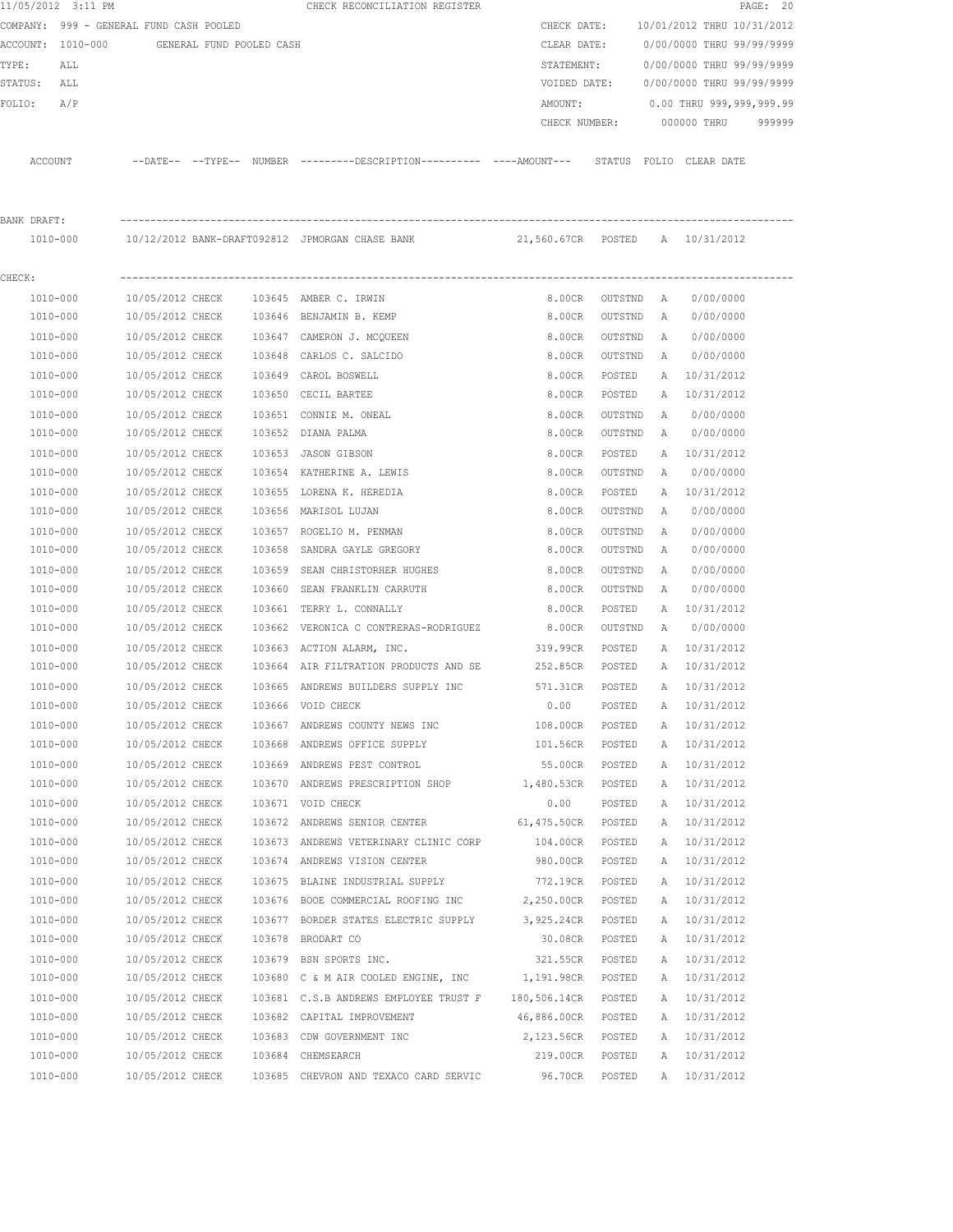|         | 11/05/2012 3:11 PM                      |                  |                          |             | CHECK RECONCILIATION REGISTER                                                               |                 |                     |   |                            | PAGE: 21 |
|---------|-----------------------------------------|------------------|--------------------------|-------------|---------------------------------------------------------------------------------------------|-----------------|---------------------|---|----------------------------|----------|
|         | COMPANY: 999 - GENERAL FUND CASH POOLED |                  |                          |             |                                                                                             | CHECK DATE:     |                     |   | 10/01/2012 THRU 10/31/2012 |          |
|         | ACCOUNT: 1010-000                       |                  | GENERAL FUND POOLED CASH |             |                                                                                             | CLEAR DATE:     |                     |   | 0/00/0000 THRU 99/99/9999  |          |
| TYPE:   | ALL                                     |                  |                          |             |                                                                                             | STATEMENT:      |                     |   | 0/00/0000 THRU 99/99/9999  |          |
| STATUS: | ALL                                     |                  |                          |             |                                                                                             | VOIDED DATE:    |                     |   | 0/00/0000 THRU 99/99/9999  |          |
| FOLIO:  | A/P                                     |                  |                          |             |                                                                                             | AMOUNT:         |                     |   | 0.00 THRU 999,999,999.99   |          |
|         |                                         |                  |                          |             |                                                                                             | CHECK NUMBER:   |                     |   | 000000 THRU                | 999999   |
|         | ACCOUNT                                 |                  |                          |             | --DATE-- --TYPE-- NUMBER ---------DESCRIPTION--------- ----AMOUNT--- STATUS FOLIO CLEARDATE |                 |                     |   |                            |          |
| CHECK:  |                                         |                  |                          |             |                                                                                             |                 |                     |   |                            |          |
|         | 1010-000                                | 10/05/2012 CHECK |                          |             | 103686 CHEVRON AND TEXACO CARD SERVIC                                                       | 114.32CR POSTED |                     |   | A 10/31/2012               |          |
|         | 1010-000                                | 10/05/2012 CHECK |                          |             | 103687 CHIEF LAW ENFORECEMNT SUPPLY C                                                       | 285.74CR POSTED |                     |   | A 10/31/2012               |          |
|         | 1010-000                                | 10/05/2012 CHECK |                          |             | 103688 CITY OF ANDREWS WATER DEPT. 11,331.90CR POSTED                                       |                 |                     |   | A 10/31/2012               |          |
|         | 1010-000                                | 10/05/2012 CHECK |                          |             | 103689 CITY OF ODESSA                                                                       | 14.00CR POSTED  |                     |   | A 10/31/2012               |          |
|         | $1010 - 000$                            | 10/05/2012 CHECK |                          |             | 103690 CLYDE'S REFRIGERATION INC                                                            | 74.62CR POSTED  |                     |   | A 10/31/2012               |          |
|         | 1010-000                                | 10/05/2012 CHECK |                          |             | 103691 CMC BUSINESS SYSTEMS INC                                                             | 730.00CR        | POSTED              | A | 10/31/2012                 |          |
|         | 1010-000                                | 10/05/2012 CHECK |                          |             | 103692 COCA-COLA REFRESHMENTS                                                               | 445.82CR        | POSTED              | A | 10/31/2012                 |          |
|         | 1010-000                                | 10/05/2012 CHECK |                          |             | 103693 CORNERSTONE PROGRAMS                                                                 | 801.45CR        | POSTED              | A | 10/31/2012                 |          |
|         | 1010-000                                | 10/05/2012 CHECK |                          |             | 103694 CORY MARSHALL                                                                        | 354.20CR        | POSTED              | A | 10/31/2012                 |          |
|         | 1010-000                                | 10/05/2012 CHECK |                          | 103695      | CRS DIAGNOSTIC SERVICE LLC                                                                  | 250.00CR        | POSTED              | A | 10/31/2012                 |          |
|         | 1010-000                                | 10/05/2012 CHECK |                          |             | 103696 DAVID B BROOKS                                                                       | 100.00CR        | POSTED              | A | 10/31/2012                 |          |
|         | 1010-000                                | 10/05/2012 CHECK |                          |             | 103697 DELL MARKETING LP                                                                    | 3,836.17CR      | POSTED              | Α | 10/31/2012                 |          |
|         | 1010-000                                | 10/05/2012 CHECK |                          |             | 103698 DUCKWALL-ALCO STORES INC                                                             | 85.14CR         | POSTED              | А | 10/31/2012                 |          |
|         | 1010-000                                | 10/05/2012 CHECK |                          |             | 103699 DX, INC.                                                                             | 78.85CR         | POSTED              | A | 10/31/2012                 |          |
|         | 1010-000                                | 10/05/2012 CHECK |                          |             | 103700 E.W. HARPER, D.D.S.                                                                  | 167.00CR        | POSTED              |   | A 10/31/2012               |          |
|         | 1010-000                                | 10/05/2012 CHECK |                          |             | 103701 EMBLEM ENTERPRISES INC VOIDED                                                        | 710.51CR        | VOIDED              | Α | 0/00/0000                  |          |
|         | 1010-000                                | 10/05/2012 CHECK |                          |             | 103702 EMPLOYEE DATA FORMS OF MO LLC                                                        | 45.75CR         | POSTED              | Α | 0/00/0000                  |          |
|         | 1010-000                                | 10/05/2012 CHECK |                          |             | 103703 ENTENMANN ROVIN CO                                                                   | 266.11CR        | POSTED              | Α | 10/31/2012                 |          |
|         | 1010-000                                | 10/05/2012 CHECK |                          |             | 103704 ENVISIONWARE, INC.                                                                   | 5,871.71CR      | POSTED              | Α | 10/31/2012                 |          |
|         | 1010-000                                | 10/05/2012 CHECK |                          | 103705      | GENERAL FUND                                                                                | 15,116.14CR     | POSTED              | Α | 10/31/2012                 |          |
|         | 1010-000                                | 10/05/2012 CHECK |                          |             | 103706 GEORGE F GOMEZ                                                                       | 1,756.00CR      | POSTED              | A | 10/31/2012                 |          |
|         | 1010-000                                | 10/05/2012 CHECK |                          |             | 103707 GRAINGER INC                                                                         | 779.50CR        | POSTED              | A | 10/31/2012                 |          |
|         | 1010-000                                | 10/05/2012 CHECK |                          |             | 103708 H.T. SUTON                                                                           | 800.00CR        | POSTED              | A | 10/31/2012                 |          |
|         | 1010-000                                | 10/05/2012 CHECK |                          |             | 103709 HENRY SCHEIN                                                                         | 297.24CR        | POSTED              |   | A 10/31/2012               |          |
|         | 1010-000                                | 10/05/2012 CHECK |                          |             | 103710 INCLUSION SOLUTIONS, LLC                                                             | 17,957.90CR     | POSTED              | Α | 10/31/2012                 |          |
|         | 1010-000                                | 10/05/2012 CHECK |                          |             | 103711 INGRAM LIBRARY SERVICES                                                              | 8.08CR          | POSTED              | Α | 10/31/2012                 |          |
|         | 1010-000                                | 10/05/2012 CHECK |                          |             | 103712 INTERSTATE BILLING SERVICE INC 3,563.05CR                                            |                 | POSTED              | Α | 10/31/2012                 |          |
|         | 1010-000                                | 10/05/2012 CHECK |                          |             | 103713 JAMES C GILBERT DDS                                                                  | 595.00CR        | POSTED              | Α | 10/31/2012                 |          |
|         | 1010-000                                | 10/05/2012 CHECK |                          |             | 103714 JERRY W. WADE, D.D.S.                                                                | 165.00CR        | POSTED              | Α | 10/31/2012                 |          |
|         | 1010-000                                | 10/05/2012 CHECK |                          |             | 103715 JOANNA PACK                                                                          | 48.84CR         | $\texttt{POSTED}{}$ | Α | 10/31/2012                 |          |
|         | 1010-000                                | 10/05/2012 CHECK |                          |             | 103716 JOHN F GARVISH MD                                                                    | 187.00CR        | POSTED              | Α | 10/31/2012                 |          |
|         | 1010-000                                | 10/05/2012 CHECK |                          |             | 103717 KEN GREAVES                                                                          | 125.13CR        | POSTED              | Α | 10/31/2012                 |          |
|         | 1010-000                                | 10/05/2012 CHECK |                          |             | 103718 LES IRELAND                                                                          | 9.71CR          | POSTED              | Α | 10/31/2012                 |          |
|         | 1010-000                                | 10/05/2012 CHECK |                          |             | 103719 MARK HOOPER ATTORNEY AT LAW 1,100.00CR                                               |                 | POSTED              | Α | 10/31/2012                 |          |
|         | 1010-000                                | 10/05/2012 CHECK |                          |             | 103720 MIDLAND PATHOLOGISTS PA                                                              | 140.00CR        | POSTED              | Α | 10/31/2012                 |          |
|         | 1010-000                                | 10/05/2012 CHECK |                          |             | 103721 MIDLAND RAPE CRISIS AND CHILDR 12,500.00CR                                           |                 | POSTED              | Α | 10/31/2012                 |          |
|         | 1010-000                                | 10/05/2012 CHECK |                          |             | 103722 MORRISON SUPPLY COMPANY                                                              | 237.82CR        | POSTED              | Α | 10/31/2012                 |          |
|         | 1010-000                                | 10/05/2012 CHECK |                          |             | 103723 MUSTANG LUMBER CO                                                                    | 172.95CR        | POSTED              | Α | 10/31/2012                 |          |
|         | 1010-000                                | 10/05/2012 CHECK |                          |             | 103724 MUSTANG PRINTERS & ENGRAVERS I 1,344.00CR                                            |                 | POSTED              | Α | 10/31/2012                 |          |
|         | 1010-000                                | 10/05/2012 CHECK |                          | 103725 NACO |                                                                                             | 400.00CR        | POSTED              | Α | 10/31/2012                 |          |
|         | 1010-000                                | 10/05/2012 CHECK |                          |             | 103726 PERMIAN PHYSCIANS SERVICES                                                           | 33.95CR POSTED  |                     | Α | 10/31/2012                 |          |
|         | 1010-000                                | 10/05/2012 CHECK |                          |             | 103727 PETRO COMMUNICATION INC                                                              | 3,265.00CR      | POSTED              | Α | 10/31/2012                 |          |
|         | 1010-000                                | 10/05/2012 CHECK |                          |             | 103728 PHIL'S PHOTOGRAPHY & DESIGN                                                          | 240.00CR POSTED |                     | Α | 10/31/2012                 |          |
|         | 1010-000                                | 10/05/2012 CHECK |                          |             | 103729 PICCADILLY CIRCUS                                                                    | 250.00CR        | POSTED              |   | A 10/31/2012               |          |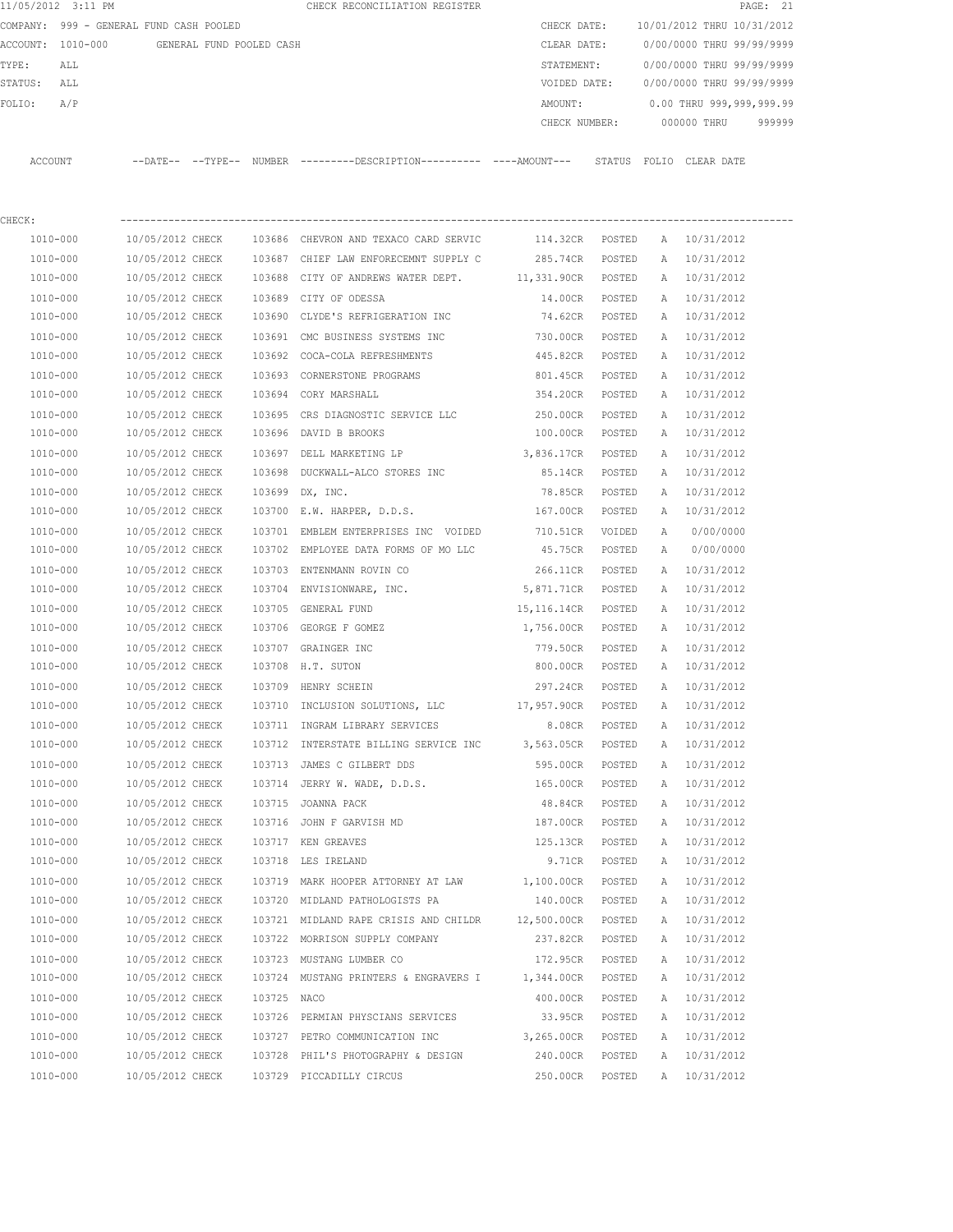| 11/05/2012 3:11 PM | CHECK RECONCILIATION REGISTER                                        |               | PAGE: 22                   |
|--------------------|----------------------------------------------------------------------|---------------|----------------------------|
|                    | COMPANY: 999 - GENERAL FUND CASH POOLED                              | CHECK DATE:   | 10/01/2012 THRU 10/31/2012 |
| ACCOUNT: 1010-000  | GENERAL FUND POOLED CASH                                             | CLEAR DATE:   | 0/00/0000 THRU 99/99/9999  |
| TYPE:<br>ALL       |                                                                      | STATEMENT:    | 0/00/0000 THRU 99/99/9999  |
| STATUS:<br>ALL     |                                                                      | VOIDED DATE:  | 0/00/0000 THRU 99/99/9999  |
| A/P<br>FOLIO:      |                                                                      | AMOUNT:       | 0.00 THRU 999,999,999.99   |
|                    |                                                                      | CHECK NUMBER: | 999999<br>000000 THRU      |
| ACCOUNT            | --DATE-- --TYPE-- NUMBER --------DESCRIPTION---------- ----AMOUNT--- | STATUS        | FOLIO CLEAR DATE           |
| CHECK:             |                                                                      |               |                            |

| 1010-000     | 10/05/2012 CHECK |               | 103730 PORTERS THRIFTWAY                         | 4.14CR          | POSTED  | A | 10/31/2012   |
|--------------|------------------|---------------|--------------------------------------------------|-----------------|---------|---|--------------|
| 1010-000     | 10/05/2012 CHECK |               | 103731 PROFESSIONAL TURF PRODUCTS                | 393.24CR        | POSTED  | A | 10/31/2012   |
| 1010-000     | 10/05/2012 CHECK |               | 103732 PROPATH SERVICESLIP                       | 157.70CR        | POSTED  | A | 10/31/2012   |
| 1010-000     | 10/05/2012 CHECK |               | 103733 OUILL CORPORATION                         | 5.77CR          | POSTED  | A | 10/31/2012   |
| 1010-000     | 10/05/2012 CHECK |               | 103734 REDWOOD TOXICOLOGY LABORATORY             | 97.77CR         | POSTED  | A | 10/31/2012   |
| 1010-000     | 10/05/2012 CHECK |               | 103735 ROBERT EDWARD LEAHEY                      | 350.00CR        | POSTED  | A | 10/31/2012   |
| 1010-000     | 10/05/2012 CHECK |               | 103736 ROGER ALLEN ORTIZ                         | 10.00CR         | OUTSTND | Α | 0/00/0000    |
| 1010-000     | 10/05/2012 CHECK |               | 103737 SEDGWICK COUNTY SHERIFF                   | 50.00CR         | POSTED  |   | A 10/31/2012 |
| 1010-000     | 10/05/2012 CHECK |               | 103738 SEVENTH ADMINISTRATIVE JUDICIA 1,601.39CR |                 | OUTSTND | A | 0/00/0000    |
| 1010-000     | 10/05/2012 CHECK |               | 103739 SHERIFF OFFICE                            | 981.95CR        | POSTED  | A | 10/31/2012   |
| 1010-000     | 10/05/2012 CHECK |               | 103740 SIERRA SPRINGS                            | 104.29CR        | POSTED  | A | 10/31/2012   |
| 1010-000     | 10/05/2012 CHECK | 103741 SPRINT |                                                  | 758.84CR        | POSTED  | A | 10/31/2012   |
| 1010-000     | 10/05/2012 CHECK |               | 103742 STANDARD COFFEE SERVICE CO                | 94.86CR         | POSTED  | A | 10/31/2012   |
| 1010-000     | 10/05/2012 CHECK |               | 103743 STANLEY FORD - ANDREWS                    | 424.92CR POSTED |         | A | 10/31/2012   |
| 1010-000     | 10/05/2012 CHECK |               | 103744 STERICYCLE INC                            | 574.57CR POSTED |         | A | 10/31/2012   |
| 1010-000     | 10/05/2012 CHECK |               | 103745 SUE HALLMAN, R.D./L.D.                    | 500.00CR        | POSTED  | A | 10/31/2012   |
| 1010-000     | 10/05/2012 CHECK |               | 103746 TASCOSA OFFICE MACHINES INC               | 53.46CR         | POSTED  | A | 10/31/2012   |
| 1010-000     | 10/05/2012 CHECK |               | 103747 TEXAS 4-H FOUNDATION                      | 400.00CR        | POSTED  | Α | 10/31/2012   |
| 1010-000     | 10/05/2012 CHECK |               | 103748 TEXAS GAS SERVICE CORP                    | 536.48CR        | POSTED  | A | 10/31/2012   |
| 1010-000     | 10/05/2012 CHECK |               | 103749 THOMAS DUCKWORTH JR                       | 400.00CR        | POSTED  | Α | 10/31/2012   |
| 1010-000     | 10/05/2012 CHECK |               | 103750 THYSSENKRUPP ELEVATOR CORP                | 638.13CR        | POSTED  | A | 10/31/2012   |
| 1010-000     | 10/05/2012 CHECK |               | 103751 TRANE US INC.                             | 3,113.92CR      | POSTED  | A | 10/31/2012   |
| 1010-000     | 10/05/2012 CHECK |               | 103752 TX EMERGENCY STAFFING SOLUTION            | 363.00CR        | POSTED  | A | 10/31/2012   |
| 1010-000     | 10/05/2012 CHECK |               | 103753 TYLER TECHNOLOGIES, INC                   | 1,000.00CR      | POSTED  | A | 10/31/2012   |
| 1010-000     | 10/05/2012 CHECK |               | 103754 UM AUTO PARTS                             | 1,371.67CR      | POSTED  | A | 10/31/2012   |
| 1010-000     | 10/05/2012 CHECK |               | 103755 VOID CHECK                                | 0.00            | POSTED  | A | 10/31/2012   |
| 1010-000     | 10/05/2012 CHECK |               | 103756 WARD COUNTY SHERIFF'S OFFICE              | 2,220.00CR      | POSTED  | A | 10/31/2012   |
| 1010-000     | 10/05/2012 CHECK |               | 103757 WEST PAYMENT CENTER                       | 25.00CR         | POSTED  | A | 10/31/2012   |
| 1010-000     | 10/05/2012 CHECK |               | 103758 WEST TEXAS CONSULTANTS INC 12,658.65CR    |                 | POSTED  | A | 10/31/2012   |
| 1010-000     | 10/05/2012 CHECK |               | 103759 WINDSTREAM COMMUNICATIONS 2,533.17CR      |                 | POSTED  | A | 10/31/2012   |
| 1010-000     | 10/05/2012 CHECK |               | 103760 WINZER CORPORATION                        | 551.64CR        | POSTED  | A | 10/31/2012   |
| 1010-000     | 10/12/2012 CHECK |               | 103761 BARRY KEITH MCDONALD                      | 8.00CR          | POSTED  | A | 10/31/2012   |
| 1010-000     | 10/12/2012 CHECK |               | 103762 BERTA LOPEZ                               | 40.00CR         | POSTED  | A | 10/31/2012   |
| 1010-000     | 10/12/2012 CHECK |               | 103763 CARRIE EMFINGER LOVING                    | 8.00CR          | POSTED  | A | 10/31/2012   |
| 1010-000     | 10/12/2012 CHECK |               | 103764 CHARLES EVERETT HANKINS                   | 40.00CR POSTED  |         |   | A 10/31/2012 |
| 1010-000     | 10/12/2012 CHECK |               | 103765 CHARLES J HEMANN                          | 8.00CR          | POSTED  |   | A 10/31/2012 |
| 1010-000     | 10/12/2012 CHECK |               | 103766 DANNY EUGENE GRIFFIN                      | 8.00CR          | POSTED  | А | 10/31/2012   |
| $1010 - 000$ | 10/12/2012 CHECK | 103767        | DANNY KENT NEWBROUGH                             | 8.00CR          | POSTED  | Α | 10/31/2012   |
| 1010-000     | 10/12/2012 CHECK | 103768        | ELIZABETH JEANNE CALVIN                          | 8.00CR          | POSTED  | Α | 10/31/2012   |
| $1010 - 000$ | 10/12/2012 CHECK | 103769        | EXCEL MARK EDWARDS                               | 8.00CR          | OUTSTND | Α | 0/00/0000    |
| 1010-000     | 10/12/2012 CHECK | 103770        | GABRIEL GONZALES GOMEZ                           | 40.00CR         | POSTED  | Α | 10/31/2012   |
| 1010-000     | 10/12/2012 CHECK | 103771        | HASAM DIONICO VILLA                              | 8.00CR          | OUTSTND | Α | 0/00/0000    |
| 1010-000     | 10/12/2012 CHECK | 103772        | JEFF CARROL WALLS                                | 8.00CR          | OUTSTND | Α | 0/00/0000    |
| 1010-000     | 10/12/2012 CHECK | 103773        | JEROME E GRIFFITH                                | 8.00CR          | OUTSTND | Α | 0/00/0000    |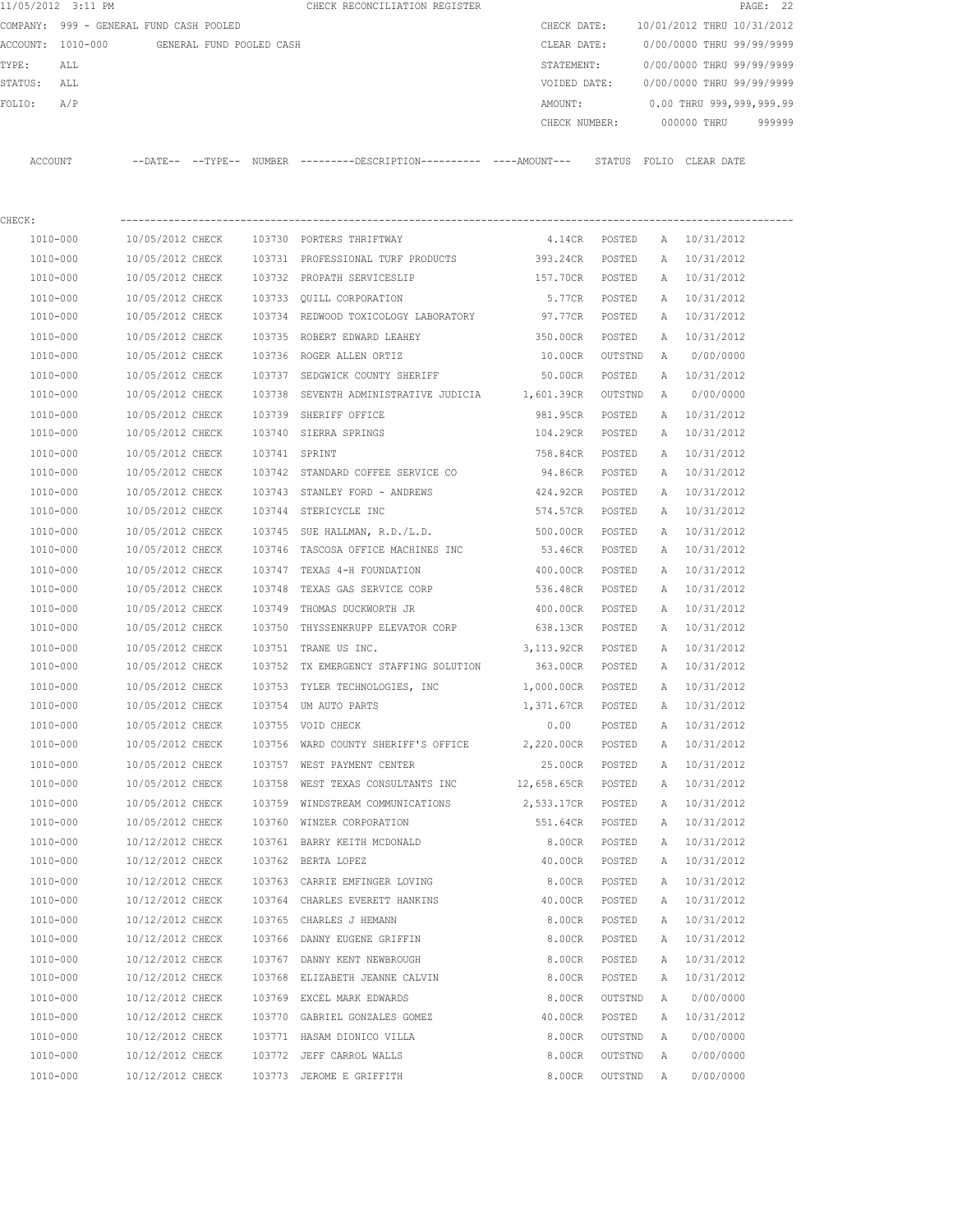|         | 11/05/2012 3:11 PM                      |                  |                          |            | CHECK RECONCILIATION REGISTER                                                               |                     |                 |              |                            | PAGE: 23 |
|---------|-----------------------------------------|------------------|--------------------------|------------|---------------------------------------------------------------------------------------------|---------------------|-----------------|--------------|----------------------------|----------|
|         | COMPANY: 999 - GENERAL FUND CASH POOLED |                  |                          |            |                                                                                             | CHECK DATE:         |                 |              | 10/01/2012 THRU 10/31/2012 |          |
|         | ACCOUNT: 1010-000                       |                  | GENERAL FUND POOLED CASH |            |                                                                                             | CLEAR DATE:         |                 |              | 0/00/0000 THRU 99/99/9999  |          |
| TYPE:   | ALL                                     |                  |                          |            |                                                                                             | STATEMENT:          |                 |              | 0/00/0000 THRU 99/99/9999  |          |
| STATUS: | ALL                                     |                  |                          |            |                                                                                             | VOIDED DATE:        |                 |              | 0/00/0000 THRU 99/99/9999  |          |
| FOLIO:  | A/P                                     |                  |                          |            |                                                                                             | AMOUNT:             |                 |              | 0.00 THRU 999,999,999.99   |          |
|         |                                         |                  |                          |            |                                                                                             | CHECK NUMBER:       |                 |              | 000000 THRU                | 999999   |
|         | ACCOUNT                                 |                  |                          |            | --DATE-- --TYPE-- NUMBER ---------DESCRIPTION--------- ---AMOUNT--- STATUS FOLIO CLEAR DATE |                     |                 |              |                            |          |
| CHECK:  |                                         |                  |                          |            |                                                                                             |                     |                 |              |                            |          |
|         | 1010-000                                | 10/12/2012 CHECK |                          |            | 103774 JESUS JAVIER CARRILLO                                                                |                     | 8.00CR OUTSTND  | A            | 0/00/0000                  |          |
|         | 1010-000                                | 10/12/2012 CHECK |                          |            | 103775 JOE ANNA THERIOT                                                                     | 40.00CR             | POSTED          | A            | 10/31/2012                 |          |
|         | 1010-000                                | 10/12/2012 CHECK |                          |            | 103776 JOHN PATRICK KRAFT                                                                   | 8.00CR              | OUTSTND         | A            | 0/00/0000                  |          |
|         | 1010-000                                | 10/12/2012 CHECK |                          |            | 103777 JUAN ANTONIO SAENZ                                                                   | 8.00CR              | OUTSTND         | A            | 0/00/0000                  |          |
|         | 1010-000                                | 10/12/2012 CHECK |                          |            | 103778 JUSTIN ALLEN TREVINO                                                                 | 8.00CR              | POSTED          |              | A 10/31/2012               |          |
|         | 1010-000                                | 10/12/2012 CHECK |                          | 103779     | KATHLEEN ANN HERONEMA                                                                       | 8.00CR              | OUTSTND         | A            | 0/00/0000                  |          |
|         | 1010-000                                | 10/12/2012 CHECK |                          | 103780     | KATHY LYNN GATLIN                                                                           | 8.00CR              | POSTED          | Α            | 10/31/2012                 |          |
|         | 1010-000                                | 10/12/2012 CHECK |                          |            | 103781 LAURA TERESA SALCIDO                                                                 | 8.00CR              | OUTSTND         | A            | 0/00/0000                  |          |
|         | 1010-000                                | 10/12/2012 CHECK |                          |            | 103782 LINDA ALLEY PITKIN                                                                   | 8.00CR              | POSTED          |              | A 10/31/2012               |          |
|         | 1010-000                                | 10/12/2012 CHECK |                          |            | 103783 MARCUS VASQUEZ OLIVAS                                                                | 8.00CR              | POSTED          | $\mathbb{A}$ | 10/31/2012                 |          |
|         | 1010-000                                | 10/12/2012 CHECK |                          |            | 103784 MARIA MERAZ                                                                          | 8.00CR              | POSTED          | A            | 10/31/2012                 |          |
|         | 1010-000                                | 10/12/2012 CHECK |                          |            | 103785 MICHAEL MONTOYA FERNANDEZ                                                            | 8.00CR              | OUTSTND         | Α            | 0/00/0000                  |          |
|         | 1010-000                                | 10/12/2012 CHECK |                          |            | 103786 PAULA T ABBOTT                                                                       | 8.00CR              | POSTED          | A            | 10/31/2012                 |          |
|         | 1010-000                                | 10/12/2012 CHECK |                          |            | 103787 REBECCA DAWN HATCHELL                                                                | 8.00CR              | OUTSTND         | Α            | 0/00/0000                  |          |
|         | 1010-000                                | 10/12/2012 CHECK |                          |            | 103788 RICKY DALE CARNES                                                                    | 40.00CR             | OUTSTND         | Α            | 0/00/0000                  |          |
|         |                                         |                  |                          |            |                                                                                             |                     |                 |              |                            |          |
|         | 1010-000                                | 10/12/2012 CHECK |                          |            | 103789 ROBERTO RANGEL                                                                       | 8.00CR              | OUTSTND         | A            | 0/00/0000                  |          |
|         | 1010-000                                | 10/12/2012 CHECK |                          |            | 103790 RONNY RICHARD MCCORMICK                                                              | 40.00CR             | POSTED          | Α            | 10/31/2012                 |          |
|         | 1010-000                                | 10/12/2012 CHECK |                          |            | 103791 ROY LYNN CHERRY                                                                      | 40.00CR             | POSTED          | Α            | 10/31/2012                 |          |
|         | 1010-000                                | 10/12/2012 CHECK |                          |            | 103792 RUBEN CORTEZ ESTRADA                                                                 | 8.00CR              | OUTSTND         | A            | 0/00/0000                  |          |
|         | 1010-000                                | 10/12/2012 CHECK |                          | 103793     | SANDY WELLS                                                                                 | 8.00CR              | OUTSTND         | Α            | 0/00/0000                  |          |
|         | 1010-000                                | 10/12/2012 CHECK |                          |            | 103794 STACY LEWIS MONTAGUE                                                                 | 8.00CR              | OUTSTND         | A            | 0/00/0000                  |          |
|         | 1010-000                                | 10/12/2012 CHECK |                          | 103795     | THERESA A YOUNG                                                                             | 8.00CR              | POSTED          | A            | 10/31/2012                 |          |
|         | 1010-000                                | 10/12/2012 CHECK |                          |            | 103796 VILMA IGNACIO BAUGUS                                                                 | 8.00CR              | POSTED          | A            | 10/31/2012                 |          |
|         | 1010-000                                | 10/12/2012 CHECK |                          | 103797     | WANDA JOHNSON                                                                               | 8.00CR              | POSTED          | $\mathbb{A}$ | 10/31/2012                 |          |
|         | 1010-000                                | 10/12/2012 CHECK |                          |            | 103798 4M YOUTH SERVICES                                                                    | 4,402.85CR          | POSTED          | Α            | 10/31/2012                 |          |
|         | $1010 - 000$                            | 10/12/2012 CHECK |                          |            | 103799 AFFIRMED FIRST AID & SAFETY                                                          | 49.47CR             | POSTED          | $\mathbb{A}$ | 10/31/2012                 |          |
|         | 1010-000                                | 10/12/2012 CHECK |                          |            | 103800 AMERICAN EXPRESS                                                                     |                     | 289.96CR POSTED | Α            | 10/31/2012                 |          |
|         | 1010-000                                | 10/12/2012 CHECK |                          |            | 103801 AMERISEAL OF OHIO INC                                                                | 169,250.00CR POSTED |                 | A            | 10/31/2012                 |          |
|         | 1010-000                                | 10/12/2012 CHECK |                          |            | 103802 ANDREWS COUNTY DESIGNATED FUND                                                       | 25,000.00CR         | POSTED          | Α            | 10/31/2012                 |          |
|         | 1010-000                                | 10/12/2012 CHECK |                          |            | 103803 ANDREWS COUNTY EMPLOYEE BENEFI 34,926.08CR                                           |                     | POSTED          | Α            | 10/31/2012                 |          |
|         | 1010-000                                | 10/12/2012 CHECK |                          |            | 103804 ANDREWS COUNTY NEWS INC                                                              | 789.20CR            | POSTED          | Α            | 10/31/2012                 |          |
|         | $1010 - 000$                            | 10/12/2012 CHECK |                          |            | 103805 ANDREWS IRON & SUPPLY                                                                | 181.90CR            | POSTED          | Α            | 10/31/2012                 |          |
|         | 1010-000                                | 10/12/2012 CHECK |                          |            | 103806 ANDREWS PRESCRIPTION SHOP                                                            | 696.26CR            | POSTED          | Α            | 10/31/2012                 |          |
|         | 1010-000                                | 10/12/2012 CHECK |                          |            | 103807 ANDREWS PRESCRIPTION SHOP LLC 1,530.89CR                                             |                     | POSTED          | Α            | 10/31/2012                 |          |
|         | 1010-000                                | 10/12/2012 CHECK |                          |            | 103808 ANDREWS TIRE SERVICE INC                                                             | 613.76CR            | POSTED          | Α            | 10/31/2012                 |          |
|         | 1010-000                                | 10/12/2012 CHECK |                          |            | 103809 AUTOZONE COMMERCIAL                                                                  | 150.77CR            | POSTED          | Α            | 10/31/2012                 |          |
|         | 1010-000                                | 10/12/2012 CHECK |                          |            | 103810 B.E.A.S.T.<br>VOIDED                                                                 | 500.00CR            | VOIDED          | Α            | 0/00/0000                  |          |
|         | 1010-000                                | 10/12/2012 CHECK |                          |            | 103811 BEN E. KEITH                                                                         | 3,436.31CR          | POSTED          | Α            | 0/00/0000                  |          |
|         | 1010-000                                | 10/12/2012 CHECK |                          | 103812 BWI |                                                                                             | 10.19CR             | POSTED          |              | A 10/31/2012               |          |
|         | 1010-000                                | 10/12/2012 CHECK |                          |            | 103813 BWI COMPANIES INC                                                                    | 307.06CR            | POSTED          | Α            | 10/31/2012                 |          |
|         | 1010-000                                | 10/12/2012 CHECK |                          |            | 103814 CENTER FOR DISEASE DETECTION                                                         | 758.00CR            | POSTED          | A            | 10/31/2012                 |          |
|         | 1010-000                                | 10/12/2012 CHECK |                          |            | 103815 CHEMSEARCH                                                                           | 225.00CR            | POSTED          | Α            | 10/31/2012                 |          |
|         | 1010-000                                | 10/12/2012 CHECK |                          |            | 103816 CITY OF ANDREWS                                                                      | 5,162.50CR          | POSTED          | Α            | 10/31/2012                 |          |
|         | 1010-000                                | 10/12/2012 CHECK |                          |            | 103817 CORNERSTONE PROGRAMS                                                                 | 3,744.00CR          | POSTED          |              | A 10/31/2012               |          |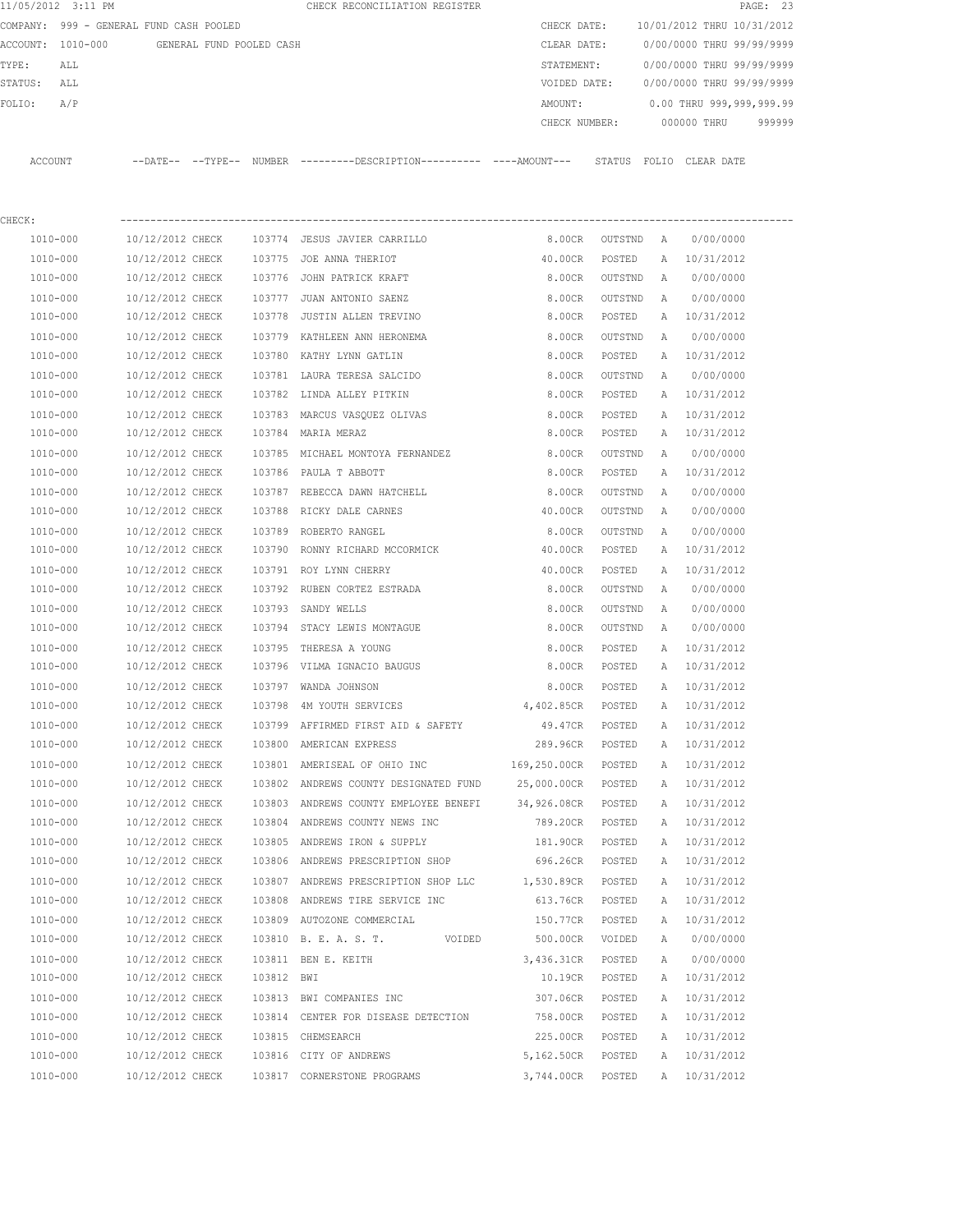|          | 11/05/2012 3:11 PM             |                            |                          | CHECK RECONCILIATION REGISTER |         |               |                            |             | PAGE: 24 |        |
|----------|--------------------------------|----------------------------|--------------------------|-------------------------------|---------|---------------|----------------------------|-------------|----------|--------|
| COMPANY: | 999 - GENERAL FUND CASH POOLED |                            |                          |                               |         | CHECK DATE:   | 10/01/2012 THRU 10/31/2012 |             |          |        |
|          | ACCOUNT: 1010-000              |                            | GENERAL FUND POOLED CASH |                               |         | CLEAR DATE:   | 0/00/0000 THRU 99/99/9999  |             |          |        |
| TYPE:    | ALL                            |                            |                          |                               |         | STATEMENT:    | 0/00/0000 THRU 99/99/9999  |             |          |        |
| STATUS:  | ALL                            |                            |                          |                               |         | VOIDED DATE:  | 0/00/0000 THRU 99/99/9999  |             |          |        |
| FOLIO:   | A/P                            |                            |                          |                               | AMOUNT: |               | 0.00 THRU 999,999,999.99   |             |          |        |
|          |                                |                            |                          |                               |         | CHECK NUMBER: |                            | 000000 THRU |          | 999999 |
|          |                                |                            |                          |                               |         |               |                            |             |          |        |
| ACCOUNT  |                                | $--$ DATE $- --$ TYPE $--$ | NUMBER                   |                               |         | STATUS        | FOLIO                      | CLEAR DATE  |          |        |
|          |                                |                            |                          |                               |         |               |                            |             |          |        |

| CHECK:       |                  |        |                                                         |                   |         |   |              |
|--------------|------------------|--------|---------------------------------------------------------|-------------------|---------|---|--------------|
| 1010-000     | 10/12/2012 CHECK |        | 103818 CORY MARSHALL                                    | 100.00CR POSTED   |         |   | A 10/31/2012 |
| 1010-000     | 10/12/2012 CHECK |        | 103819 COUNTY OF UPTON STATE OF TEXAS 7,875.00CR        |                   | POSTED  | A | 10/31/2012   |
| 1010-000     | 10/12/2012 CHECK |        | 103820 CRS DIAGNOSTIC SERVICE LLC                       | 155.00CR          | POSTED  | A | 10/31/2012   |
| 1010-000     | 10/12/2012 CHECK |        | 103821 DECOTY COFFEE CO                                 | 172.00CR          | POSTED  | A | 10/31/2012   |
| 1010-000     | 10/12/2012 CHECK |        | 103822 DRS E M AND DAVID WRIGHT                         | 176.00CR          | POSTED  | A | 10/31/2012   |
| 1010-000     | 10/12/2012 CHECK |        | 103823 EAN HOLDINGS LLC                                 | 109.34CR POSTED   |         |   | A 10/31/2012 |
| 1010-000     | 10/12/2012 CHECK |        | 103824 ELECTION SYSTEMS & SOFTWARE, I                   | 1,724.84CR POSTED |         |   | A 10/31/2012 |
| 1010-000     | 10/12/2012 CHECK |        | 103825 ELLIOTT ELECTRIC SUPPLY                          | 2,922.55CR POSTED |         |   | A 10/31/2012 |
| 1010-000     | 10/12/2012 CHECK |        | 103826 VOID CHECK                                       | 0.00              | POSTED  |   | A 10/31/2012 |
| 1010-000     | 10/12/2012 CHECK |        | 103827 EMBLEM ENTERPRISES INC                           | 20.51CR           | OUTSTND | A | 0/00/0000    |
| 1010-000     | 10/12/2012 CHECK | 103828 | FALCON SEPTIC SERVICE                                   | 500.00CR          | POSTED  |   | A 10/31/2012 |
| 1010-000     | 10/12/2012 CHECK |        | 103829 GEBO CREDIT CORPORATION                          | 331.63CR          | POSTED  | Α | 10/31/2012   |
| 1010-000     | 10/12/2012 CHECK |        | 103830 GRAINGER INC                                     | 741.45CR POSTED   |         |   | A 10/31/2012 |
| 1010-000     | 10/12/2012 CHECK |        | 103831 HENRY SCHEIN                                     | 1,089.60CR POSTED |         | A | 10/31/2012   |
| 1010-000     | 10/12/2012 CHECK |        | 103832 INGRAM LIBRARY SERVICES                          | 21.53CR POSTED    |         | A | 10/31/2012   |
| 1010-000     | 10/12/2012 CHECK |        | 103833 JAYSON RICHARDO MARTINEZ                         | 25.00CR           | POSTED  | Α | 10/31/2012   |
| 1010-000     | 10/12/2012 CHECK |        | 103834 JOANNA PACK                                      | 48.84CR POSTED    |         | Α | 10/31/2012   |
| 1010-000     | 10/12/2012 CHECK |        | 103835 KYOCERA MITA AMERICA, INC.                       | 334.38CR POSTED   |         |   | A 10/31/2012 |
| 1010-000     | 10/12/2012 CHECK |        | 103836 LAMICHA HOGAN                                    | 199.80CR OUTSTND  |         | A | 0/00/0000    |
| 1010-000     | 10/12/2012 CHECK |        | 103837 LEXISNEXIS                                       | 208.94CR POSTED   |         |   | A 10/31/2012 |
| 1010-000     | 10/12/2012 CHECK |        | 103838 MICROMARKETING, LLC                              | 259.89CR POSTED   |         |   | A 10/31/2012 |
| 1010-000     | 10/12/2012 CHECK |        | 103839 MIDLAND COUNTY JUVENILE PROBAT 3,300.00CR POSTED |                   |         | Α | 10/31/2012   |
| 1010-000     | 10/12/2012 CHECK |        | 103840 MORALES & NAVARRETE                              | 400.00CR POSTED   |         | A | 10/31/2012   |
| 1010-000     | 10/12/2012 CHECK |        | 103841 OFFICE DEPOT                                     | 435.48CR POSTED   |         |   | A 10/31/2012 |
| 1010-000     | 10/12/2012 CHECK |        | 103842 PERMIAN REGIONAL MEDICAL CENTE 1,516.38CR POSTED |                   |         |   | A 10/31/2012 |
| 1010-000     | 10/12/2012 CHECK |        | 103843 PERMIAN REGIONAL MEDICAL CENTE                   | 42.95CR           | POSTED  | A | 10/31/2012   |
| 1010-000     | 10/12/2012 CHECK |        | 103844 PETRO COMMUNICATION INC                          | 397.00CR          | POSTED  | A | 10/31/2012   |
| 1010-000     | 10/12/2012 CHECK |        | 103845 PORTERS THRIFTWAY                                | 408.61CR          | POSTED  | A | 10/31/2012   |
| 1010-000     | 10/12/2012 CHECK |        | 103846 PRMC RETAIL PHARMACY VOIDED                      | 299.02CR          | VOIDED  | Α | 0/00/0000    |
| 1010-000     | 10/12/2012 CHECK |        | 103847 QUILL CORPORATION                                | 18.69CR           | POSTED  | A | 0/00/0000    |
| 1010-000     | 10/12/2012 CHECK |        | 103848 RICHARD B CULBERT MD PA                          | 341.96CR POSTED   |         |   | A 10/31/2012 |
| 1010-000     | 10/12/2012 CHECK |        | 103849 RICHARD H DOLGENER                               | 44.44CR POSTED    |         | A | 10/31/2012   |
| 1010-000     | 10/12/2012 CHECK |        | 103850 SANOFI PASTEUR INC.                              | 1,803.32CR POSTED |         |   | A 10/31/2012 |
| 1010-000     | 10/12/2012 CHECK |        | 103851 SC FUELS                                         | 5,814.67CR POSTED |         | A | 10/31/2012   |
| 1010-000     | 10/12/2012 CHECK |        | 103852 SIERRA SPRINGS                                   | 120.08CR          | POSTED  | A | 10/31/2012   |
| $1010 - 000$ | 10/12/2012 CHECK |        | 103853 STATE COMPTROLLER SALES TAX                      | 993.44CR          | POSTED  | A | 10/31/2012   |
| 1010-000     | 10/12/2012 CHECK |        | 103854 SUDDENLINK                                       | 26.33CR           | POSTED  | Α | 10/31/2012   |
| 1010-000     | 10/12/2012 CHECK |        | 103855 SYNETRA INC                                      | 1,210.00CR        | POSTED  | A | 10/31/2012   |
| 1010-000     | 10/12/2012 CHECK |        | 103856 SYSCO WEST TEXAS INC                             | 2,503.72CR        | POSTED  | A | 10/31/2012   |
| $1010 - 000$ | 10/12/2012 CHECK |        | 103857 TEAFCS DISTRICT 6                                | 170.00CR          | OUTSTND | Α | 0/00/0000    |
| 1010-000     | 10/12/2012 CHECK |        | 103858 TEXAS DEPARTMENT OF CRIMINAL J                   | 200.00CR          | POSTED  |   | A 10/31/2012 |
| 1010-000     | 10/12/2012 CHECK |        | 103859 TEXAS DEPARTMENT OF LICENSING                    | 20.00CR           | OUTSTND | A | 0/00/0000    |
| 1010-000     | 10/12/2012 CHECK |        | 103860 TEXAS GAS SERVICE CORP                           | 126.37CR          | POSTED  |   | A 10/31/2012 |
| 1010-000     | 10/12/2012 CHECK |        | 103861 THE WALL STREET JOURNAL                          | 448.40CR          | POSTED  |   | A 10/31/2012 |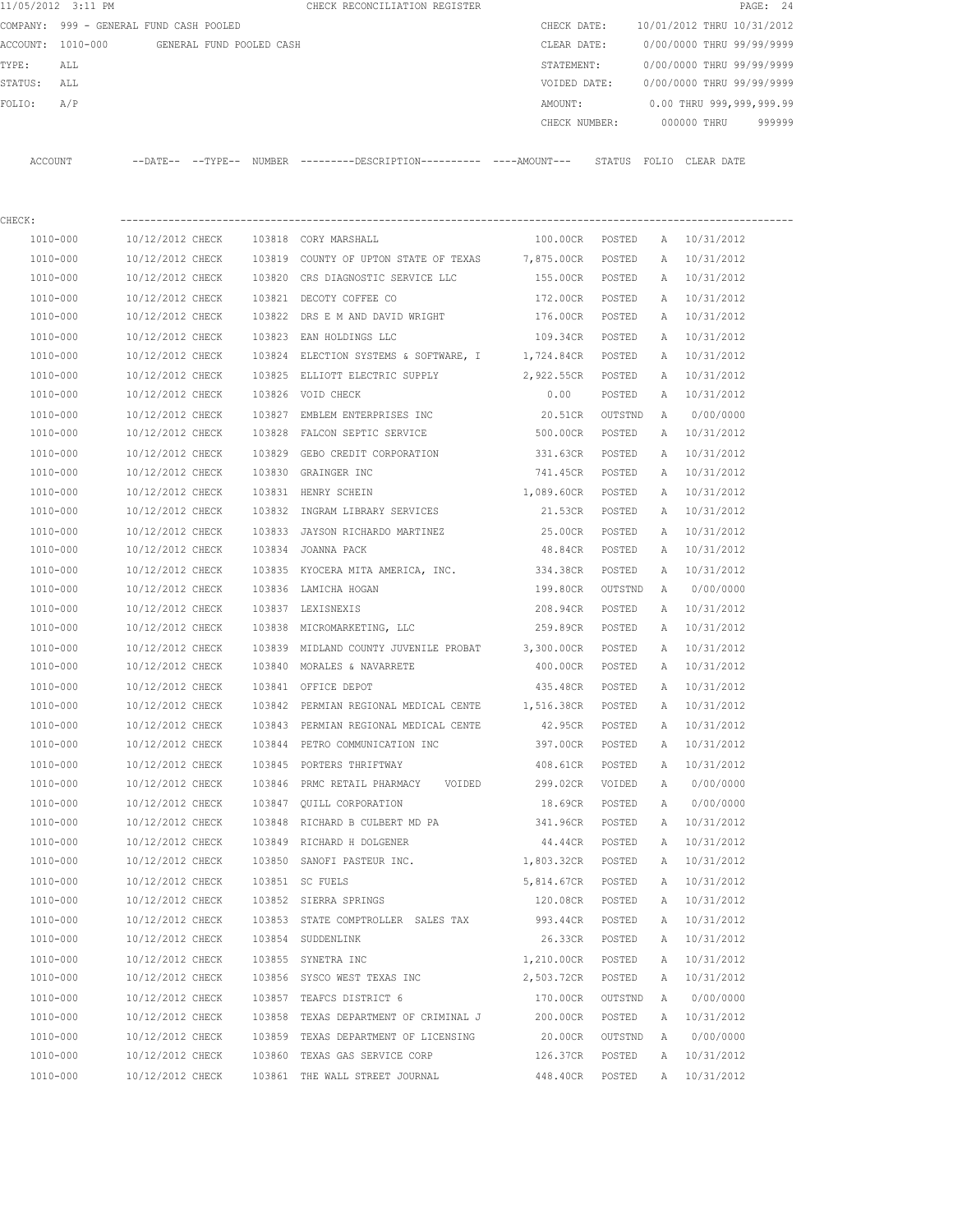|         | 11/05/2012 3:11 PM                      |                  |                          |        | CHECK RECONCILIATION REGISTER                                                              |                   |         |              |                            | PAGE: 25 |
|---------|-----------------------------------------|------------------|--------------------------|--------|--------------------------------------------------------------------------------------------|-------------------|---------|--------------|----------------------------|----------|
|         | COMPANY: 999 - GENERAL FUND CASH POOLED |                  |                          |        |                                                                                            | CHECK DATE:       |         |              | 10/01/2012 THRU 10/31/2012 |          |
|         | ACCOUNT: 1010-000                       |                  | GENERAL FUND POOLED CASH |        |                                                                                            | CLEAR DATE:       |         |              | 0/00/0000 THRU 99/99/9999  |          |
| TYPE:   | ALL                                     |                  |                          |        |                                                                                            | STATEMENT:        |         |              | 0/00/0000 THRU 99/99/9999  |          |
| STATUS: | ALL                                     |                  |                          |        |                                                                                            | VOIDED DATE:      |         |              | 0/00/0000 THRU 99/99/9999  |          |
| FOLIO:  | A/P                                     |                  |                          |        |                                                                                            | AMOUNT:           |         |              | 0.00 THRU 999,999,999.99   |          |
|         |                                         |                  |                          |        |                                                                                            | CHECK NUMBER:     |         |              | 000000 THRU                | 999999   |
|         | ACCOUNT                                 |                  |                          |        | --DATE-- --TYPE-- NUMBER --------DESCRIPTION--------- ----AMOUNT--- STATUS FOLIO CLEARDATE |                   |         |              |                            |          |
| CHECK:  |                                         |                  |                          |        |                                                                                            |                   |         |              |                            |          |
|         | 1010-000                                |                  |                          |        | $10/12/2012$ CHECK $103862$ THOMAS DUCKWORTH JR                                            | 400.00CR POSTED   |         |              | A 10/31/2012               |          |
|         | 1010-000                                |                  |                          |        | 10/12/2012 CHECK 103863 VERIZON WIRELESS                                                   | 2,372.27CR POSTED |         |              | A 10/31/2012               |          |
|         | 1010-000                                | 10/12/2012 CHECK |                          |        | 103864 WEST TX FIRE EXTINGUISHER INC                                                       | 3,688.97CR POSTED |         |              | A 10/31/2012               |          |
|         | 1010-000                                | 10/12/2012 CHECK |                          |        | 103865 VOID CHECK                                                                          | 0.00              | POSTED  |              | A 10/31/2012               |          |
|         | 1010-000                                | 10/12/2012 CHECK |                          |        | 103866 WINDSTREAM COMMUNICATIONS                                                           | 140.81CR POSTED   |         |              | A 10/31/2012               |          |
|         | 1010-000                                | 10/12/2012 CHECK |                          |        | 103867 WINFIELD SOLUTIONS LLC                                                              | 162.00CR          | POSTED  |              | A 10/31/2012               |          |
|         | 1010-000                                | 10/12/2012 CHECK |                          |        | 103868 WTG FUELS, INC                                                                      | 298.14CR          | POSTED  |              | A 10/31/2012               |          |
|         | 1010-000                                | 10/12/2012 CHECK |                          |        | 103869 ZULEMA PRIETO                                                                       | 57.75CR           | POSTED  |              | A 10/31/2012               |          |
|         | 1010-000                                | 10/17/2012 CHECK |                          |        | 103870 ALEJO CASTILLO SALDANA                                                              | 8.00CR            | OUTSTND | A            | 0/00/0000                  |          |
|         | 1010-000                                | 10/17/2012 CHECK |                          |        | 103871 AMY DAWN HAMMACK                                                                    | 8.00CR            | POSTED  |              | A 10/31/2012               |          |
|         | 1010-000                                | 10/17/2012 CHECK |                          |        | 103872 ANNABELLE TREVINO YORK                                                              | 8.00CR            | OUTSTND | A            | 0/00/0000                  |          |
|         | 1010-000                                | 10/17/2012 CHECK |                          |        | 103873 BELIA SANCHEZ MORALES                                                               | 8.00CR            | POSTED  |              | A 10/31/2012               |          |
|         | 1010-000                                | 10/17/2012 CHECK |                          |        | 103874 BILLY RAY WELBORN                                                                   | 8.00CR            | POSTED  |              | A 10/31/2012               |          |
|         | 1010-000                                | 10/17/2012 CHECK |                          |        | 103875 BRITTANY M DELACRUZ                                                                 | 8.00CR            | OUTSTND | A            | 0/00/0000                  |          |
|         | 1010-000                                | 10/17/2012 CHECK |                          |        | 103876 CASEY LAYNE OSBURN                                                                  | 8.00CR            | OUTSTND | A            | 0/00/0000                  |          |
|         | 1010-000                                | 10/17/2012 CHECK |                          |        | 103877 CHISUM COLT DOLGENER                                                                | 8.00CR            | POSTED  | A            | 10/31/2012                 |          |
|         | 1010-000                                | 10/17/2012 CHECK |                          |        | 103878 CLARA DALLY ACEVEDO                                                                 | 8.00CR            | POSTED  |              | A 10/31/2012               |          |
|         | 1010-000                                | 10/17/2012 CHECK |                          |        | 103879 CLAYTON DEAN WOODS                                                                  | 8.00CR            | OUTSTND | A            | 0/00/0000                  |          |
|         | 1010-000                                | 10/17/2012 CHECK |                          | 103880 | DARLA WAGNER MOORE                                                                         | 8.00CR            | OUTSTND | A            | 0/00/0000                  |          |
|         | 1010-000                                | 10/17/2012 CHECK |                          | 103881 | DEBBIE WINTERS WEAVER                                                                      | 8.00CR            | OUTSTND | A            | 0/00/0000                  |          |
|         | 1010-000                                | 10/17/2012 CHECK |                          | 103882 | DEBRA BRILEY MCQUEEN                                                                       | 8.00CR            | POSTED  |              | A 10/31/2012               |          |
|         | 1010-000                                | 10/17/2012 CHECK |                          |        | 103883 DEE ANNA OVERTON                                                                    | 8.00CR            | OUTSTND | A            | 0/00/0000                  |          |
|         | 1010-000                                | 10/17/2012 CHECK |                          |        | 103884 DOLORES CRAIN PRYOR                                                                 | 8.00CR            | OUTSTND | A            | 0/00/0000                  |          |
|         | 1010-000                                | 10/17/2012 CHECK |                          |        | 103885 FLORA BRALY                                                                         | 8.00CR            | POSTED  |              | A 10/31/2012               |          |
|         | 1010-000                                | 10/17/2012 CHECK |                          |        | 103886 FLORA VALENZUELA LUJAN                                                              | 8.00CR            | OUTSTND | А            | 0/00/0000                  |          |
|         | 1010-000                                | 10/17/2012 CHECK |                          |        | 103887 FRANCIS GONZALES BARBOZA                                                            | 8.00CR            | OUTSTND | Α            | 0/00/0000                  |          |
|         | 1010-000                                | 10/17/2012 CHECK |                          |        | 103888 GARY WAYNE BETTIS                                                                   | 8.00CR            | OUTSTND | Α            | 0/00/0000                  |          |
|         | 1010-000                                | 10/17/2012 CHECK |                          |        | 103889 GEORGE C TREVINO                                                                    | 8.00CR            | POSTED  | Α            | 10/31/2012                 |          |
|         | 1010-000                                | 10/17/2012 CHECK |                          |        | 103890 GLEN W TABOR                                                                        | 8.00CR            | OUTSTND | Α            | 0/00/0000                  |          |
|         | 1010-000                                | 10/17/2012 CHECK |                          |        | 103891 GLORIA PENDLETON                                                                    | 8.00CR            | POSTED  | Α            | 10/31/2012                 |          |
|         | 1010-000                                | 10/17/2012 CHECK |                          |        | 103892 HEATHER ROWEN BLAIN                                                                 | 8.00CR            | OUTSTND | $\mathbb{A}$ | 0/00/0000                  |          |
|         | 1010-000                                | 10/17/2012 CHECK |                          |        | 103893 JAIME B CORDOVA                                                                     | 8.00CR            | OUTSTND | Α            | 0/00/0000                  |          |
|         | 1010-000                                | 10/17/2012 CHECK |                          |        | 103894 JAVIER BUSTAMANTE PINEDA                                                            | 8.00CR            | OUTSTND | Α            | 0/00/0000                  |          |
|         | 1010-000                                | 10/17/2012 CHECK |                          |        | 103895 JAVIER SANCHEZ OYERVIDEZ                                                            | 8.00CR            | OUTSTND | А            | 0/00/0000                  |          |
|         | 1010-000                                | 10/17/2012 CHECK |                          |        | 103896 JENNIFER LYNN BARBEE                                                                | 8.00CR            | POSTED  | Α            | 10/31/2012                 |          |
|         | 1010-000                                | 10/17/2012 CHECK |                          |        | 103897 JESSICA EVONNE SERRANO                                                              | 8.00CR            | POSTED  | Α            | 10/31/2012                 |          |
|         | 1010-000                                | 10/17/2012 CHECK |                          |        | 103898 JIMMY D CRENSHAW                                                                    | 8.00CR            | POSTED  | Α            | 10/31/2012                 |          |
|         | 1010-000                                | 10/17/2012 CHECK |                          | 103899 | JOSE G GALLEGOS                                                                            | 8.00CR            | POSTED  | Α            | 10/31/2012                 |          |
|         | 1010-000                                | 10/17/2012 CHECK |                          | 103900 | JOSE JUAN FIGUEROA                                                                         | 8.00CR            | POSTED  | Α            | 10/31/2012                 |          |
|         | 1010-000                                | 10/17/2012 CHECK |                          |        | 103901 JUAN JOSE GONZALES                                                                  | 8.00CR            | OUTSTND | А            | 0/00/0000                  |          |
|         | 1010-000                                | 10/17/2012 CHECK |                          |        | 103902 JUDY SCARBROUGH                                                                     | 8.00CR            | POSTED  | Α            | 10/31/2012                 |          |
|         | 1010-000                                | 10/17/2012 CHECK |                          |        | 103903 KELLY KELLERMAN WALSH                                                               | 8.00CR            | POSTED  | Α            | 10/31/2012                 |          |
|         | 1010-000                                | 10/17/2012 CHECK |                          |        | 103904 KEVIN R COVINGTON                                                                   | 8.00CR            | OUTSTND | A            | 0/00/0000                  |          |
|         | 1010-000                                | 10/17/2012 CHECK |                          |        | 103905 LYNCEE MANN PHILLIPS                                                                | 8.00CR            | OUTSTND | A            | 0/00/0000                  |          |
|         |                                         |                  |                          |        |                                                                                            |                   |         |              |                            |          |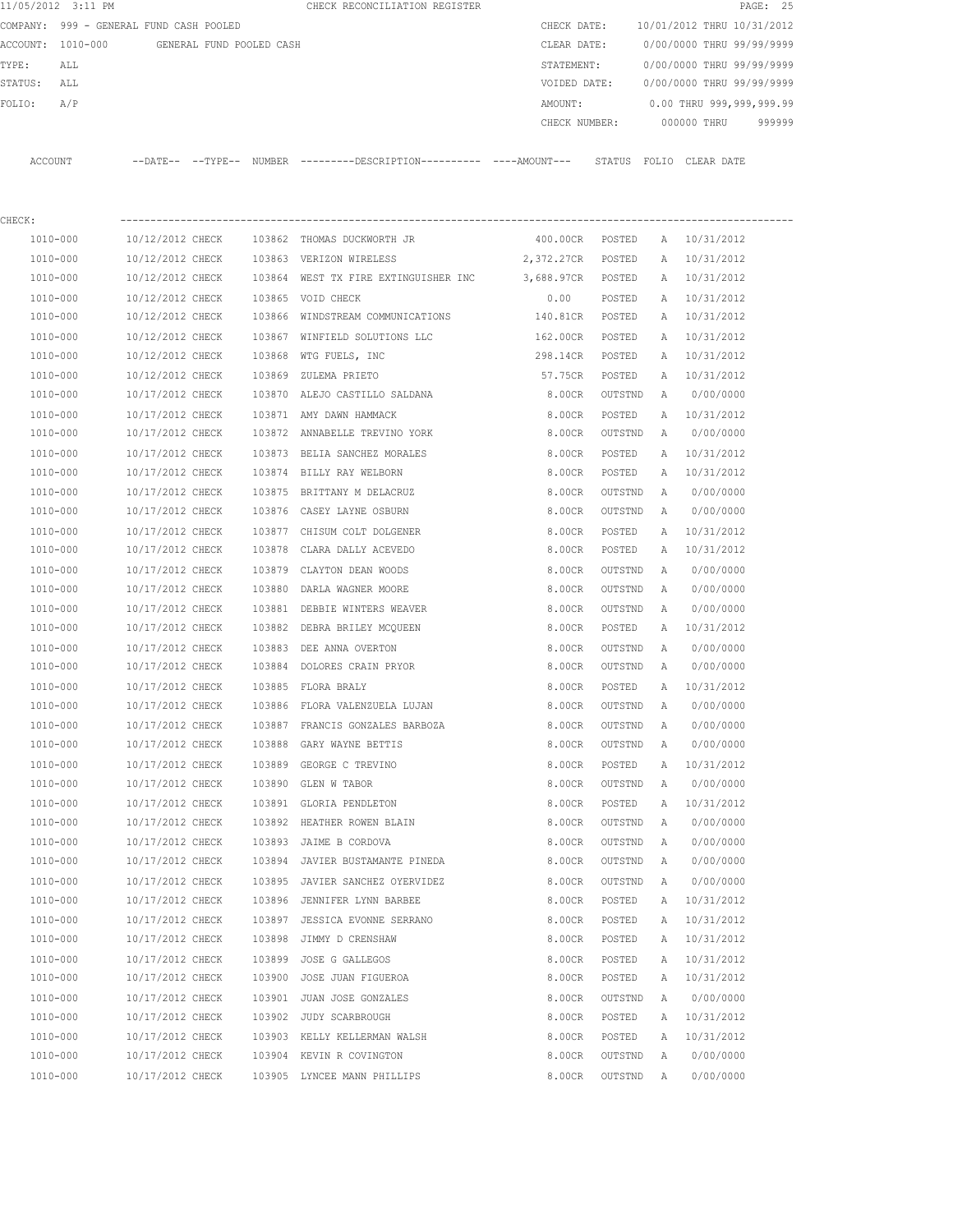|         | 11/05/2012 3:11 PM                      |                                      |                          |                  | CHECK RECONCILIATION REGISTER                                                                 |                  |                    |        |                            | PAGE: 26 |
|---------|-----------------------------------------|--------------------------------------|--------------------------|------------------|-----------------------------------------------------------------------------------------------|------------------|--------------------|--------|----------------------------|----------|
|         | COMPANY: 999 - GENERAL FUND CASH POOLED |                                      |                          |                  |                                                                                               | CHECK DATE:      |                    |        | 10/01/2012 THRU 10/31/2012 |          |
|         | ACCOUNT: 1010-000                       |                                      | GENERAL FUND POOLED CASH |                  |                                                                                               | CLEAR DATE:      |                    |        | 0/00/0000 THRU 99/99/9999  |          |
| TYPE:   | ALL                                     |                                      |                          |                  |                                                                                               | STATEMENT:       |                    |        | 0/00/0000 THRU 99/99/9999  |          |
| STATUS: | ALL                                     |                                      |                          |                  |                                                                                               | VOIDED DATE:     |                    |        | 0/00/0000 THRU 99/99/9999  |          |
| FOLIO:  | A/P                                     |                                      |                          |                  |                                                                                               | AMOUNT:          |                    |        | 0.00 THRU 999,999,999.99   |          |
|         |                                         |                                      |                          |                  |                                                                                               | CHECK NUMBER:    |                    |        | 000000 THRU                | 999999   |
|         | ACCOUNT                                 |                                      |                          |                  | --DATE-- --TYPE-- NUMBER ---------DESCRIPTION---------- ----AMOUNT--- STATUS FOLIO CLEAR DATE |                  |                    |        |                            |          |
|         |                                         |                                      |                          |                  |                                                                                               |                  |                    |        |                            |          |
| CHECK:  |                                         |                                      |                          |                  |                                                                                               |                  |                    |        |                            |          |
|         | 1010-000                                | 10/17/2012 CHECK                     |                          |                  | 103906 MARIA LOU JENSEN                                                                       | 8.00CR           | OUTSTND            | A      | 0/00/0000                  |          |
|         | 1010-000                                | 10/17/2012 CHECK                     |                          |                  | 103907 MARTIN ANGEL HERNANDEZ                                                                 | 8.00CR           | OUTSTND            | Α      | 0/00/0000                  |          |
|         | 1010-000                                | 10/17/2012 CHECK                     |                          |                  | 103908 MICHAEL CORNEJO                                                                        | 8.00CR           | OUTSTND            | A      | 0/00/0000                  |          |
|         | 1010-000                                | 10/17/2012 CHECK                     |                          |                  | 103909 MICHELLE LYNETTE DUZAN                                                                 | 8.00CR           | OUTSTND            | Α      | 0/00/0000                  |          |
|         | 1010-000                                | 10/17/2012 CHECK                     |                          |                  | 103910 MONIQUE SHANAE BAEZA                                                                   | 8.00CR           | OUTSTND            | Α      | 0/00/0000                  |          |
|         | 1010-000                                | 10/17/2012 CHECK                     |                          |                  | 103911 RANDAL GREGORY                                                                         | 8.00CR           | OUTSTND            | Α      | 0/00/0000                  |          |
|         | 1010-000                                | 10/17/2012 CHECK                     |                          |                  | 103912 RAY DEAN DELK                                                                          | 8.00CR           | OUTSTND            | Α      | 0/00/0000                  |          |
|         | 1010-000                                | 10/17/2012 CHECK                     |                          |                  | 103913 ROBERT PAIVA                                                                           | 8.00CR           | OUTSTND            | A      | 0/00/0000                  |          |
|         | 1010-000                                | 10/17/2012 CHECK                     |                          |                  | 103914 ROBERTO CASTILLO                                                                       | 8.00CR           | OUTSTND            | Α      | 0/00/0000                  |          |
|         | 1010-000                                | 10/17/2012 CHECK                     |                          |                  | 103915 RODNEY D GARDNER                                                                       | 8.00CR           | OUTSTND            | A      | 0/00/0000                  |          |
|         | 1010-000                                | 10/17/2012 CHECK                     |                          |                  | 103916 RONNY W MCCARVER                                                                       | 8.00CR           | POSTED             | Α      | 10/31/2012                 |          |
|         | 1010-000                                | 10/17/2012 CHECK                     |                          | 103917           | SARAH M GALUSHA                                                                               | 8.00CR           | OUTSTND            | Α      | 0/00/0000                  |          |
|         | 1010-000                                | 10/17/2012 CHECK                     |                          | 103918           | STEVEN BUTLER                                                                                 | 8.00CR           | OUTSTND            | Α      | 0/00/0000                  |          |
|         | 1010-000                                | 10/17/2012 CHECK                     |                          | 103919           | SUSANA BARRERA FERNANDEZ                                                                      | 8.00CR           | OUTSTND            | Α      | 0/00/0000                  |          |
|         | 1010-000                                | 10/17/2012 CHECK                     |                          |                  | 103920 TIMOTHY LYLE ALLEN                                                                     | 8.00CR           | POSTED             | Α      | 10/31/2012                 |          |
|         | 1010-000                                | 10/17/2012 CHECK                     |                          | 103921           | TRINA LOUISE BRAME                                                                            | 8.00CR           | OUTSTND            | Α      | 0/00/0000                  |          |
|         | 1010-000                                | 10/17/2012 CHECK                     |                          | 103922           | TYLER ROSS HARRIS                                                                             | 8.00CR           | OUTSTND            | Α      | 0/00/0000                  |          |
|         | 1010-000                                | 10/17/2012 CHECK                     |                          |                  | VALICIA CHEREE VARGAS                                                                         |                  |                    |        | 0/00/0000                  |          |
|         | 1010-000                                | 10/17/2012 CHECK                     |                          | 103923<br>103924 | VLINDA CAROL LINK                                                                             | 8.00CR<br>8.00CR | OUTSTND<br>OUTSTND | Α<br>A | 0/00/0000                  |          |
|         |                                         |                                      |                          |                  | WILLIAM EUGENE HALFORD                                                                        |                  |                    |        |                            |          |
|         | 1010-000<br>1010-000                    | 10/17/2012 CHECK<br>10/18/2012 CHECK |                          | 103925           | 103926 CARL BROWN                                                                             | 8.00CR           | OUTSTND            | Α      | 0/00/0000                  |          |
|         |                                         |                                      |                          |                  |                                                                                               | 40.00CR          | POSTED             | Α      | 10/31/2012                 |          |
|         | 1010-000                                | 10/18/2012 CHECK                     |                          | 103927           | DEBBIE STAGGS                                                                                 | 40.00CR          | OUTSTND            | Α      | 0/00/0000                  |          |
|         | 1010-000                                | 10/18/2012 CHECK                     |                          |                  | 103928 EVA ANDRADE                                                                            | 40.00CR          | POSTED             | Α      | 10/31/2012                 |          |
|         | 1010-000                                | 10/18/2012 CHECK                     |                          |                  | 103929 JEFF SALDIVAR                                                                          | 40.00CR          | OUTSTND            | Α      | 0/00/0000                  |          |
|         | 1010-000                                | 10/18/2012 CHECK                     |                          |                  | 103930 JOHN PARRA                                                                             | 40.00CR          | POSTED             | Α      | 10/31/2012                 |          |
|         | 1010-000                                | 10/18/2012 CHECK                     |                          |                  | 103931 JUDY SCARBROUGH                                                                        | 40.00CR          | POSTED             | Α      | 10/31/2012                 |          |
|         | 1010-000                                | 10/18/2012 CHECK                     |                          |                  | 103932 MELISSA ANN STOKES                                                                     | 40.00CR          | POSTED             | Α      | 10/31/2012                 |          |
|         | 1010-000                                | 10/18/2012 CHECK                     |                          |                  | 103933 SHANNON MORGETTE                                                                       | 40.00CR          | OUTSTND            | Α      | 0/00/0000                  |          |
|         | 1010-000                                | 10/18/2012 CHECK                     |                          |                  | 103934 STEPHANIE MILLER                                                                       | 40.00CR          | OUTSTND            | A      | 0/00/0000                  |          |
|         | 1010-000                                | 10/18/2012 CHECK                     |                          |                  | 103935 YVONNE CADRA                                                                           | 40.00CR          | OUTSTND            | Α      | 0/00/0000                  |          |
|         | 1010-000                                | 10/19/2012 CHECK                     |                          |                  | 103936 AARON ALLEN BURCHFIELD                                                                 | 35.00CR          | POSTED             | Α      | 10/31/2012                 |          |
|         | $1010 - 000$                            | 10/19/2012 CHECK                     |                          |                  | 103937 ADVANCED BUSINESS SOLUTIONS                                                            | 270.00CR         | POSTED             | Α      | 10/31/2012                 |          |
|         | 1010-000                                | 10/19/2012 CHECK                     |                          |                  | 103938 AEROSOCK, INC.                                                                         | 456.40CR         | OUTSTND            | Α      | 0/00/0000                  |          |
|         | 1010-000                                | 10/19/2012 CHECK                     |                          |                  | 103939 AIR FILTRATION PRODUCTS AND SE                                                         | 1,398.95CR       | POSTED             | Α      | 10/31/2012                 |          |
|         | 1010-000                                | 10/19/2012 CHECK                     |                          |                  | 103940 AMERICAN BUSINESS EQUIPMENT CO                                                         | 14,796.00CR      | POSTED             | Α      | 10/31/2012                 |          |
|         | 1010-000                                | 10/19/2012 CHECK                     |                          |                  | 103941 AMSTERDAM PRINTING AND LITHO                                                           | 616.53CR         | POSTED             | Α      | 10/31/2012                 |          |
|         | 1010-000                                | 10/19/2012 CHECK                     |                          |                  | 103942 ANDREWS COUNTY NEWS INC                                                                | 663.00CR         | POSTED             | Α      | 10/31/2012                 |          |
|         | 1010-000                                | 10/19/2012 CHECK                     |                          |                  | 103943 ANDREWS PEST CONTROL                                                                   | 145.00CR         | OUTSTND            | Α      | 0/00/0000                  |          |
|         | 1010-000                                | 10/19/2012 CHECK                     |                          |                  | 103944 AUTO-CHLOR SYSTEM OF GOLDEN LI                                                         | 146.00CR         | POSTED             | Α      | 10/31/2012                 |          |
|         | 1010-000                                | 10/19/2012 CHECK                     |                          |                  | 103945 BALDOMERO FLORES JR.                                                                   | 30.00CR          | POSTED             | Α      | 10/31/2012                 |          |
|         | 1010-000                                | 10/19/2012 CHECK                     |                          |                  | 103946 BEAR GRAPHICS INC                                                                      | 100.12CR         | POSTED             | Α      | 10/31/2012                 |          |
|         | 1010-000                                | 10/19/2012 CHECK                     |                          |                  | 103947 BILL BEATTY INSURANCE AGENCY,                                                          | 206.00CR         | OUTSTND            | Α      | 0/00/0000                  |          |
|         | 1010-000                                | 10/19/2012 CHECK                     |                          |                  | 103948 BILLY JO SANDELL                                                                       | 150.00CR         | POSTED             | Α      | 10/31/2012                 |          |
|         | 1010-000                                | 10/19/2012 CHECK                     |                          |                  | 103949 CANON FINANCIAL SERVICES INC                                                           | 339.42CR         | POSTED             | A      | 10/31/2012                 |          |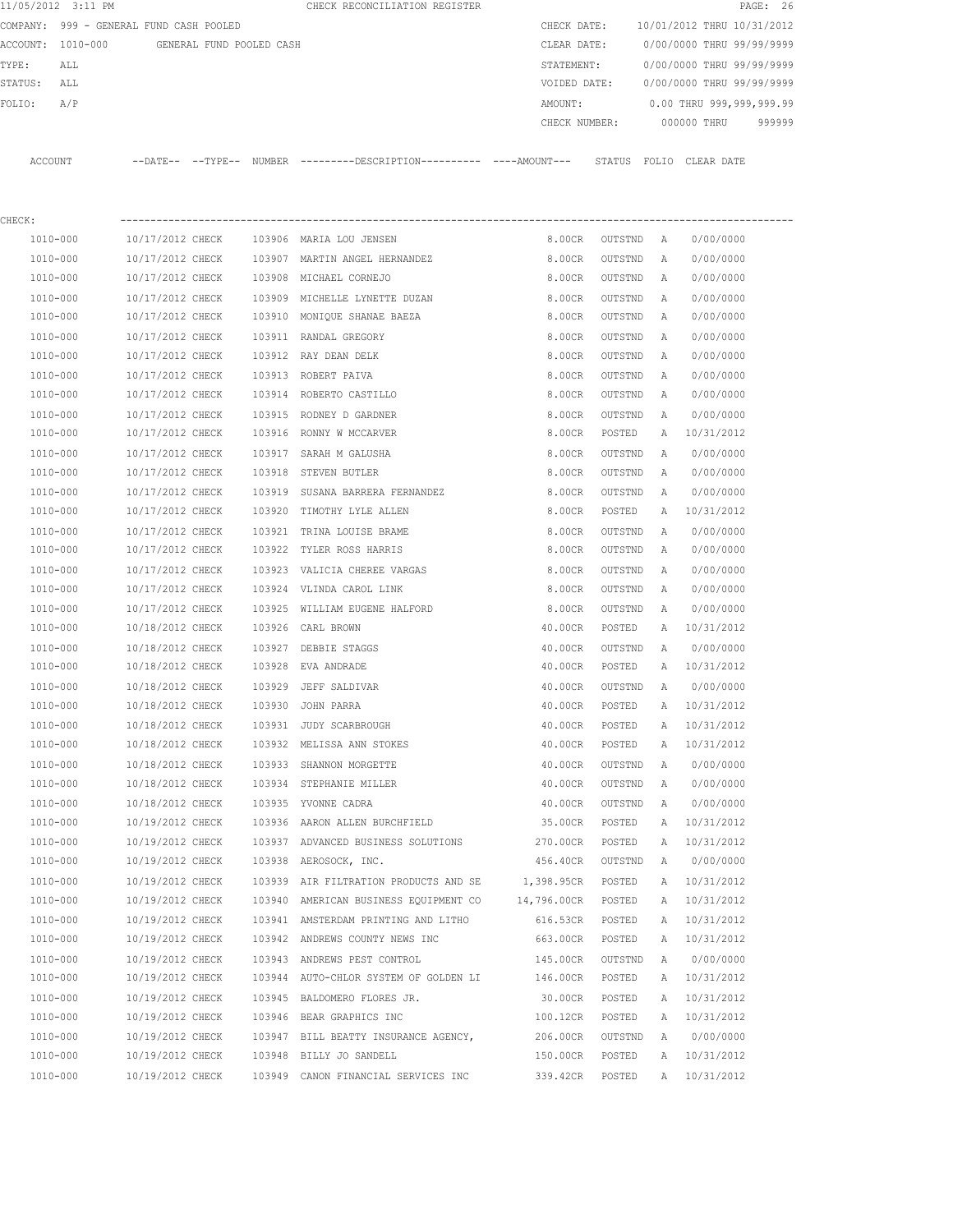|         | 11/05/2012 3:11 PM                         |                  |  | CHECK RECONCILIATION REGISTER                                                               |                   |         |   |                                        | PAGE: 27 |
|---------|--------------------------------------------|------------------|--|---------------------------------------------------------------------------------------------|-------------------|---------|---|----------------------------------------|----------|
|         | COMPANY: 999 - GENERAL FUND CASH POOLED    |                  |  |                                                                                             |                   |         |   | CHECK DATE: 10/01/2012 THRU 10/31/2012 |          |
|         | ACCOUNT: 1010-000 GENERAL FUND POOLED CASH |                  |  |                                                                                             | CLEAR DATE:       |         |   | 0/00/0000 THRU 99/99/9999              |          |
| TYPE:   | ALL                                        |                  |  |                                                                                             | STATEMENT:        |         |   | 0/00/0000 THRU 99/99/9999              |          |
| STATUS: | ALL                                        |                  |  |                                                                                             | VOIDED DATE:      |         |   | 0/00/0000 THRU 99/99/9999              |          |
| FOLIO:  | A/P                                        |                  |  |                                                                                             | AMOUNT:           |         |   | $0.00$ THRU 999,999,999.99             |          |
|         |                                            |                  |  |                                                                                             |                   |         |   | CHECK NUMBER: 000000 THRU              | 999999   |
|         | ACCOUNT                                    |                  |  | --DATE-- --TYPE-- NUMBER --------DESCRIPTION---------- ---AMOUNT--- STATUS FOLIO CLEAR-DATE |                   |         |   |                                        |          |
| CHECK:  |                                            |                  |  |                                                                                             |                   |         |   |                                        |          |
|         | 1010-000                                   | 10/19/2012 CHECK |  | 103950 CLYDE'S REFRIGERATION INC                                                            | 73.00CR POSTED    |         |   | A 10/31/2012                           |          |
|         | 1010-000                                   | 10/19/2012 CHECK |  | 103951 CMC BUSINESS SYSTEMS INC                                                             | 575.00CR          | OUTSTND |   | A 0/00/0000                            |          |
|         | 1010-000                                   | 10/19/2012 CHECK |  | 103952 COAST TO COAST SOLUTIONS                                                             | 196.89CR POSTED   |         |   | A 10/31/2012                           |          |
|         | 1010-000                                   | 10/19/2012 CHECK |  | 103953 COMPLETE EXTERIORS                                                                   | 1,836.00CR POSTED |         |   | A 10/31/2012                           |          |
|         | 1010-000                                   | 10/19/2012 CHECK |  | 103954 CRS DIAGNOSTIC SERVICE LLC                                                           | 190.00CR POSTED   |         |   | A 10/31/2012                           |          |
|         | 1010-000                                   | 10/19/2012 CHECK |  | 103955 D6 WORKSHOP                                                                          | 55.00CR           | OUTSTND | A | 0/00/0000                              |          |
|         | 1010-000                                   | 10/19/2012 CHECK |  | 103956 DAVID LAWRENCE                                                                       | 40.00CR           | POSTED  |   | A 10/31/2012                           |          |
|         | 1010-000                                   | 10/19/2012 CHECK |  | 103957 DELL MARKETING LP 2,751.12CR                                                         |                   | POSTED  |   | A 10/31/2012                           |          |
|         | 1010-000                                   |                  |  | 10/19/2012 CHECK 103958 E.W. HARPER, D.D.S.                                                 | 357.00CR POSTED   |         |   | A 10/31/2012                           |          |
|         | 1010-000                                   | 10/19/2012 CHECK |  | 103959 ECLINICAL WEB LLC                                                                    | 946.75CR POSTED   |         |   | A 10/31/2012                           |          |
|         |                                            |                  |  | 10/19/2012 CHECK 103960 ELECTION SYSTEMS & SOFTWARE, I 2,879.12CR POSTED                    |                   |         |   | A 10/31/2012                           |          |
|         | 1010-000                                   |                  |  |                                                                                             |                   |         |   |                                        |          |
|         | 1010-000                                   | 10/19/2012 CHECK |  | 103961 ENTENMANN ROVIN CO                                                                   | 86.61CR OUTSTND   |         |   | A 0/00/0000                            |          |
|         | 1010-000                                   | 10/19/2012 CHECK |  | 103962 EXTENSION ACCOUNT #255003 C/O                                                        | 60.00CR           | OUTSTND | A | 0/00/0000                              |          |
|         | 1010-000                                   | 10/19/2012 CHECK |  | 103963 EXXON/MOBIL                                                                          | 82.48CR POSTED    |         |   | A 10/31/2012                           |          |
|         | 1010-000                                   | 10/19/2012 CHECK |  | 103964 EXXON/MOBIL                                                                          | 81.10CR POSTED    |         |   | A 10/31/2012                           |          |
|         | 1010-000                                   | 10/19/2012 CHECK |  | 103965 GLOBAL GOV/ED SOLUTIONS INC. 1,011.76CR POSTED                                       |                   |         |   | A 10/31/2012                           |          |
|         | 1010-000                                   | 10/19/2012 CHECK |  | 103966 ISMAEL CONTRERAS                                                                     | 520.00CR          | POSTED  |   | A 10/31/2012                           |          |
|         | 1010-000                                   | 10/19/2012 CHECK |  | 103967 J ROXANE BLOUNT                                                                      | 400.00CR          | POSTED  |   | A 10/31/2012                           |          |
|         | 1010-000                                   | 10/19/2012 CHECK |  | 103968 JEFFREY PINO                                                                         | 250.00CR          | POSTED  |   | A 10/31/2012                           |          |
|         | 1010-000                                   | 10/19/2012 CHECK |  | 103969 JERRY W. WADE, D.D.S. 347.00CR                                                       |                   | POSTED  |   | A 10/31/2012                           |          |
|         | 1010-000                                   | 10/19/2012 CHECK |  | 103970 JOANNA PACK                                                                          | 48.84CR           | POSTED  |   | A 10/31/2012                           |          |
|         | 1010-000                                   | 10/19/2012 CHECK |  | 103971 JOE WEAVER                                                                           | 75.00CR           | OUTSTND | A | 0/00/0000                              |          |
|         | 1010-000                                   |                  |  | 10/19/2012 CHECK 103972 JOHN F WATSON                                                       | 4,206.75CR        | POSTED  |   | A 10/31/2012                           |          |
|         | 1010-000                                   | 10/19/2012 CHECK |  | 103973 JONATHAN ALVAREZ                                                                     | 75.00CR           | POSTED  |   | A 10/31/2012                           |          |
|         | 1010-000                                   | 10/19/2012 CHECK |  | 103974 KONICA MINOLTA BUSINESS SOLUTI                                                       | 199.00CR          | POSTED  | А | 10/31/2012                             |          |
|         | 1010-000                                   | 10/19/2012 CHECK |  | 103975 LEXISNEXIS                                                                           | 348.59CR          | POSTED  | Α | 10/31/2012                             |          |
|         | 1010-000                                   | 10/19/2012 CHECK |  | 103976 MARIA A FLORES                                                                       | 80.00CR           | POSTED  | Α | 10/31/2012                             |          |
|         | 1010-000                                   | 10/19/2012 CHECK |  | 103977 MELISSA TREVINO                                                                      | 30.00CR           | OUTSTND | Α | 0/00/0000                              |          |
|         | 1010-000                                   | 10/19/2012 CHECK |  | 103978 MICHAEL J BROWN                                                                      | 350.00CR          | POSTED  | Α | 10/31/2012                             |          |
|         | $1010 - 000$                               | 10/19/2012 CHECK |  | 103979 MIKE HALL                                                                            | 75.00CR           | POSTED  | Α | 10/31/2012                             |          |
|         | 1010-000                                   | 10/19/2012 CHECK |  | 103980 MITCHELL'S TYPEWRITER SERVICE 1,107.50CR                                             |                   | POSTED  | Α | 10/31/2012                             |          |
|         | 1010-000                                   | 10/19/2012 CHECK |  | 103981 MUSTANG PRINTERS & ENGRAVERS I                                                       | 507.00CR          | POSTED  | Α | 10/31/2012                             |          |
|         | 1010-000                                   | 10/19/2012 CHECK |  | 103982 NED NUGENT                                                                           | 125.00CR          | POSTED  | Α | 10/31/2012                             |          |
|         | $1010 - 000$                               | 10/19/2012 CHECK |  | 103983 OFFICE DEPOT                                                                         | 172.11CR          | POSTED  | Α | 10/31/2012                             |          |
|         | 1010-000                                   | 10/19/2012 CHECK |  | 103984 PERMIAN BASIN REGIONAL PLANNIN                                                       | 25.00CR           | POSTED  | Α | 10/31/2012                             |          |
|         | 1010-000                                   | 10/19/2012 CHECK |  | 103985 PERMIAN REGIONAL MEDICAL CENTE                                                       | 16.90CR           | POSTED  | Α | 10/31/2012                             |          |
|         | 1010-000                                   | 10/19/2012 CHECK |  | 103986 PIPER MCKINLEY FISHER MORGAN                                                         | 1,100.00CR        | OUTSTND | Α | 0/00/0000                              |          |
|         | 1010-000                                   | 10/19/2012 CHECK |  | 103987 PRMC RETAIL PHARMACY                                                                 | 94.93CR           | POSTED  | Α | 10/31/2012                             |          |
|         | 1010-000                                   | 10/19/2012 CHECK |  | 103988 QUILL CORPORATION                                                                    | 449.56CR          | POSTED  | Α | 10/31/2012                             |          |
|         | 1010-000                                   | 10/19/2012 CHECK |  | 103989 RAYMOND K FIVECOAT THE LAW OF                                                        | 400.00CR          | POSTED  | Α | 10/31/2012                             |          |
|         | 1010-000                                   | 10/19/2012 CHECK |  | 103990 RELIANT                                                                              | 32,050.28CR       | POSTED  | Α | 10/31/2012                             |          |
|         | 1010-000                                   | 10/19/2012 CHECK |  | 103991 ROBBIE'S INDUSTRIAL SALES                                                            | 723.37CR          | OUTSTND | Α | 0/00/0000                              |          |
|         | 1010-000                                   | 10/19/2012 CHECK |  | 103992 ROBERT EDWARD LEAHEY                                                                 | 700.00CR          | POSTED  | Α | 10/31/2012                             |          |
|         | 1010-000                                   | 10/19/2012 CHECK |  | 103993 RODEOWEST                                                                            | 880.00CR          | POSTED  |   | A 10/31/2012                           |          |
|         |                                            |                  |  |                                                                                             |                   |         |   |                                        |          |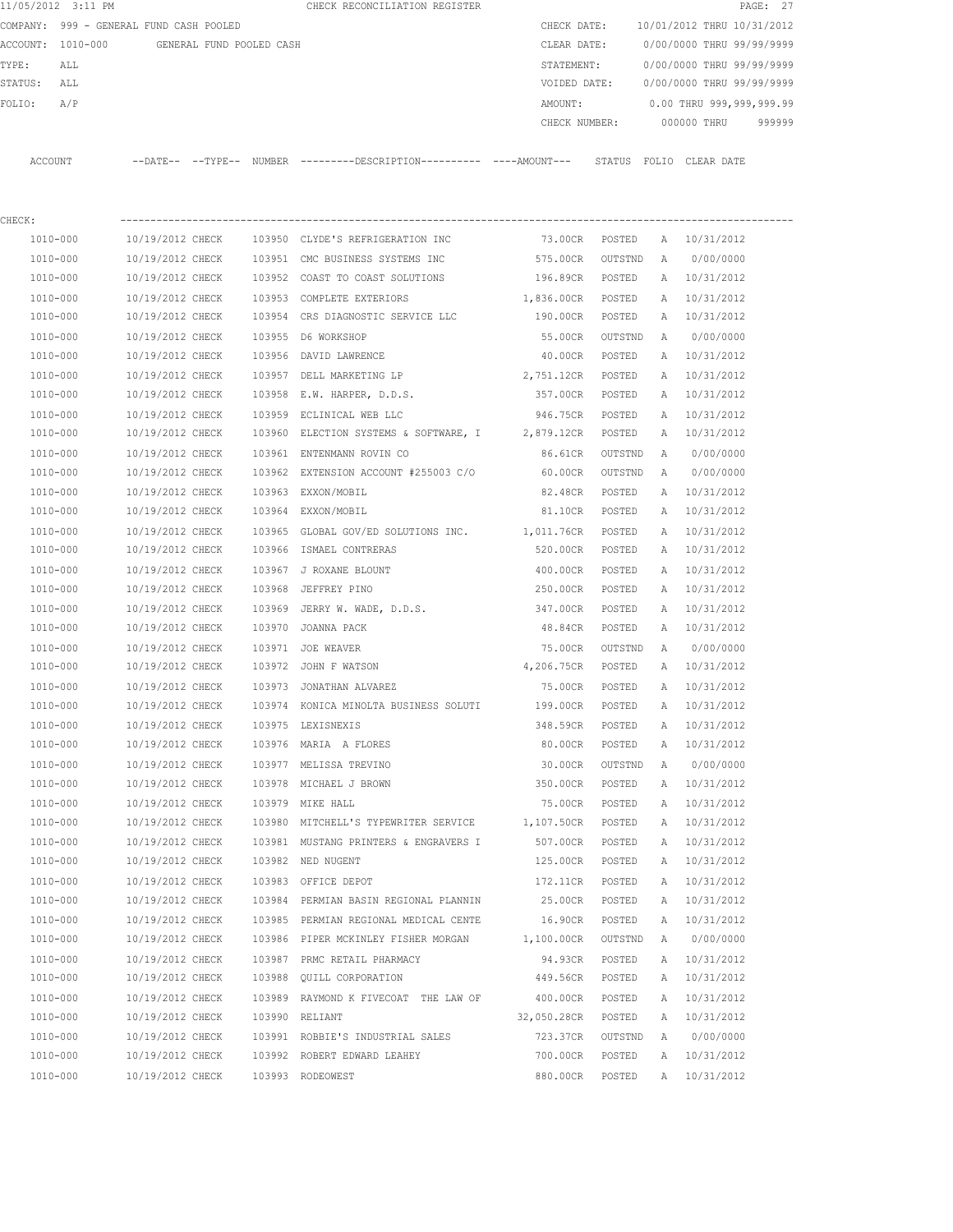|          | 11/05/2012 3:11 PM |                                         |  | CHECK RECONCILIATION REGISTER                                                                |                   |         |                |                                        | PAGE: 28 |
|----------|--------------------|-----------------------------------------|--|----------------------------------------------------------------------------------------------|-------------------|---------|----------------|----------------------------------------|----------|
|          |                    | COMPANY: 999 - GENERAL FUND CASH POOLED |  |                                                                                              |                   |         |                | CHECK DATE: 10/01/2012 THRU 10/31/2012 |          |
|          | ACCOUNT: 1010-000  | GENERAL FUND POOLED CASH                |  |                                                                                              | CLEAR DATE:       |         |                | 0/00/0000 THRU 99/99/9999              |          |
| TYPE:    | ALL                |                                         |  |                                                                                              | STATEMENT:        |         |                | 0/00/0000 THRU 99/99/9999              |          |
| STATUS:  | ALL                |                                         |  |                                                                                              | VOIDED DATE:      |         |                | 0/00/0000 THRU 99/99/9999              |          |
| FOLIO:   | A/P                |                                         |  |                                                                                              | AMOUNT:           |         |                | 0.00 THRU 999,999,999.99               |          |
|          |                    |                                         |  |                                                                                              | CHECK NUMBER:     |         |                | 000000 THRU                            | 999999   |
|          |                    |                                         |  |                                                                                              |                   |         |                |                                        |          |
| ACCOUNT  |                    |                                         |  | --DATE-- --TYPE-- NUMBER ---------DESCRIPTION---------- ----AMOUNT--- STATUS FOLIO CLEARDATE |                   |         |                |                                        |          |
|          |                    |                                         |  |                                                                                              |                   |         |                |                                        |          |
|          |                    |                                         |  |                                                                                              |                   |         |                |                                        |          |
| CHECK:   |                    |                                         |  |                                                                                              |                   |         |                |                                        |          |
| 1010-000 |                    | 10/19/2012 CHECK                        |  | 103994 RODNEY NOBLE                                                                          | 614.66CR POSTED   |         |                | A 10/31/2012                           |          |
| 1010-000 |                    | 10/19/2012 CHECK                        |  | 103995 RUDY YBARRA                                                                           | 125.00CR POSTED   |         |                | A 10/31/2012                           |          |
| 1010-000 |                    | 10/19/2012 CHECK                        |  | 103996 RURAL DUMPSTER SERVICE INC                                                            | 140.00CR POSTED   |         |                | A 10/31/2012                           |          |
| 1010-000 |                    | 10/19/2012 CHECK                        |  | 103997 SC FUELS                                                                              | 3,636.23CR POSTED |         |                | A 10/31/2012                           |          |
| 1010-000 |                    | 10/19/2012 CHECK                        |  | 103998 SERGIO AXEL OLIVAS                                                                    | 160.00CR          | OUTSTND | A              | 0/00/0000                              |          |
| 1010-000 |                    | 10/19/2012 CHECK                        |  | 103999 SHELL FLEET PLUS                                                                      | 222.41CR          | POSTED  |                | A 10/31/2012                           |          |
| 1010-000 |                    | 10/19/2012 CHECK                        |  | 104000 SHELL FLEET PLUS                                                                      | 63.56CR           | POSTED  |                | A 10/31/2012                           |          |
| 1010-000 |                    | 10/19/2012 CHECK                        |  | 104001 SID THERIOT                                                                           | 275.00CR          | POSTED  |                | A 10/31/2012                           |          |
| 1010-000 |                    | 10/19/2012 CHECK                        |  | 104002 STATE INDUSTRIAL PRODUCTS                                                             | 226.16CR          | OUTSTND | $\overline{A}$ | 0/00/0000                              |          |
| 1010-000 |                    | 10/19/2012 CHECK                        |  | 104003 SYNETRA INC                                                                           | 2,500.00CR        | POSTED  |                | A 10/31/2012                           |          |
| 1010-000 |                    | 10/19/2012 CHECK                        |  | 104004 TEXAS PECAN GROWERS ASSOCIATIO                                                        | 30.00CR           | OUTSTND | A              | 0/00/0000                              |          |
| 1010-000 |                    | 10/19/2012 CHECK                        |  | 104005 TORQUED TOWING & RECOVERY                                                             | 129.20CR          | POSTED  |                | A 10/31/2012                           |          |
| 1010-000 |                    | 10/19/2012 CHECK                        |  | 104006 TYLER EGGLESTON                                                                       | 50.00CR POSTED    |         | Α              | 10/31/2012                             |          |
| 1010-000 |                    | 10/19/2012 CHECK                        |  | 104007 TYLER TECHNOLOGIES, INC                                                               | 1,671.62CR POSTED |         | A              | 10/31/2012                             |          |
| 1010-000 |                    | 10/19/2012 CHECK                        |  | 104008 WEST PAYMENT CENTER                                                                   | 25.00CR           | POSTED  | A              | 10/31/2012                             |          |
| 1010-000 |                    | 10/19/2012 CHECK                        |  | 104009 WEST TX FIRE EXTINGUISHER INC                                                         | 32.37CR           | POSTED  |                | A 10/31/2012                           |          |
| 1010-000 |                    | 10/19/2012 CHECK                        |  | 104010 WINDSTREAM COMMUNICATIONS 1,798.79CR                                                  |                   | POSTED  |                | A 10/31/2012                           |          |
| 1010-000 |                    | 10/19/2012 CHECK                        |  | 104011 WINFIELD SOLUTIONS LLC                                                                | 218.00CR          | POSTED  | Α              | 10/31/2012                             |          |
| 1010-000 |                    | 10/19/2012 CHECK                        |  | 104012 ZULEMA PRIETO                                                                         | 49.95CR           | OUTSTND | A              | 0/00/0000                              |          |
| 1010-000 |                    | 10/26/2012 CHECK                        |  | 104013 AIR FILTRATION PRODUCTS AND SE                                                        | 252.85CR          | OUTSTND | A              | 0/00/0000                              |          |
| 1010-000 |                    | 10/26/2012 CHECK                        |  | 104014 ANDREWS COUNTY NEWS INC                                                               | 315.00CR          | OUTSTND | A              | 0/00/0000                              |          |
| 1010-000 |                    | 10/26/2012 CHECK                        |  | 104015 ANDREWS TIRE SERVICE INC                                                              | 16.00CR           | OUTSTND | A              | 0/00/0000                              |          |
| 1010-000 |                    | 10/26/2012 CHECK                        |  | 104016 AUTOZONE COMMERCIAL                                                                   | 25.98CR           | OUTSTND | A              | 0/00/0000                              |          |
| 1010-000 |                    | 10/26/2012 CHECK                        |  | 104017 CAPITAL IMPROVEMENT                                                                   | 71,653.00CR       | POSTED  | Α              | 10/31/2012                             |          |
| 1010-000 |                    | 10/26/2012 CHECK                        |  | 104018 CENTER POINT LARGE PRINT                                                              | 77.88CR           | OUTSTND | A              | 0/00/0000                              |          |
| 1010-000 |                    | 10/26/2012 CHECK                        |  | 104019 CORNERSTONE PROGRAMS                                                                  | 846.45CR          | OUTSTND | A              | 0/00/0000                              |          |
| 1010-000 |                    | 10/26/2012 CHECK                        |  | 104020 CRS DIAGNOSTIC SERVICE LLC                                                            | 40.00CR           | OUTSTND | A              | 0/00/0000                              |          |
|          |                    |                                         |  |                                                                                              |                   |         |                |                                        |          |

| TATA-000     | IU/Z0/ZUIZ UHBUN | 1040ZU | CKS DIAGNOSTIC SEKVICE BBC     | 40.00CK    | UUISIND | $\mathcal{A}$  | U/UU/UUUU  |
|--------------|------------------|--------|--------------------------------|------------|---------|----------------|------------|
| $1010 - 000$ | 10/26/2012 CHECK | 104021 | DISH NETWORK                   | 103.54CR   | OUTSTND | $\mathbb{A}$   | 0/00/0000  |
| $1010 - 000$ | 10/26/2012 CHECK | 104022 | DUCKWALL-ALCO STORES INC       | 366.25CR   | OUTSTND | $\mathbb{A}$   | 0/00/0000  |
| 1010-000     | 10/26/2012 CHECK | 104023 | GALE                           | 343.17CR   | OUTSTND | A              | 0/00/0000  |
| $1010 - 000$ | 10/26/2012 CHECK | 104024 | GAYLORD BROS INC               | 248.98CR   | OUTSTND | A              | 0/00/0000  |
| $1010 - 000$ | 10/26/2012 CHECK | 104025 | GLOBAL GOV/ED SOLUTIONS INC.   | 1,690.68CR | OUTSTND | $\mathbb{A}$   | 0/00/0000  |
| 1010-000     | 10/26/2012 CHECK | 104026 | HERITAGE ARCHIVES INC          | 674.00CR   | OUTSTND | $\mathbb{A}$   | 0/00/0000  |
| 1010-000     | 10/26/2012 CHECK | 104027 | INGRAM LIBRARY SERVICES        | 8.90CR     | OUTSTND | $\mathbb{A}$   | 0/00/0000  |
| $1010 - 000$ | 10/26/2012 CHECK | 104028 | J ROXANE BLOUNT                | 750.00CR   | OUTSTND | A              | 0/00/0000  |
| $1010 - 000$ | 10/26/2012 CHECK | 104029 | JEFFERY C ROBERTSON            | 58.25CR    | OUTSTND | $\mathbb{A}$   | 0/00/0000  |
| $1010 - 000$ | 10/26/2012 CHECK | 104030 | JP MORGAN CHASE BANK NA        | 29.29CR    | OUTSTND | $\mathbb{A}$   | 0/00/0000  |
| 1010-000     | 10/26/2012 CHECK | 104031 | KENDA HECKLER                  | 36.11CR    | POSTED  | $\overline{A}$ | 10/31/2012 |
| $1010 - 000$ | 10/26/2012 CHECK | 104032 | MARJEAN TINSLEY                | 12.69CR    | OUTSTND | $\mathbb{A}$   | 0/00/0000  |
| 1010-000     | 10/26/2012 CHECK | 104033 | MICROMARKETING, LLC            | 1,203.47CR | OUTSTND | $\mathbb{A}$   | 0/00/0000  |
| $1010 - 000$ | 10/26/2012 CHECK | 104034 | MICRON CPG                     | 75.98CR    | OUTSTND | $\mathbb{A}$   | 0/00/0000  |
| 1010-000     | 10/26/2012 CHECK | 104035 | MIDLAND COUNTY CONSTABLE PCT 2 | 65.00CR    | OUTSTND | A              | 0/00/0000  |
| 1010-000     | 10/26/2012 CHECK | 104036 | MUSTANG PRINTERS & ENGRAVERS I | 40.00CR    | OUTSTND | $\mathbb{A}$   | 0/00/0000  |
| 1010-000     | 10/26/2012 CHECK | 104037 | OAKS DISTRIBUTING              | 878.53CR   | OUTSTND | A              | 0/00/0000  |
|              |                  |        |                                |            |         |                |            |